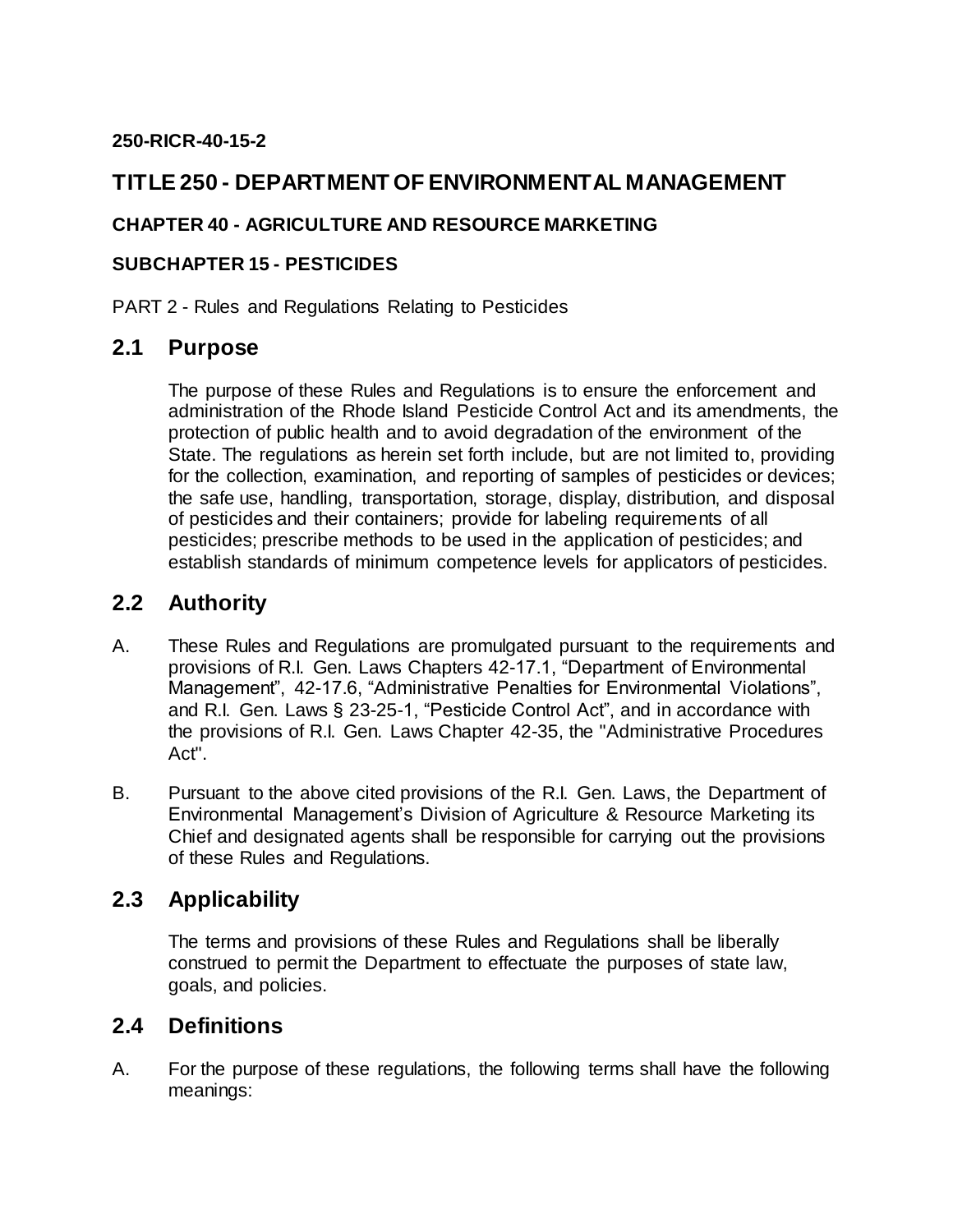- 1. "Director" means the Director of the Department of Environmental Management as defined in R.I. Gen. Laws § 23-25-4.
- 2. "C.F.R." means Code of Federal Regulations published in the Federal Register by the executive department and agencies of the Federal Government of the United States of America.
- 3. "Community water supply" means any public water supply, which serves at least fifteen (15) service connections used by year-round residents or regularly serves at least twenty-five (25) year-round individuals.
- 4. "Conspicuous points of access" means the usual and customary entrance(s) where people are likely to enter a treated area and observe posted signs pursuant to § 2.24 of this Part.
- 5. "Department" means the Rhode Island Department of Environmental Management.
- 6. "Immediate farm family member" means only the spouse, children, stepchildren, foster children, parents, stepparents, foster parents, brothers and sisters.
- 7. "Original container" means the package the pesticide or device was placed in by the manufacturer for distribution, sale, consumption, use or storage. The term does not include any shipping or bulk container used for transporting or delivering the pesticide unless it is the only such package.
- 8. "Public health" means the optimal well-being of the general public both individually and collectively as communities of the human race.
- 9. "Public water supply" means a system for the provision of the public of piped water for human consumption, if such system has at least fifteen service connections or regularly serves at least twenty-five (25) individuals daily at least sixty (60) days of the year.
- 10. "RIPCA" means R.I. Gen. Laws Chapter 23-25, Rhode Island Pest Control Act.
- 11. "School" means a public or private elementary or secondary school having kindergarten or any of grades one (1) through twelve (12). The term school includes any school building and any area outside of a school (including a lawn, playfield, sports field) that is used, managed or owned by the school or school district for school related activities.
- 12. "School emergency" means an urgent need to mitigate or eliminate a pest that threatens the health or safety of a student or staff member at a school.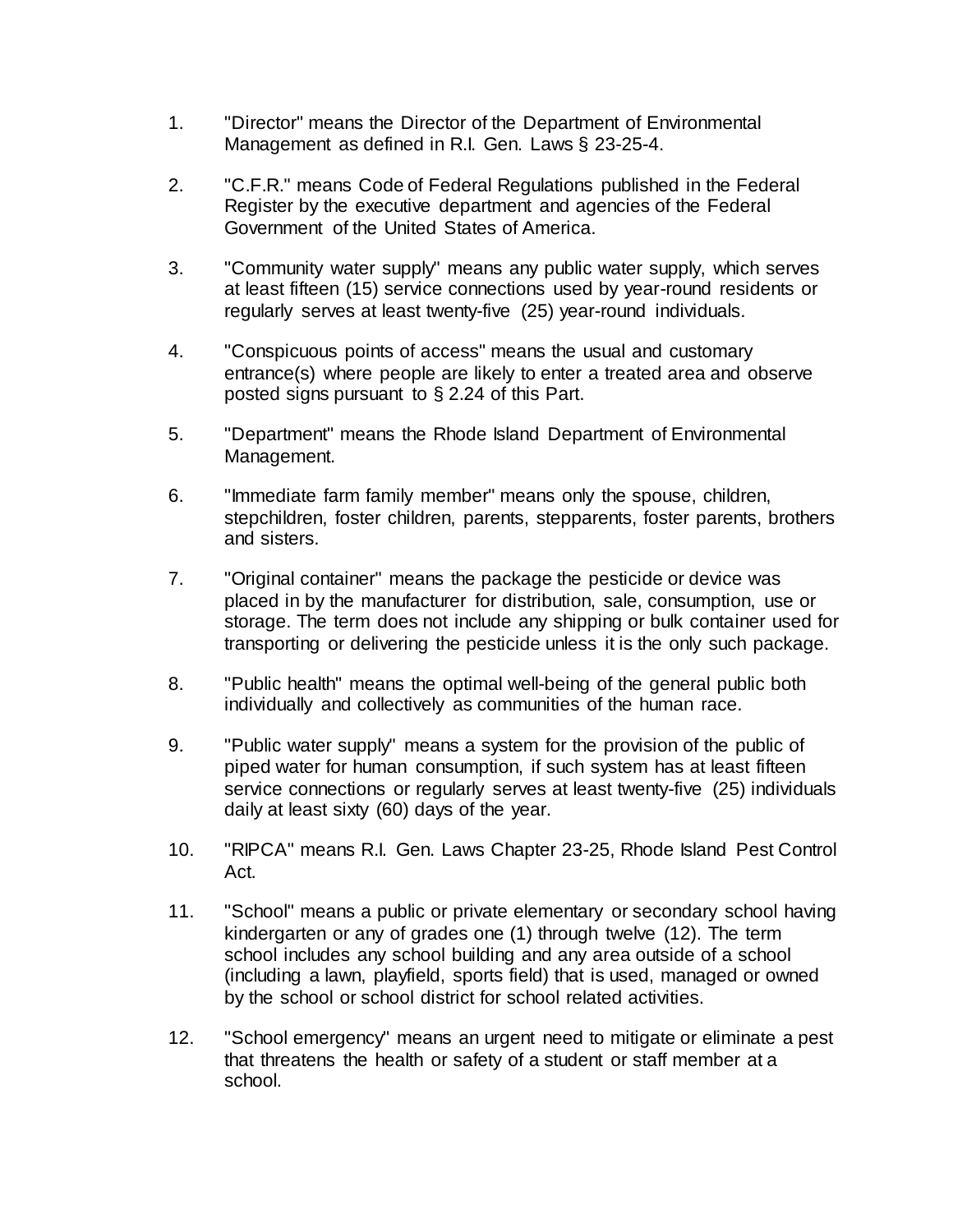- 13. "Service container" means any container, other than the original container of a registered pesticide provided by the registrant, or pesticide application equipment, which contains the original material that is utilized to hold, store, or transport a pesticide concentrate or a pesticide use-dilution preparation.
- 14. "Use of a pesticide" means any act of handling or release of a pesticide or the exposure of public health or the environment to a pesticide, but excluding normal handling associated with pesticide distribution, through acts including but not limited to:
	- a. Application of a pesticide including mixing or loading of equipment and any required supervisory action in or near the area of application.
	- b. Storage actions for pesticides and pesticide containers.
	- c. Disposal actions for pesticides and pesticide containers.
	- d. Recommendation of a pesticide application; and/or
	- e. Other activities as defined by the Federal Worker Protection Standard 40 C.F.R. § 156 (2008).

## **2.5 "Restricted Use" and "State Limited Use" Pesticides**

- A. "Restricted Use" Pesticides Any pesticide which is classified as "restricted use" by the administrator of EPA under 7 U.S.C. § 136a(d)(1), or as a "state-limited use" pesticide under the R.I. Gen. Laws § 23-25-9 of the Rhode Island Pesticide Control Act. A listing of such "restricted use" pesticides shall be maintained with the Division of Agriculture.
- B. "State Limited Use" Pesticides In accordance with R.I. Gen. Laws § 23-25-9 of the Rhode Island Pest Control Act, the pesticides contained herein are classified as "state limited use". As such, the following restrictions and/or conditions of use shall apply:
	- 1. Effective January 31, 1987, all uses, distribution and sale of pesticide products containing Chlordane have been canceled and banned:
		- a. Products containing Chlordane shall not be distributed or used in the State of Rhode Island.
		- b. Products containing Chlordane shall not be distributed or offered for sale by any person, dealer, store, or company in the State of Rhode Island.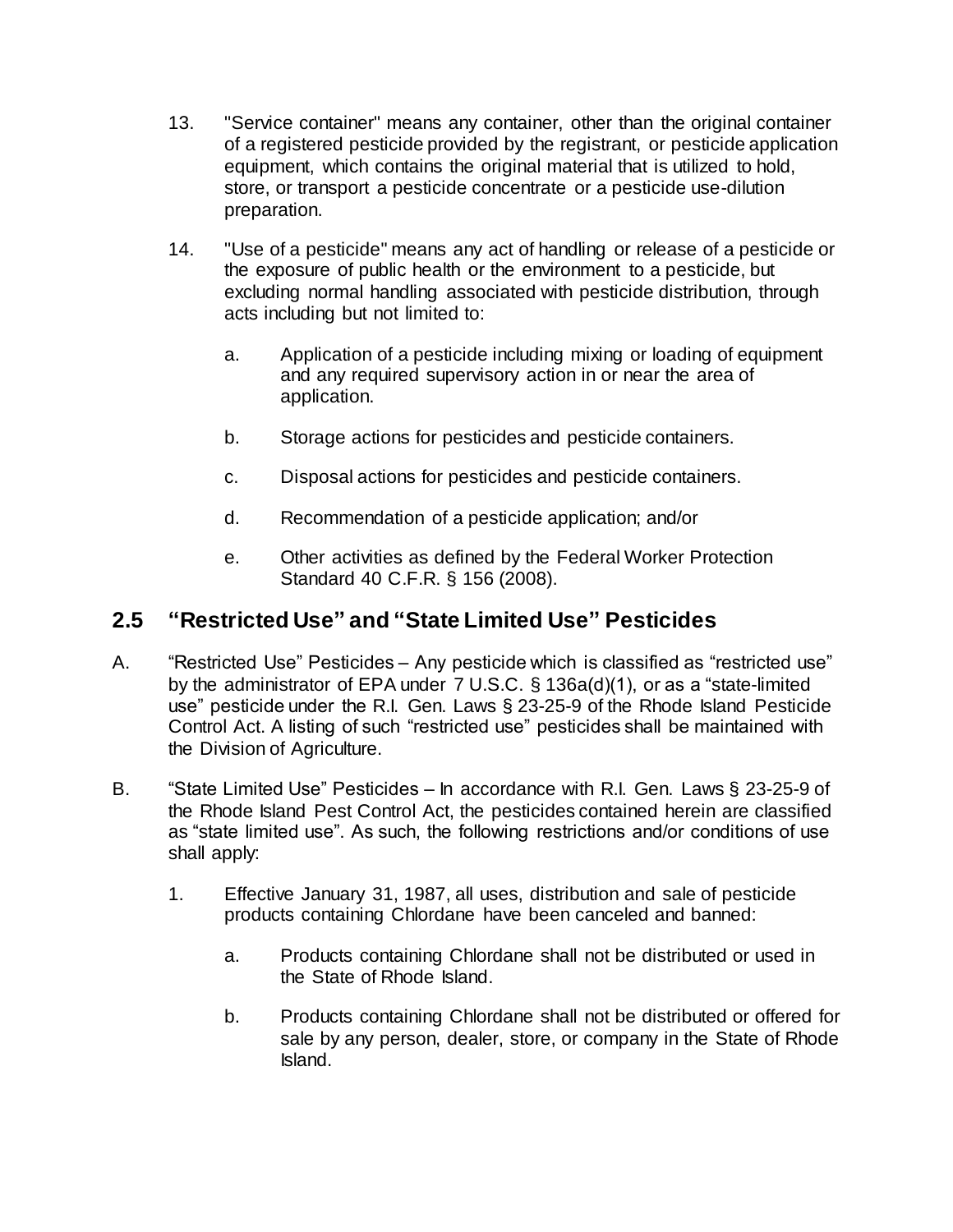- 2. The registration of products containing Alar (daminozide) shall be subject to the requirements "state limited use" effective May 15, 1986.
- 3. Effective September 1, 2006, the following pesticides shall be classified as "state limited use" pesticides in the State of Rhode Island due to their potential as ground water contaminants:
	- a. Acetochlor {2-chloro-N-ethoxymethyl-6'-ethylacet-o-toluidide, 2 chlolo-N-(ethoxymethyl)-N-(2-ethyl-6- methylphenyl) acetamide, or related compounds.}
	- b. Alachlor {2-Chloro-2,6'-diethyl-N-(methoxymethyl)- acetanilide or related compounds}
	- c. Cyanazine {2-[[4-chloro-6-(ethylamino)1,3,5-triazin-2-yl]amino]-2 methylpropionitrile or related compounds}
	- d. Metolachlor {2-chloro-N-(2-ethyl-6-methylphenyl)-N-(2-methoxy-1 methylethyl) acetamide or related compounds}
	- e. Simazine {2-Chloro-4,6-bis(ethlamino)-s-triazine or related compounds}
	- f. Dacthal DCPA (dimethyl tetrachloroterephthalate).
- 4. All applicators must report annually applications of pesticides containing wholly or in part any of the chemicals listed in § 2.5(B)(3) of this Part. At a minimum the following information must be reported:
	- a. The brand name or trade name of the pesticide;
	- b. The EPA registration number of the pesticide;
	- c. The total amount of pesticide applied;
	- d. The purpose for which the pesticide was applied; including the target pest(s) and the exact location where the pesticide was applied on the property.
	- e. The name and address of the place of application;
	- f. The specific field or land area of the application, if different from §  $2.5(B)(4)(e)$  of this Part;
	- g. If applied to a food crop, the crop to which the application was made; and
	- h. And the month, day, and year of the application.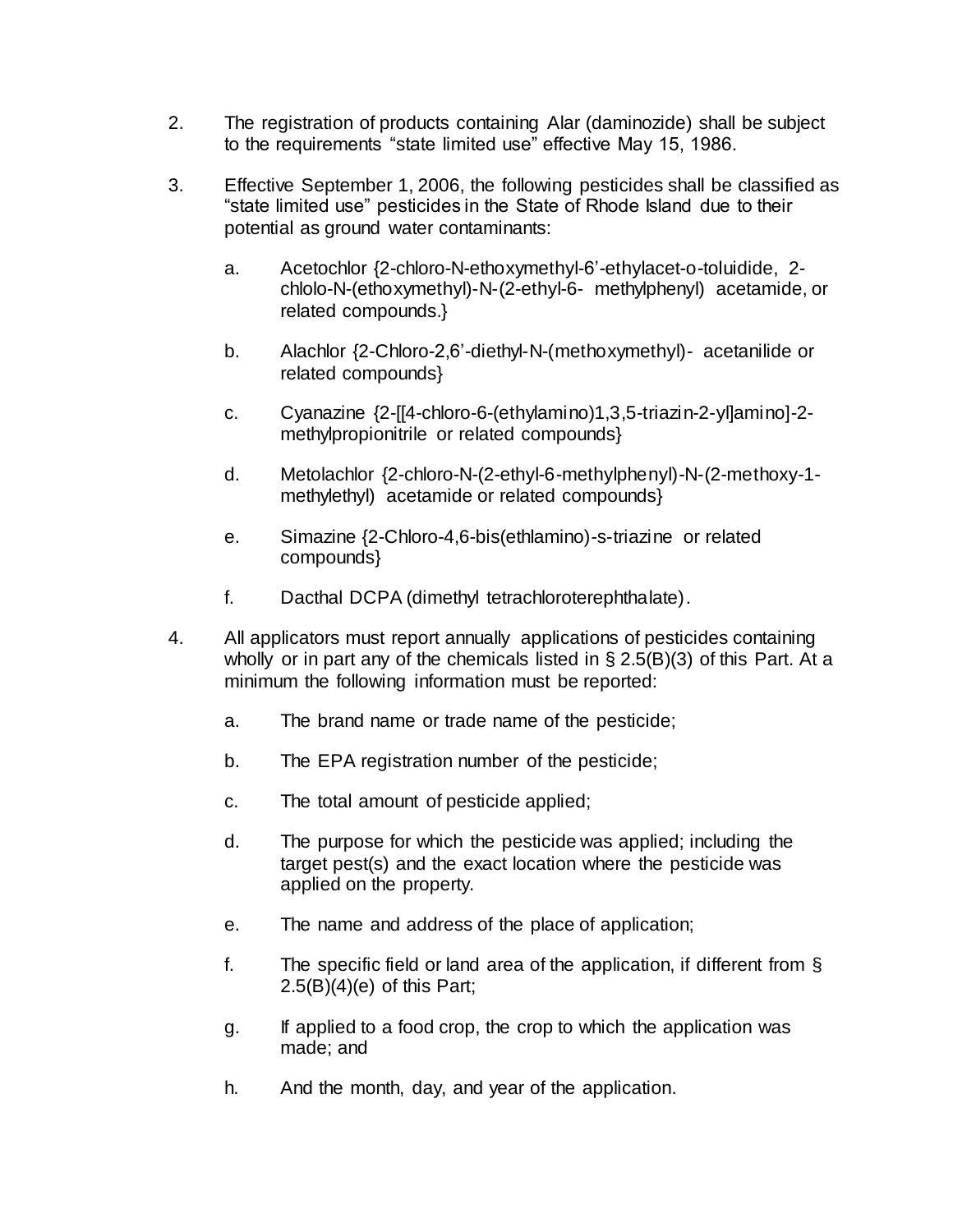5. Pesticides listed in § 2.5(B)(3) of this Part must be applied in accordance with its EPA approved label and the Pesticide State Management Plan, if the Department has developed such a plan. A copy of such plans shall be available for review upon request at the Department's Bureau of Natural Resource, Agriculture and Resource Marketing. If a plan is not required, then the pesticide must be applied in accordance with its approved EPA label.

# **2.6 Record Keeping Requirements**

- A. Dealer Records Any person issued a dealer's license is required to keep, for at least two full years, true and accurate records containing the following information:
	- 1. The delivery, distribution, movement, storage, or holding of any "restricted use" or "state limited use" pesticide, including the quantity;
	- 2. The date of shipment, sale and receipt;
	- 3. The EPA registration number;
	- 4. The name of consignor and name and certification number of the consignee.
- B. Commercial Applicators Every commercial applicator is required to keep, for a minimum of two years from the date of application, true and accurate records containing the following information on his or her application of general use, "restricted use", and "state-limited use" pesticides:
	- 1. The brand names or trade names of the pesticides;
	- 2. The formulation used and the quantity of that formulation used at each site or property, as well as the total amount of the dilution spray applied of each pesticide product, when listed on the pesticide label.
	- 3. The EPA registration number for each pesticide product;
	- 4. The purposes for which the pesticides were applied; the target pest(s) and the exact locations where the pesticide(s) were applied on the property. For spot treatments, list site (e.g. lawn) and "spot treatment."
	- 5. The month, day, and year of the application;
	- 6. The consignees name and address;
	- 7. Upon completion of the application, the applicator shall leave a detailed invoice at the property treated containing the following information: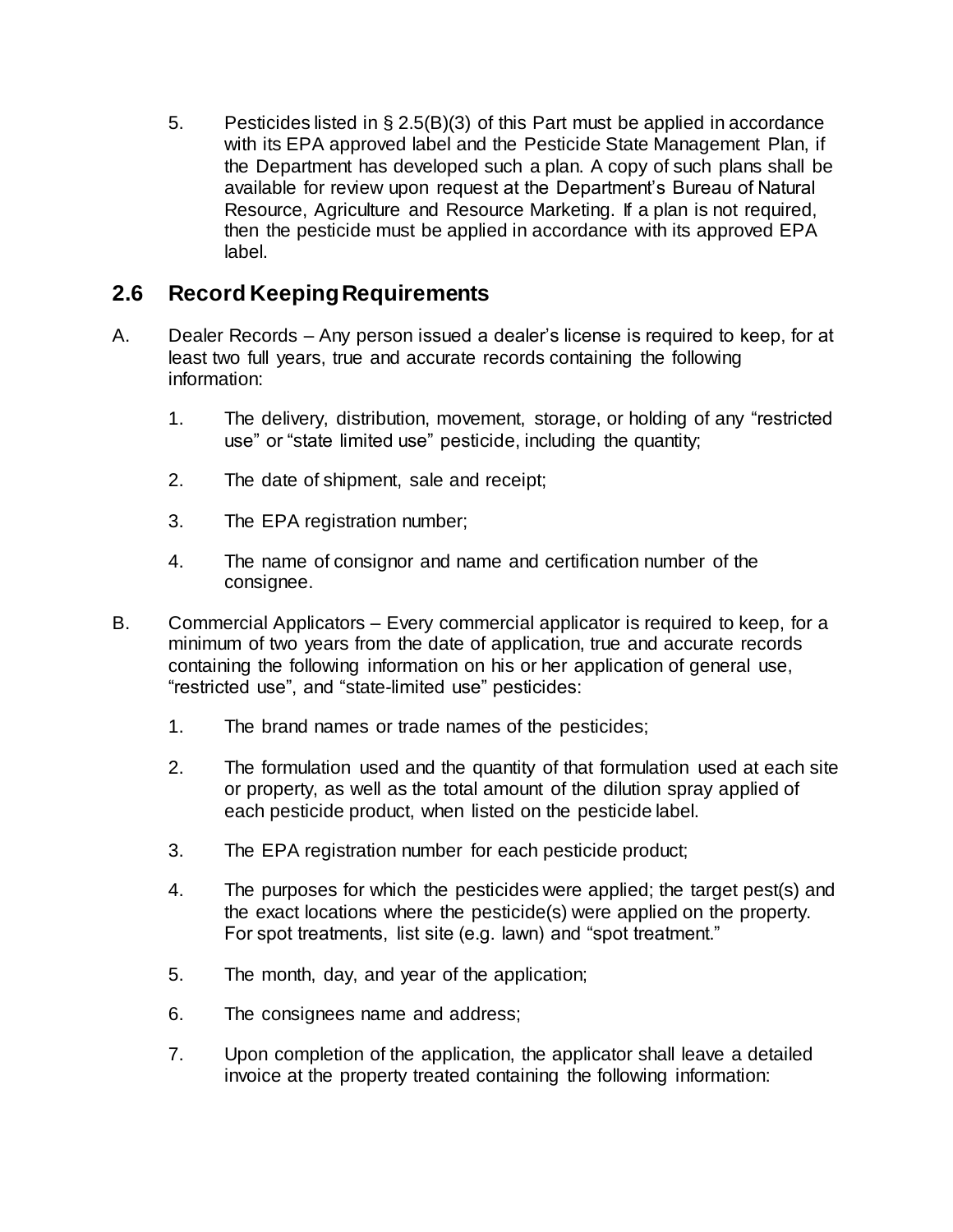- a. The product name and EPA Registration Number of the pesticide(s) and the amount applied;
- b. The name of the persons certified or licensed by the Department as well as person(s) applying the pesticide under the direct supervision of a certified or licensed commercial applicator who participated in the planning and execution of the application;
- c. The applicators certification and/or license number;
- d. Any post-application, safety, environment or health instructions specified on the label for the end use product. This information may also be provided to the customer prior to the application; and
- e. In the case of pesticide applications made to rights-of-way owned by a Public Agency and/or Utility Companies, this notification shall be made by the applicator(s) to the Utility Company or Public Agency. When requested by adjacent or abutting property owners whose lands abuts the right-of-ways, it will be the responsibility of the Public Agency or Utility Company to provide the information stated in §§ 2.6(C)(8)(a) through (d) of this Part.
- 8. Termiticide application records shall also include:
	- a. A diagram of the structure depicting the lower level treated and exterior treatments;
	- b. The location of the active termite infestation(s) or evidence of an untreated termite infestation, except when applying as a pretreatment application; and
	- c. Location of known wells, drainage systems, and any water bodies such as streams and ponds located within 100 feet from the treated structure.
- C. Private Applicators Certified private applicators are required to keep, for a period of at least two full calendar years, true and accurate records containing the following information on their yearly use of each "restricted use" and "state limited use" pesticide:
	- 1. The brand name or trade name of the pesticide;
	- 2. The EPA registration number of the pesticide;
	- 3. The amount of pesticide applied;
	- 4. The purpose or target pest(s) for which the pesticide was applied;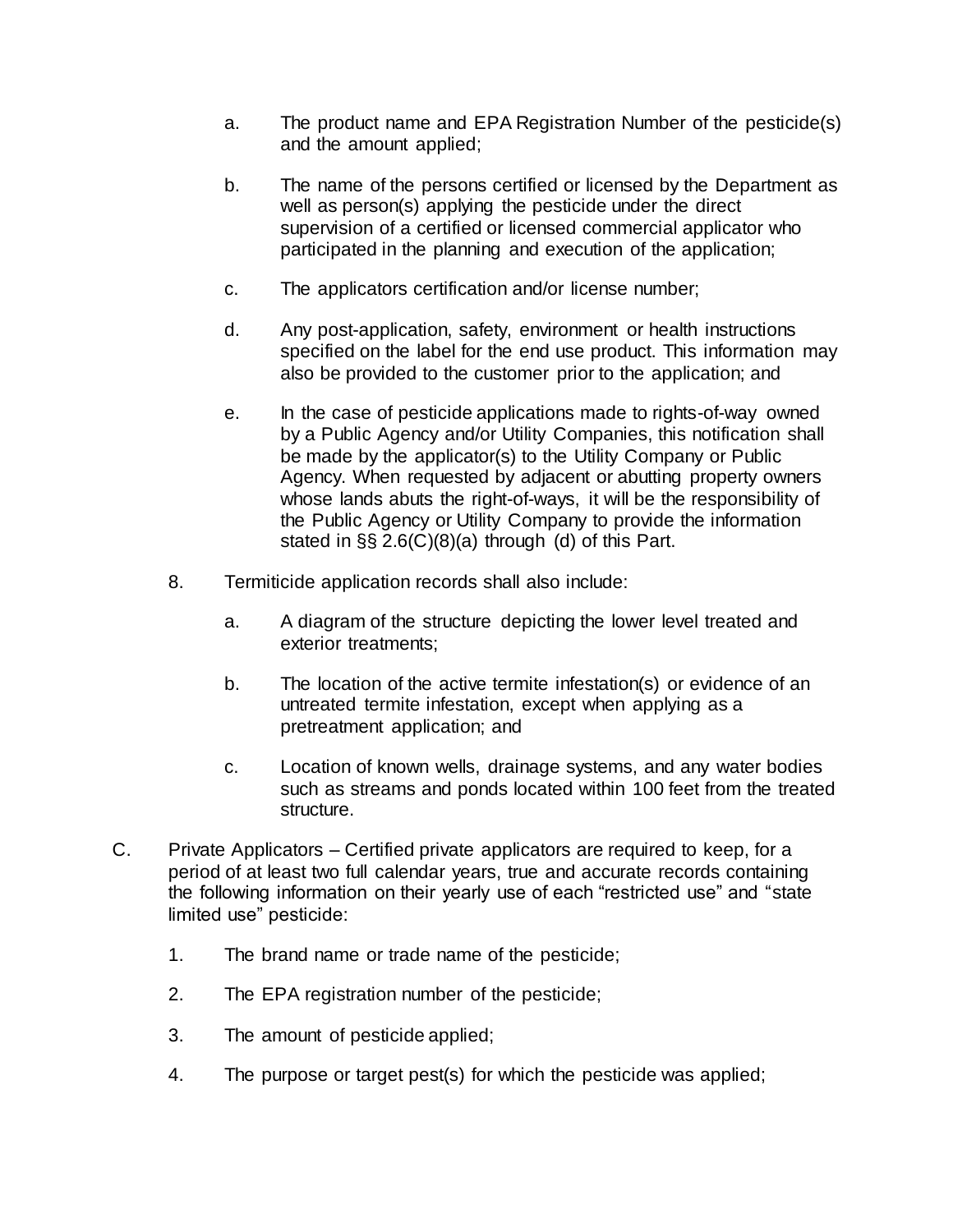- 5. If the application is made to a crop, a commodity, stored product or site:
	- a. Name and address of the farm;
	- b. The specific field or land area of the application;
	- c. The size of the area treated.
- 6. The month, day, and year of the application;
- 7. Name of the applicator applying or supervising the application and certification number;
- 8. Application records of restricted use pesticides to a total area of less than one-tenth (1/10) of an acre (spot treatments) must include:
	- a. The brand name or registered name of the pesticide;
	- b. The EPA Registration Number;
	- c. The total amount applied;
	- d. The field location, which must also be designated as a "spot treatment."
	- e. The site, crop or commodity;
	- f. The month, day and year of the application Greenhouse and Nursery Applications are excluded from the spot treatment provisions, if treating less than 1/10 acre.
- 9. Applications of restricted use pesticides must be recorded no later than 14 days following pesticide applications and must be maintained for 2 years following the application.
- D. Records Availability Records required by §§ 2.6(A) through (C) of this Part shall be made promptly available to the Director, or his designee, upon a reasonable demand.

## **2.7 Categories for Commercial Applicators**

- A. The Director may, after a public hearing, add additional categories or subcategories as needed for the certification of commercial applicators.
- B. Every commercial applicator who uses or supervises the use of a "restricted use" or "state limited use" pesticide in any of the following categories and subcategories must be certified pursuant to § 2.9 of this Part for that category and sub-category. The categories and sub-categories for commercial applicators are: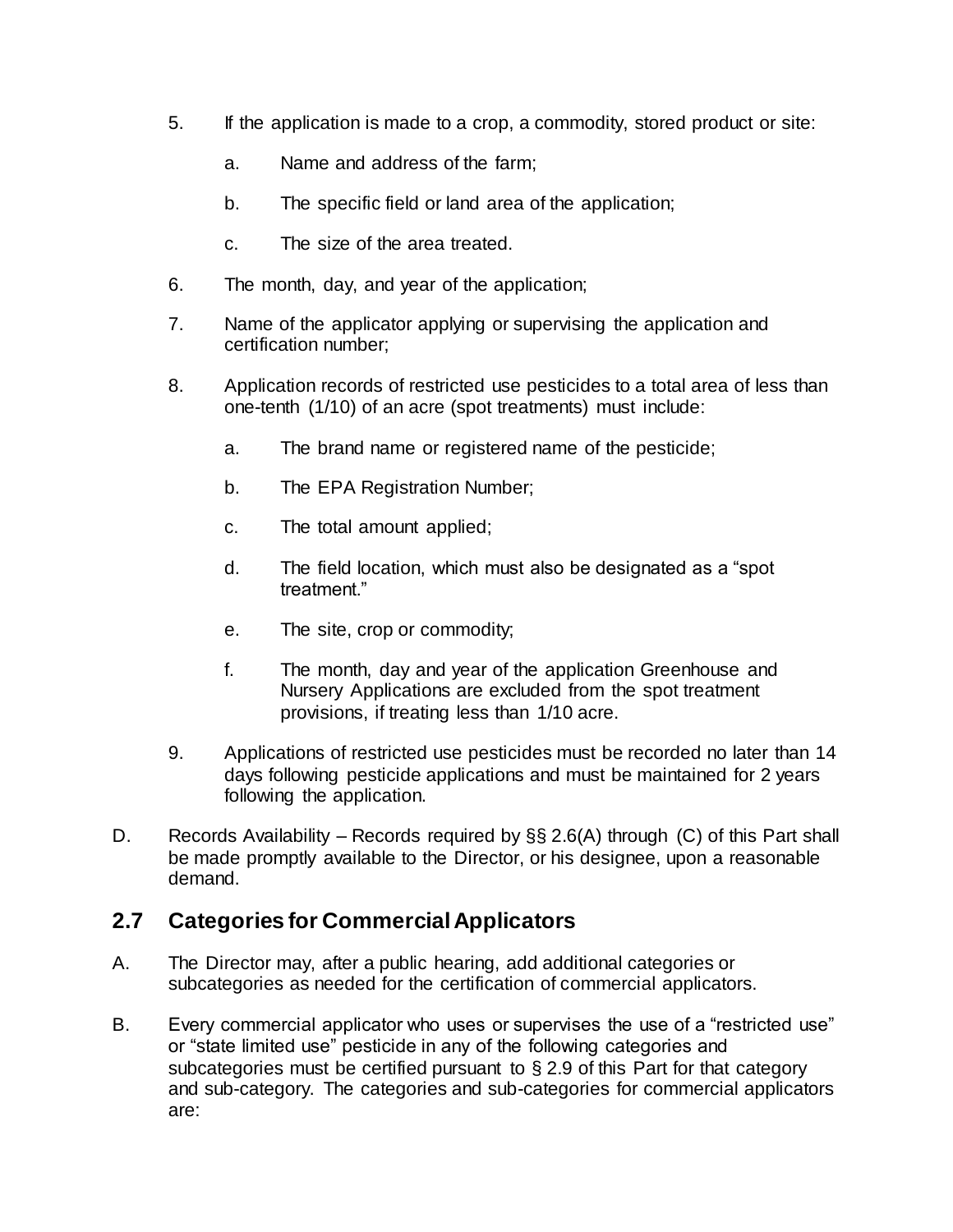### **2.7.1 Category 1: Agricultural Pest Control**

- A. Category 1A Plant This category includes commercial applicators using or supervising the use of "restricted use" or "state limited use" pesticides in the production of agricultural crops, such as feed grains, forage, vegetables, fruits & nuts, as well as on grasslands and non-crop agricultural lands.
- B. Category 1B Animal This category includes applicators using or supervising the use of "restricted use" or "state limited use" pesticides on animals, such as beef cattle, dairy cattle, swine, sheep, horses, goats, poultry, and livestock, and to places on or in which animals are confined. Veterinarians and physicians who only apply pesticides as drugs or medication during the course of their normal practice need not become certified (or licensed). This exclusion is not applicable to physicians and veterinarians who apply pesticides for hire, who publicly hold themselves out as pesticide applicators, or who engage in large-scale use of pesticides in this category.

### **2.7.2 Category 2: Forest Pest Control**

This category includes commercial applicators using or supervising the use of "restricted use" or "state limited use" pesticides in forests, forest nurseries, and forest seed producing areas.

### **2.7.3 Category 3: Ornamental and Turf Pest Control**

- A. This category includes applicators using or supervising the use of "restricted use" or "state limited use" pesticides as stated in the sub-categories below:
	- 1. Category 3A Shade Tree (Arborist) Applicators using or supervising the use of pesticides in the maintenance and production of ornamental trees.
	- 2. Category 3B Custom Grounds Applicators using or supervising the use of pesticides in the maintenance and production of ornamental shrubs, flowers and turf.
	- 3. Category 3C Interior Scape Applicators using or supervising the use of pesticides in the maintenance and production of plants inside buildings.

### **2.7.4 Category 4: Seed Treatment**

This includes commercial applicators using or supervising the use of "restricted use" or "state limited use" pesticides on seeds.

#### **2.7.5 Category 5: Aquatic Pest Control**

A. This category includes applicators using or supervising the use of "restricted use" or "state limited use" pesticides as stated in the sub-categories below: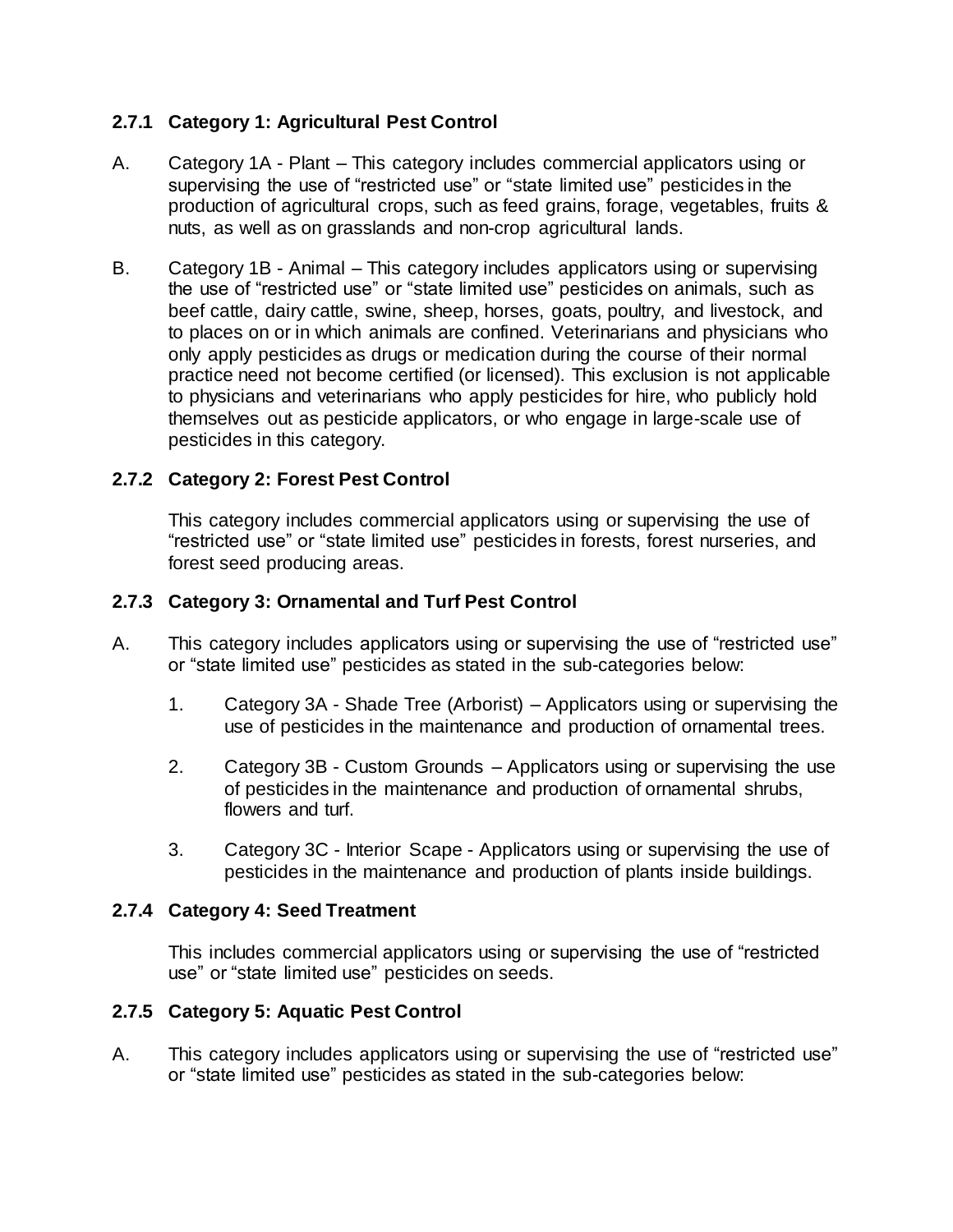- 1. Category 5A Aquatic Weed Control: This category includes commercial applicators using or supervising the use of "restricted use" or "state limited use" pesticides purposefully applied to standing or running water such as lakes, ponds, reservoirs, rivers and streams for the purpose of controlling aquatic weed and insect pests. Applicators engaged in public health related activities included in Category 8 (§ 2.7.8 of this Part) are excluded.
- 2. Category 5B Anti-Fouling Paints: This category includes applicators and/or employees of commercial boatyard facilities engaged in the construction, storage, maintenance, repair or refurbishing of vessels who are applying anti-fouling paints.
- 3. Category 5C Sewer Root Control: Applicators using or supervising the use of pesticides in the maintenance of sewer line and wastewater plant systems.

### **2.7.6 Category 6: Right-of-Way Pest Control**

This category includes commercial applicators using or supervising the use of "restricted use" or "state limited use" pesticides in the maintenance of public roads, electric power lines, pipelines, railway rights-of-way of other similar areas.

### **2.7.7 Category 7: Industrial, Structural and Health Related Pest Control**

- A. This category includes applicators using or supervising the use of "restricted use" or "state limited use" pesticides as stated in the sub-categories below:
	- 1. Category 7A General Pest Applicators who use or supervise the use of pesticides for the control of general household pests such as fleas, cockroaches, bedbugs, ants, ticks, chiggers, mites, rats, mice, yellow jackets, hornets.
	- 2. Category 7B Termite and Structural Pest Applicators who use or supervise the use of pesticides for control of termites, carpenter ants, powder post beetles, dry rot and other wood destroying organisms.
	- 3. Category 7C Fumigation Applicators who use or supervise the use of pesticides that vaporize, or are in a gaseous phase, and kill by action of a toxic gas in houses, warehouses, box cars, etc.
	- 4. Category 7D Vertebrate Applicators who use or supervise the use of pesticides for the control of bats, birds, etc.
	- 5. Category 7E Mosquitoes and Biting Flies Applicators who use or supervise the use of pesticides for the control of such biting or stinging arthropods such as mosquitoes, and black flies, horseflies.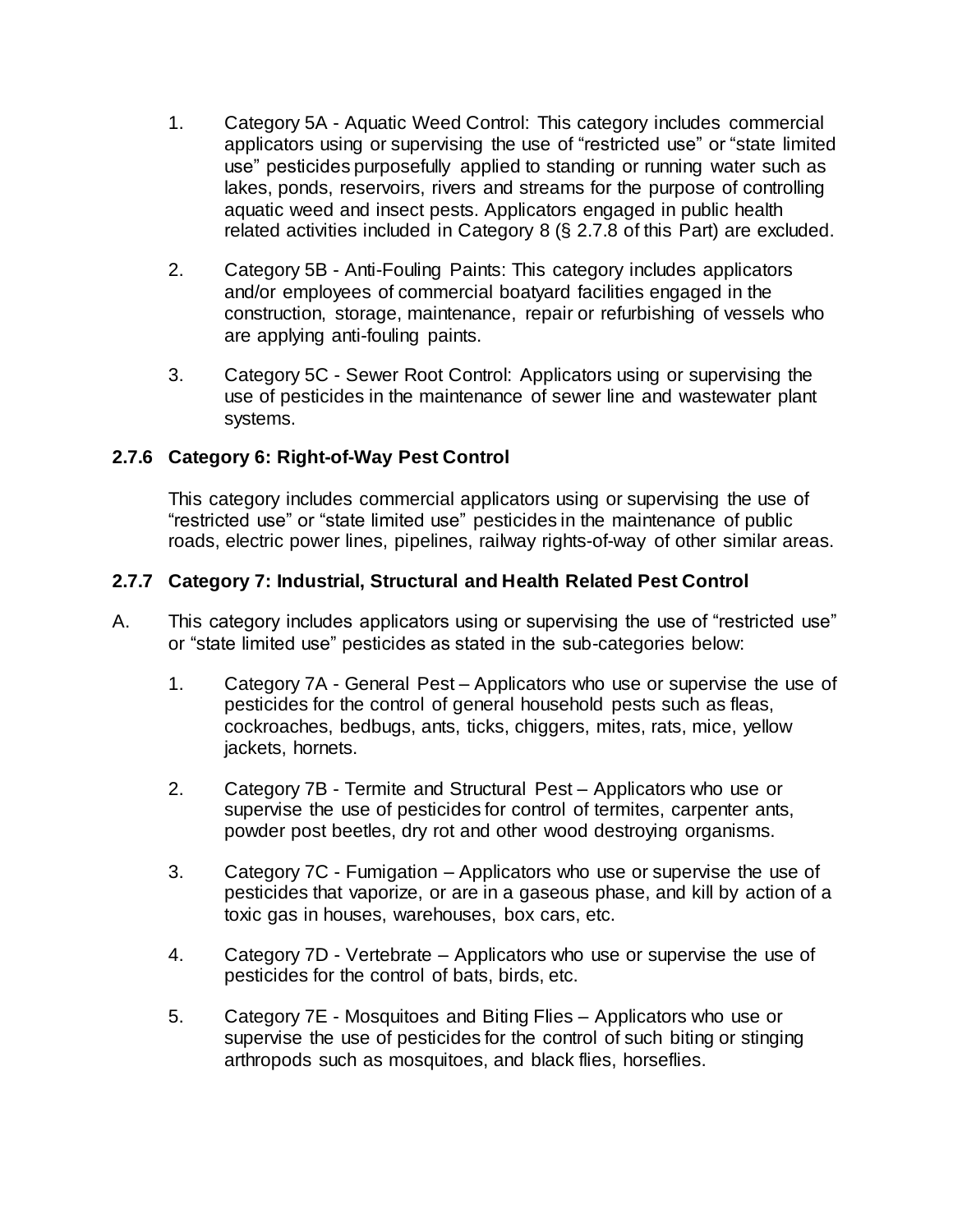6. Category 7F - Food Processing Pest Control – Applicators who use or supervise the use of pesticides to control pests in, on or around food processing plants which may include, but not be limited to bakeries, dairy product processing plants, canning and frozen food packing, confection manufacturing and meat product processing plants.

### **2.7.8 Category 8: Public Health Pest Control**

This category includes State, Federal or other government employees using or supervising the of "restricted use" or "state limited use" pesticides in public health programs for the management and control of pests having medical and public health importance.

### **2.7.9 Category 9: Regulatory Pest Control**

This category includes State, Federal or other government employees who use or supervise the use of "restricted use" or "state limited use" pesticides in the control of regulated pests.

#### **2.7.10 Category 10: Demonstration and Research Pest Control**

- A. This category includes:
	- 1. Category 10A Individuals who demonstrate the proper use and techniques of application of "restricted use" or "state limited use" pesticides or supervise such demonstrations, including extension specialists and county agents, sales representatives demonstrating pesticide products, and those individuals demonstrating methods used in public programs and
	- 2. Category 10B Persons conducting field research with "restricted use" or "state limited use" pesticides, and, in doing so, use or supervise the use of "restricted use" or "state limited use" pesticides including extension specialists and county agents, State or Federal, commercial and other persons conducting field research on or utilizing pesticides.

### **2.7.11 Category 11: Wood Preservation**

- A. This category includes applicators using or supervising the use of "restricted use" or "state limited use" pesticides as stated in the subcategories below:
	- 1. Category 11A Pole Treatment Applicators who use or supervise the use of pesticides for the control of fungi, and insects to utility poles and posts.
	- 2. Category 11B Pressure Treatment Applicators who use or supervise the use of pesticides to preserve wood either by utilizing pressure and non-pressure processes to control fungi and insects.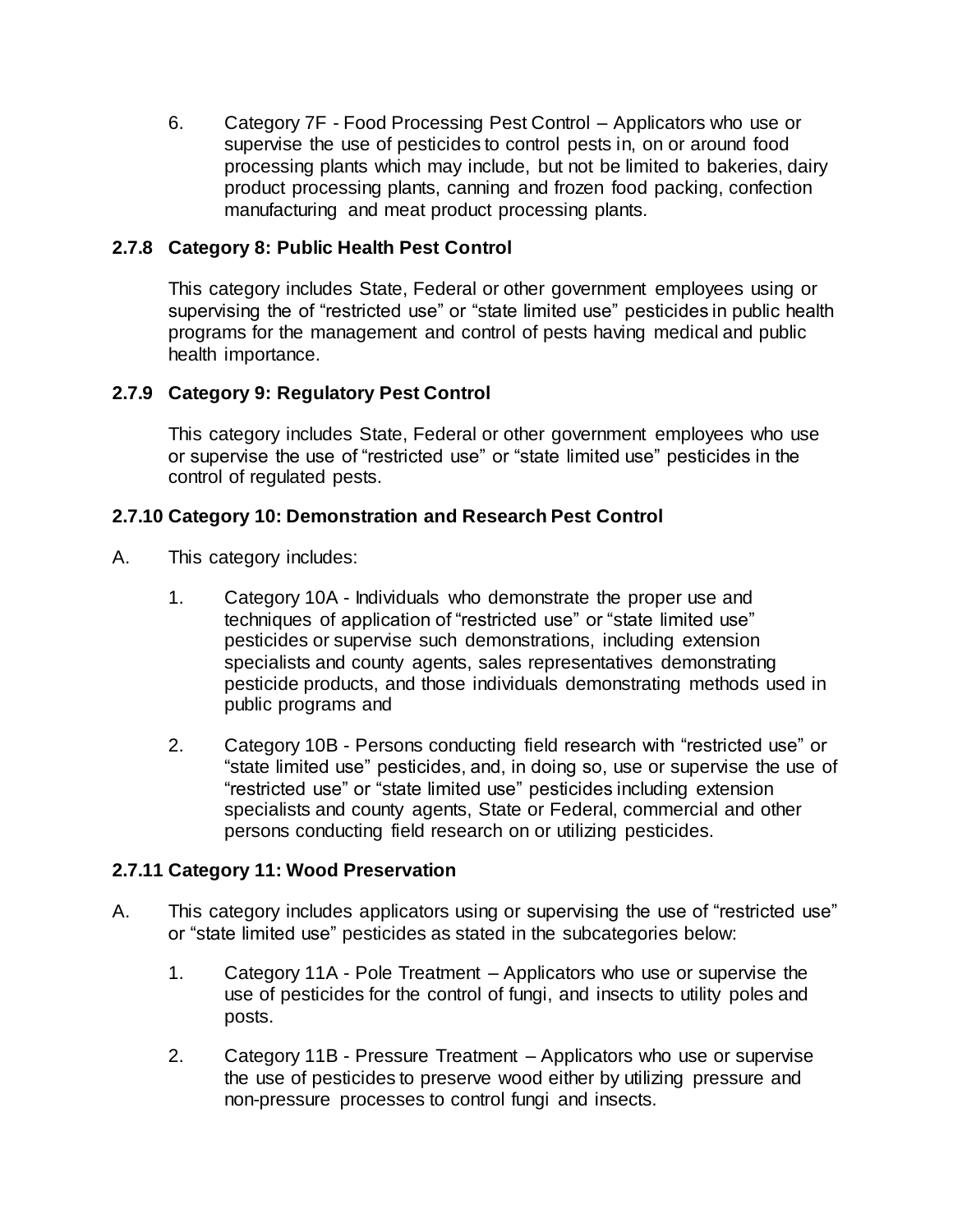## **2.8 Commercial Applicator Certification Procedure**

- A. Each person engaged in the application of any "restricted use" or "state limited use" pesticide" as a commercial applicator shall possess a valid commercial applicator certificate issued by the Director, except that a person who is applying a "restricted use" or "state limited use" pesticide under the direct supervision of an appropriately certified commercial applicator shall not be required to possess such a certificate.
- B. Application for certification shall be filed with the Department on forms supplied by the Department, and shall contain such information, as the Director shall require.
- C. A fee of \$45.00 shall be charged prior to the issuance of the initial certification document and at the time of each annual renewal or re-certification thereafter.
- D. A certification document shall be valid for a period beginning with the actual date of issuance and ending on January 31st, unless it has been revoked or suspended prior thereto by the Director for cause;
- E. Competence in the use and handling of pesticides by commercial applicators, who wish to become certified shall be determined on the basis of written examinations, and, as appropriate, performance testing, based upon standards set forth in §§ 2.10 and 2.11 of this Part. Such examination and testing shall include the general standards applicable to all categories and the additional standards specifically identified for each category or sub-category in which an applicator is to be classified under § 2.8 of this Part.
- F. A person shall not be determined certifiable in any category or sub-category until such person passes the required examinations as provided by § 2.8(B) of this Part.
- G. Any person who has failed to renew their commercial certification within a year of their certification expiration date shall regain their certification solely by reexamination. Such re-examination shall include the required core exam plus any categories for which certification was previously held. Persons who have failed to renew their commercial certification beyond one year of their certification expiration date shall regain their certification by attending the training course and by taking the exam for the commercial core and for any categories for which certification was previously held.
- H. Commercial applicators shall cooperate with the Department requests to observe spraying operations, to inspect equipment, to inspect pesticide related records, to inspect business premises and to conduct pesticide related sampling.
- I. The Director may deny certification or may suspend, revoke, or otherwise modify a certificate once issued for reasons including any of the following: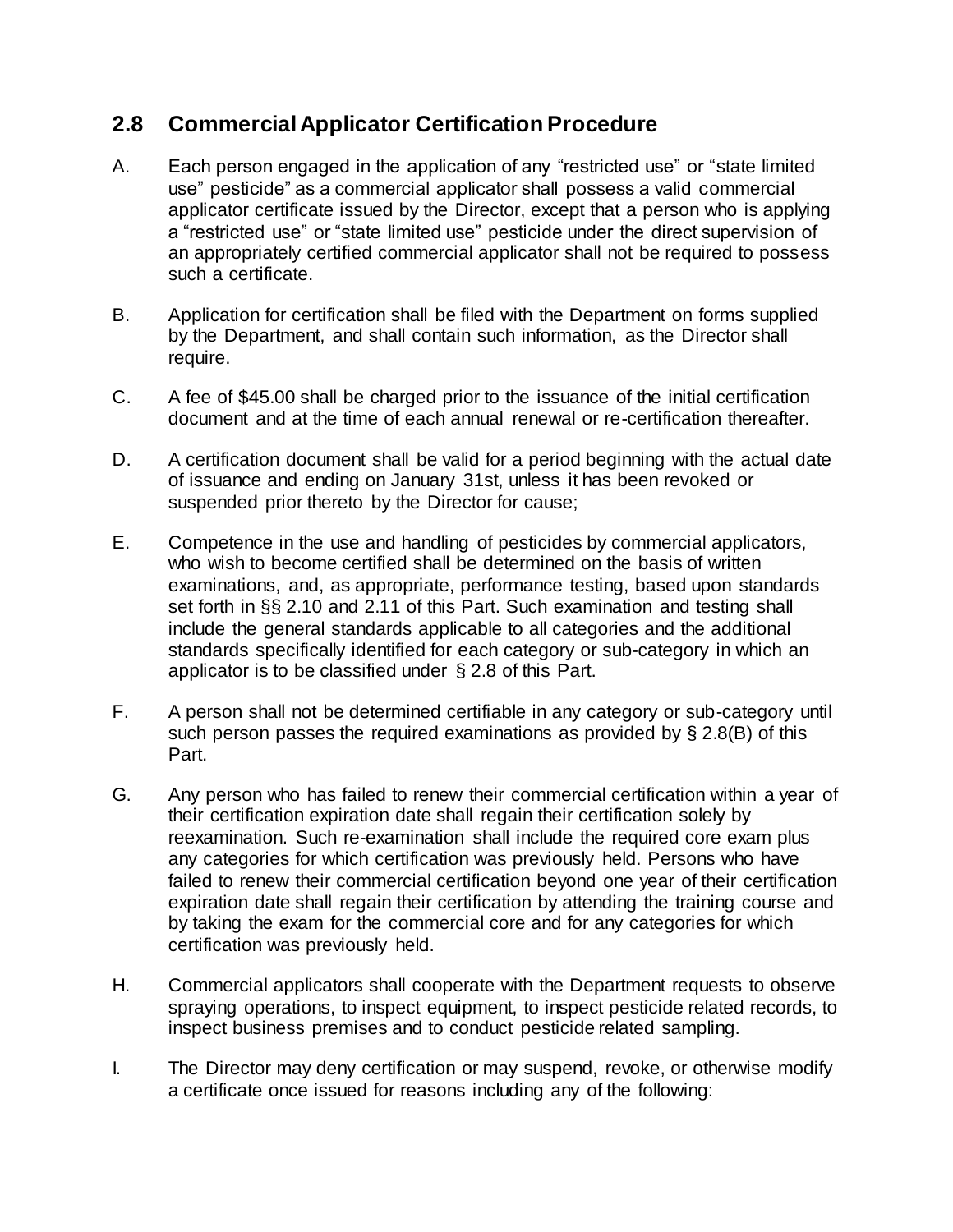- 1. That the applicant made a false or misleading statement in the application for certification;
- 2. That the applicant or certificate holder has violated any provision of the Rhode Island Pest Control Act or regulations promulgated thereunder;
- 3. That the applicant or certificate holder does not have in effect or fails to maintain in effect financial responsibility in the amounts specified in § 2.22 of this Part.
- 4. That the applicant or certificate holder uses or applies a pesticide, excluding pesticides for which an EPA experimental use permit has been issued, which has not been duly registered under the provisions of R.I. Gen. Laws § 23-25-6.
- J. No person under eighteen (18) years of age shall be eligible for certification as a commercial applicator or be eligible to apply pesticides under the direct supervision of a certified applicator.

## **2.9 General Standards for all Categories and Subcategories of Commercial Applicators**

- A. All commercial applicators must demonstrate practical knowledge of the principles and practices of pest control and safe use of pesticides. Testing shall be based on examples of problems and situations appropriate to the particular category or sub-category, if any, in which the applicant wishes to be certified in the following areas:
	- 1. Label and Labeling Comprehension
		- a. General format and terminology;
		- b. Understanding of instruction, warnings, terms, symbols, and other information commonly appearing on pesticide labels;
		- c. Classification of the products, general or restricted; and
		- d. Necessity for use consistent with the label, or as otherwise allowed by interpretation or regulations.
	- 2. Safety
		- a. Pesticide toxicity and hazard to human health and common exposure routes;
		- b. Common types and causes of pesticide accidents;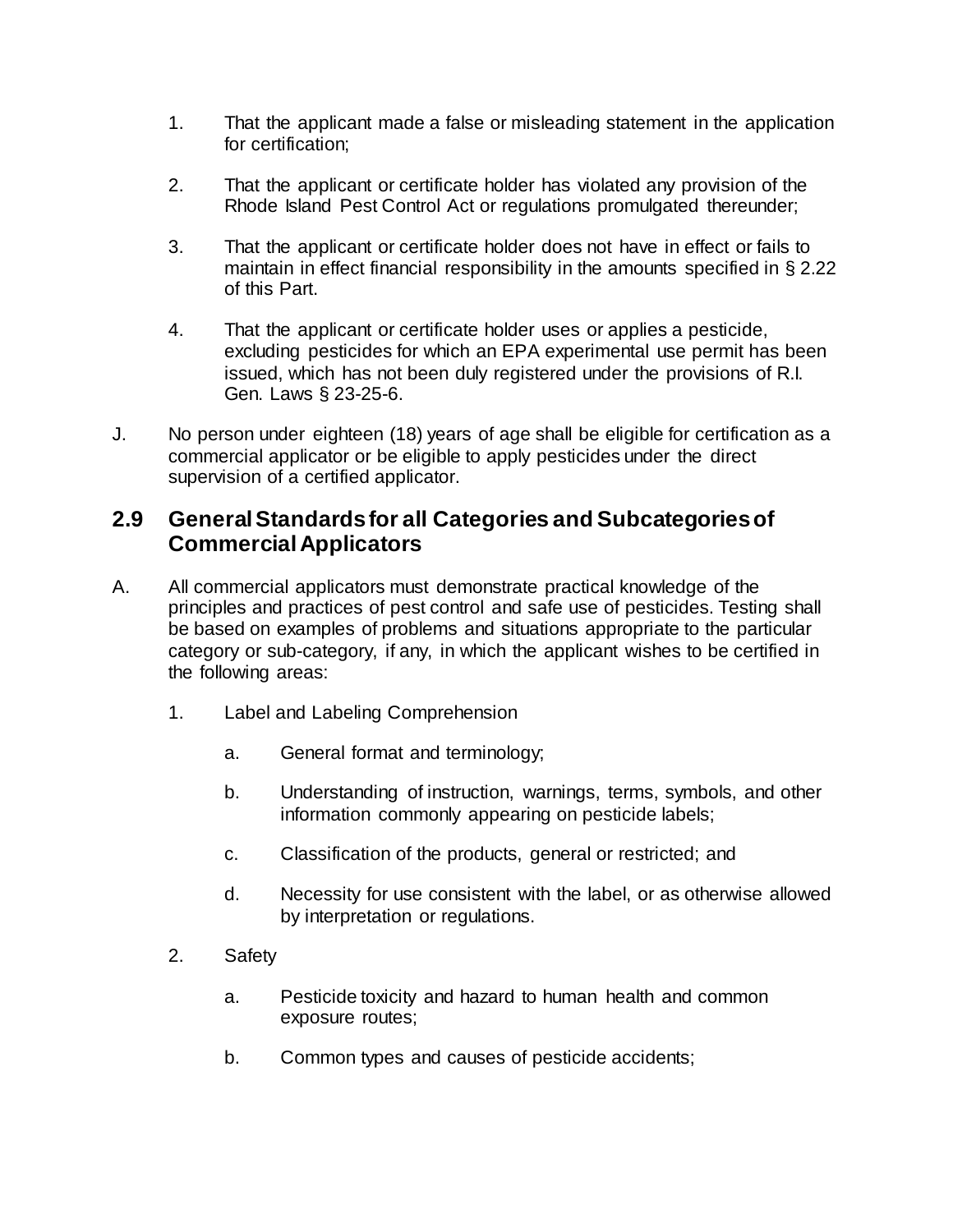- c. Precautions necessary to guard against injury to applicators and other individuals in or near treated areas;
- d. Need for and use of protective clothing and equipment;
- e. Symptoms of Pesticide poisoning;
- f. First aid and other procedures to be followed in case of a pesticide accident; and
- g. Proper identification, storage, transport, handling, mixing procedures and disposal methods for pesticides and used pesticide containers, including precautions to be taken to prevent children from having access to pesticides and pesticide containers.
- 3. Environment The potential environmental consequences of the use and misuse of pesticides as may be influenced by such factors as:
	- a. Weather and other climatic conditions;
	- b. Types of terrain, soil or other substrate;
	- c. Presence of fish, wildlife and other non-target organisms; and
	- d. Groundwater and surface water drainage patterns.
- 4. Pests
	- a. Common features of pest organisms and characteristics of damage needed for pest recognition;
	- b. Recognition of relevant pests; and
	- c. Pest development and biology as it may be relevant to problem identification and control.
	- d. Knowledge of Integrated Pest Management (IPM) practices and procedures.
	- e. Non-chemical procedures or sets of procedures where available that could substitute for a pesticide or decrease the amount required.
- 5. Pesticides
	- a. Types of pesticides;
	- b. Types of formulations;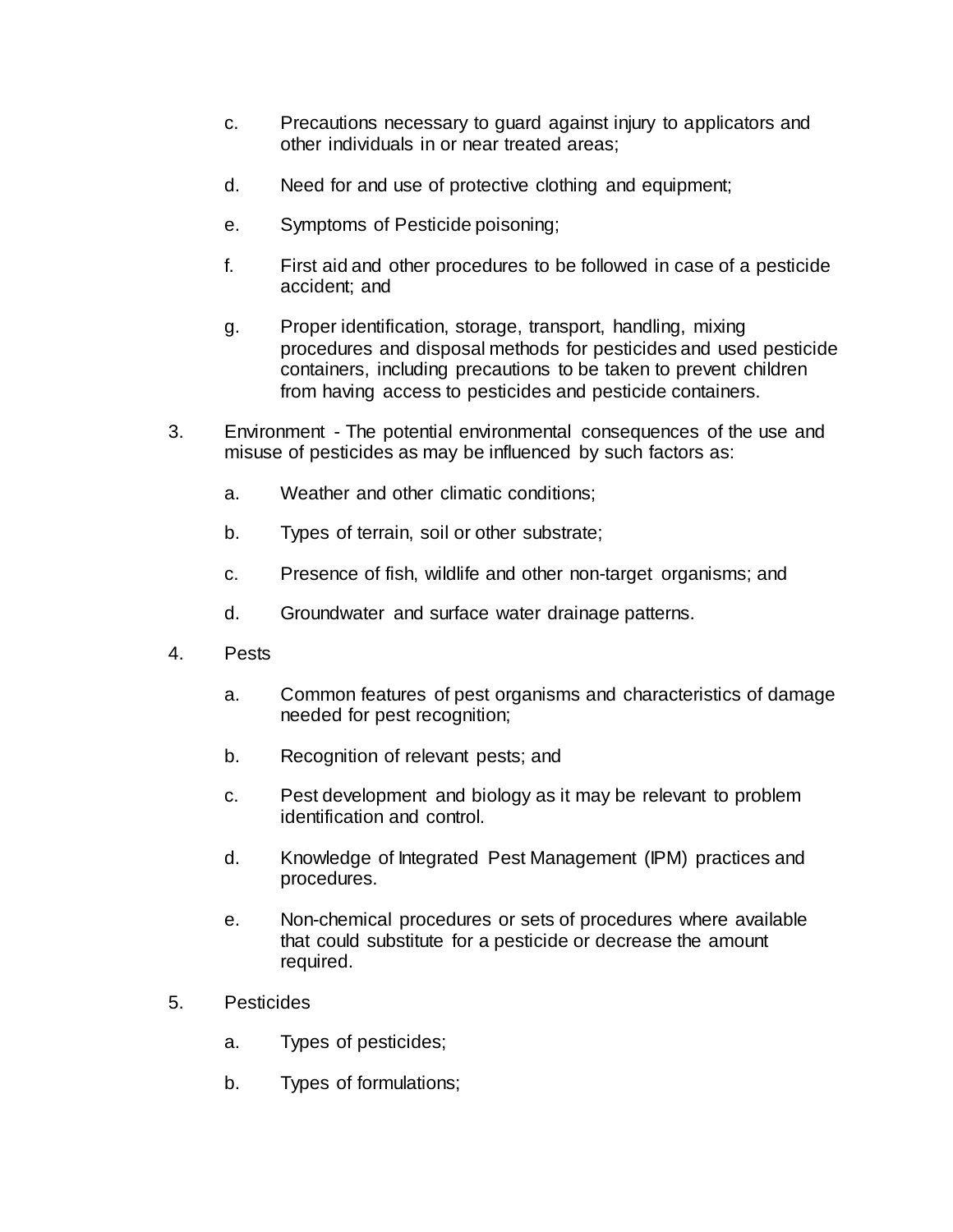- c. Compatibility, synergism, persistence and animal and plant toxicity of the formulations;
- d. Hazards and residues associated with use;
- e. Factors which influence effectiveness or lead to such problems as resistance to pesticides; and
- f. Dilution procedures.
- g. Residues associated with use.
- 6. Equipment
	- a. Types of equipment and advantages and limitations of each type; and
	- b. Uses, maintenance and calibration.
- 7. Application Techniques
	- a. Methods of procedures used to apply various formulations of pesticides, solutions, and gases, together with a knowledge of which technique of application to use in a given situation;
	- b. Relationship to discharge and placement of pesticides to proper use, unnecessary use, and misuse; and
	- c. Prevention of drift and pesticide loss into the environment.
- 8. Laws and Regulations Applicable State and Federal Laws and Regulations.

## **2.10 Specific Standards of Competency for Each Category and Subcategory of Commercial Applicators**

Commercial applicators in each category shall be particularly qualified with the respect to the specific standards elaborated.

### **2.10.1 Agricultural Pest Control**

A. Plant – Applicators must demonstrate practical knowledge of crops grown and the specific pests of those crops on which they may be using "restricted use" or "state limited use" pesticides. The impact of such competency is amplified by the extensive areas involved, the quantities of pesticides needed, and the ultimate use of many commodities as food and feed. Practical knowledge is required concerning soil and water problems, pre-harvest intervals, re-entry intervals, phytotoxicity, and potential for environmental contamination, non-target injury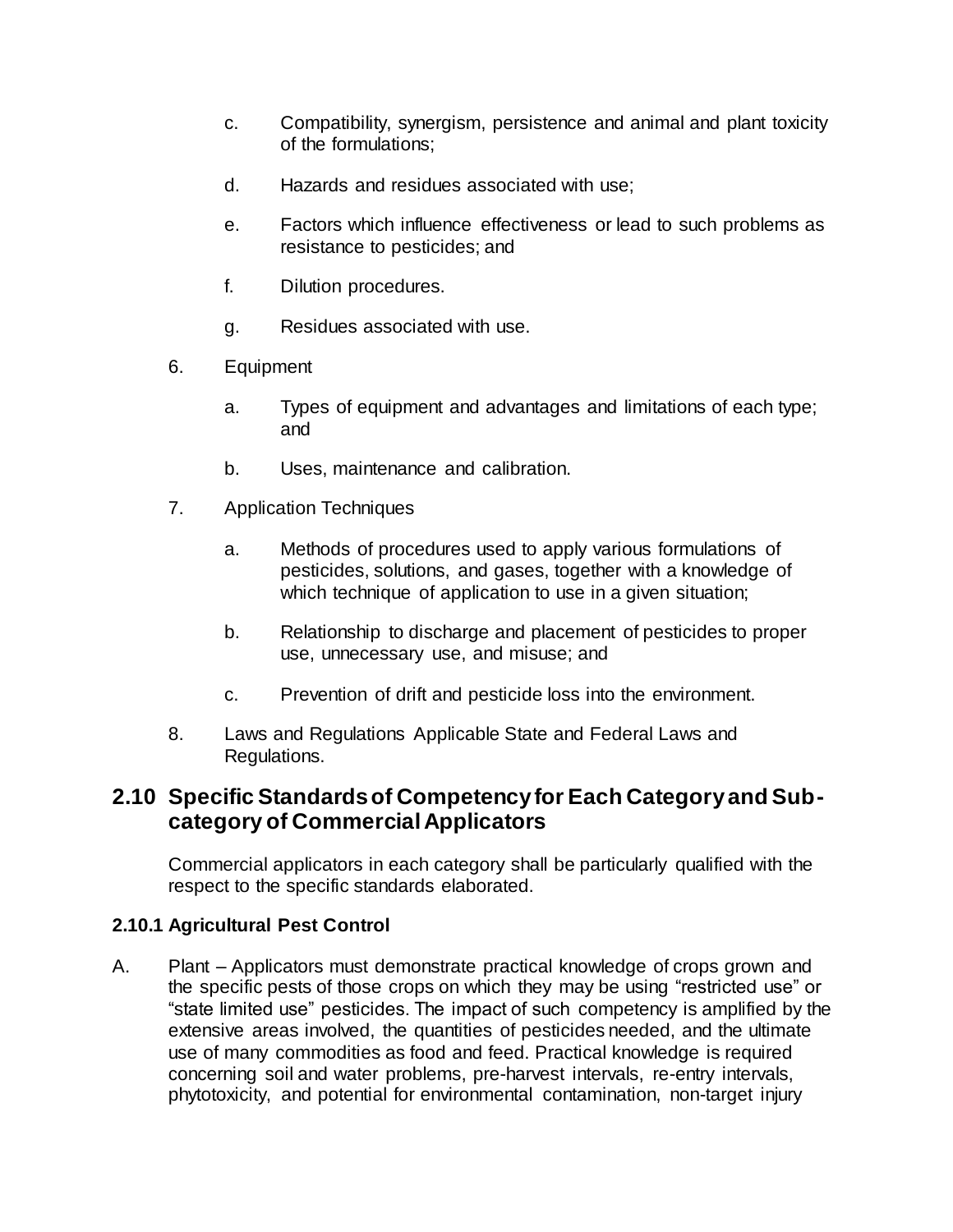and community problems resulting from the use of "restricted use" or "state limited use" pesticides in agricultural areas.

B. Animal – Applicators applying pesticides directly to animals must demonstrate practical knowledge of such animals and their associated pests. A practical knowledge is also required concerning specific pesticide toxicity residue potential, since host animals will frequently be used for food. Further, the applicator must know the relative hazards associated with such factors as formulation, application techniques, age of animals, stress and extent of treatment.

### **2.10.2 Forest Pest Control**

Applicators shall demonstrate practical knowledge of types of forests, forest nurseries, and seed production in their state and the pests involved. They should possess practical knowledge of the cyclic occurrence of certain pests and specific population dynamics as a basis for programming pesticide applications. A practical knowledge is required of the relative biotic agents and their vulnerability to the pesticides to be applied. Because forest stands may be large and frequently include natural aquatic habitats and harbor wildlife, the consequences of pesticide use may be difficult to access. The applicator must therefore demonstrate practical knowledge of control methods, which will minimize the possibility of secondary problems such as unintended effects on beneficial insects, fish, birds and wildlife. Proper use of specialized equipment must be demonstrated, especially as it may relate to meteorological factors and adjacent land use.

### **2.10.3 Ornamental and Turf Pest Control**

- A. Shade Tree Applicators shall demonstrate practical knowledge of pesticide problems associated with the production and maintenance of ornamental and shade trees, including cognizance of potential phytotoxicity due to a wide variety of plant material, drift, and persistence beyond the intended period of pest control. Because of the frequent proximity of human habitations to application activities, applicators in this sub-category must demonstrate practical knowledge of application methods, which minimize or prevent hazards to humans, pets, and other domestic animals, wells and water bodies.
- B. Custom Grounds Applicators shall demonstrate practical knowledge of pesticide problems associated with the production and maintenance of shrubs, plantings, and turf, including cognizance of potential phytotoxicity due to a wide variety of plant material, drift, and persistence beyond the intended period of pest control. Because of the frequent proximity of human habitations to application activities, applicators in this sub-category must demonstrate practical knowledge of application methods, which will minimize or prevent hazards to humans, pets, and other domestic animals, wells and water bodies.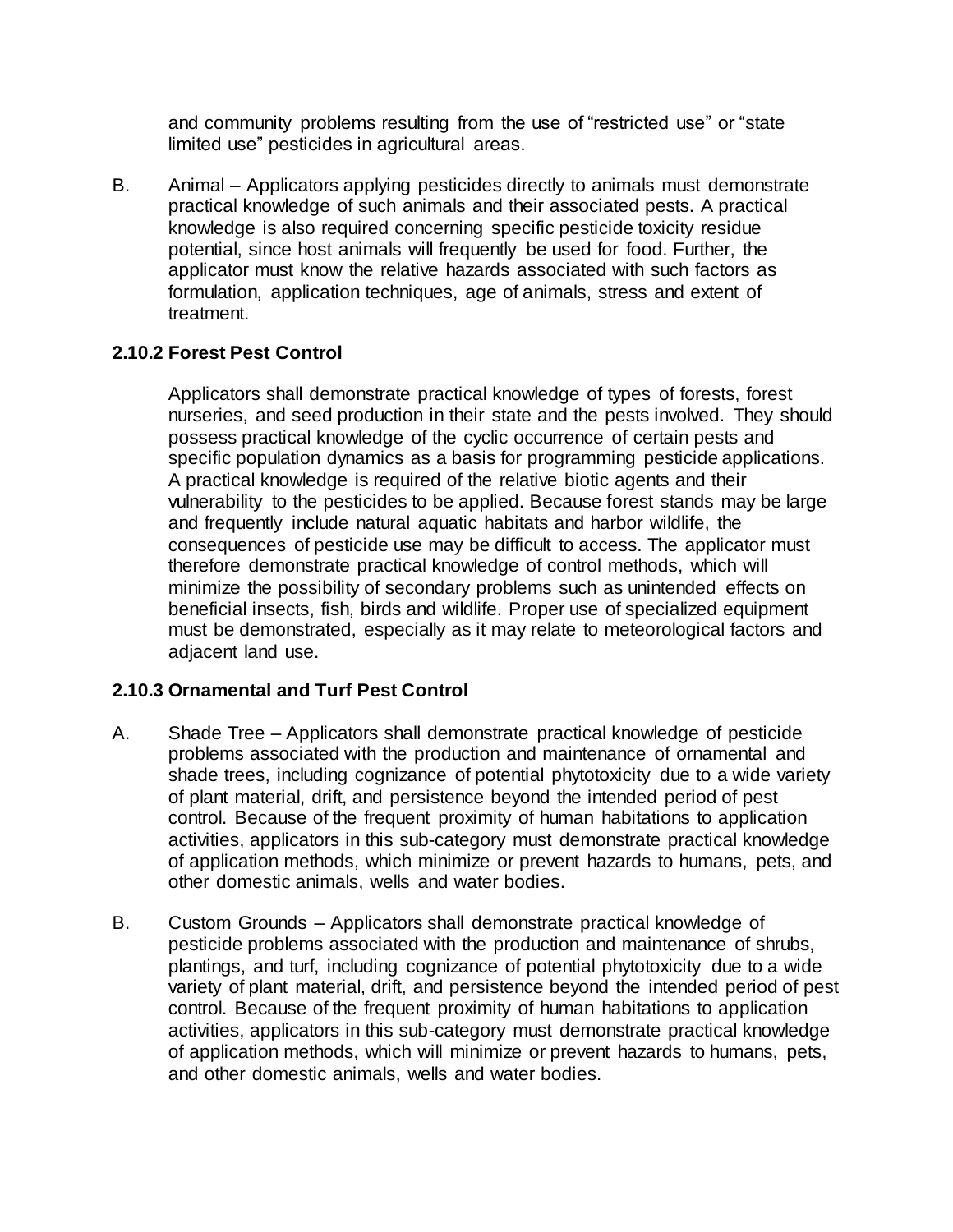- C. Interior Scape Applicators shall demonstrate a practical knowledge of pesticide problems associated with the production and maintenance of indoor plantings maintained for aesthetic purposes, including cognizance of potential phytotoxicity due to a wide variety of plant material, drift, and persistence beyond the intended period of pest control. Since human exposure including babies, children, pregnant women and elderly people is frequently a potential problem, applicators must demonstrate practical knowledge of the specific factors which may lead to a hazardous condition, including continuous exposure in the various situations encountered in this subcategory.
- D. Seed-Treatment Applicators shall demonstrate practical knowledge of types of seeds that require chemical protection against pests and factors such as seed coloration, carriers, and surface active agents, which influence pesticide binding and may affect germination. They must demonstrate practical knowledge of hazards associated with handling, sorting and mixing, and misuse of treated seed such as introduction of treated seed into food and feed channels, as well as proper disposal of unused treated seeds.

#### **2.10.5 Aquatic Pest Control**

- A. Aquatic Weed Control Applicators shall demonstrate practical knowledge of the secondary effects which can be caused by improper application rates, incorrect formulations, and faulty application of "restricted use" or "state limited use" pesticides used in this category. They shall demonstrate practical knowledge of various water use situations and the potential of downstream effects. Further, they must have practical knowledge concerning potential pesticide effects on plants, fish, birds, beneficial insects and other organisms which may be present in aquatic environments. These applicators shall demonstrate practical knowledge of the principles of limited area application.
- B. Anti-Fouling Paints Applicators shall demonstrate practical knowledge of the fouling control mechanism of anti-fouling paints and the various factors that can affect anti-fouling performance. In addition, applicators must be familiar with and understand the effect of anti-fouling paints on non-target organisms and the concept of spill management. Knowledge of special application practices and understanding of the effects of improper or unnecessary use of anti-fouling paints are required for the applicator and are essential for the applicator and the environment.
- C. Sewer Root Control Applicators shall demonstrate practical knowledge of pesticides used for the maintenance of sewer lines and wastewater plant systems.

#### **2.10.6 Right-of-Way Pest Control**

Applicators shall demonstrate practical knowledge of wide variety of environments, since rights-of-way can transverse many different terrains,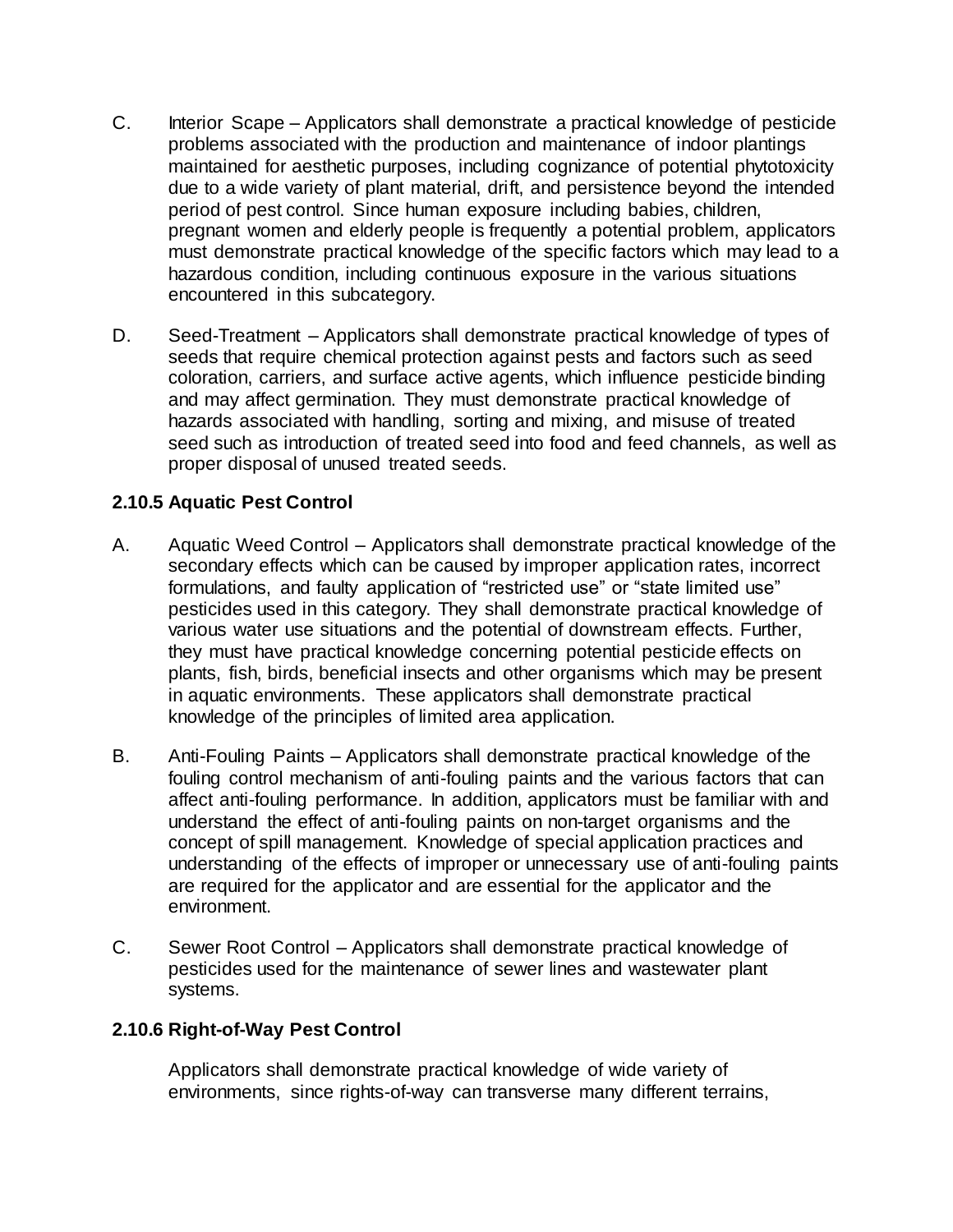including waterways. They shall demonstrate practical knowledge of problems on runoff, drift, and excessive foliage destruction and ability to recognize target organisms. They shall also demonstrate practical knowledge of the nature of herbicides and the need for containment of these pesticides within the right-ofway area, and the impact of their application activities in the adjacent areas and communities.

#### **2.10.7 Industrial, Institutional, Structural and Health Related Pest Control**

- A. General Pest Applicators must demonstrate a practical knowledge of a wide variety of pests, rats and mice, including their life cycles, types of formulations appropriate for their control, and methods of application that avoid contamination of habitat, and exposure of people and pets. Since human exposure, including babies, children, pregnant women, and elderly people, is frequently a potential problem, applicators must demonstrate practical knowledge of the specific factors which may lead to a hazardous condition, including continuous exposure in the various situations encountered in this sub-category. Because health related pest control may involve outdoor applications, applicators must also demonstrate practical knowledge of environmental conditions, particularly related to this activity.
- B. Termite and Structural Pest Applicators must demonstrate a practical knowledge of a wide variety of wood destroying organisms, including their life cycles, types of formulations appropriate for their control, and methods of application that avoid contamination of food, wells, damage and contamination of habitat, and exposure of people and pets. Since human exposure, including babies, children, pregnant women, and elderly people, is frequently a potential problem, applicators must demonstrate practical knowledge of the specific factors which may lead to a hazardous condition, including continuous exposure in the various situations encountered in this sub-category.
- C. Fumigation Applicators must demonstrate a practical knowledge of a wide variety of pests, including their life cycles, types of fumigation materials appropriate for their control, and methods of application that avoid contamination of habitat, and exposure of people and pets. Since human exposure is frequently a potential problem, applicators must demonstrate practical knowledge of the specific factors which may lead to a hazardous condition, including continuous exposure in the various situations encountered in this sub-category.
- D. Vertebrate Applicators must demonstrate a practical knowledge of rodents and birds including their life cycles, types of formulations appropriate for their control, and methods of application that avoid contamination of food, damage and contamination of habitat, and exposure of people and pets. Since human exposure, including babies, children, pregnant women, and elderly people is frequently a potential problem, applicators must demonstrate practical knowledge of the specific factors which may lead to a hazardous condition, including continuous exposure in the various situations encountered in this sub-category.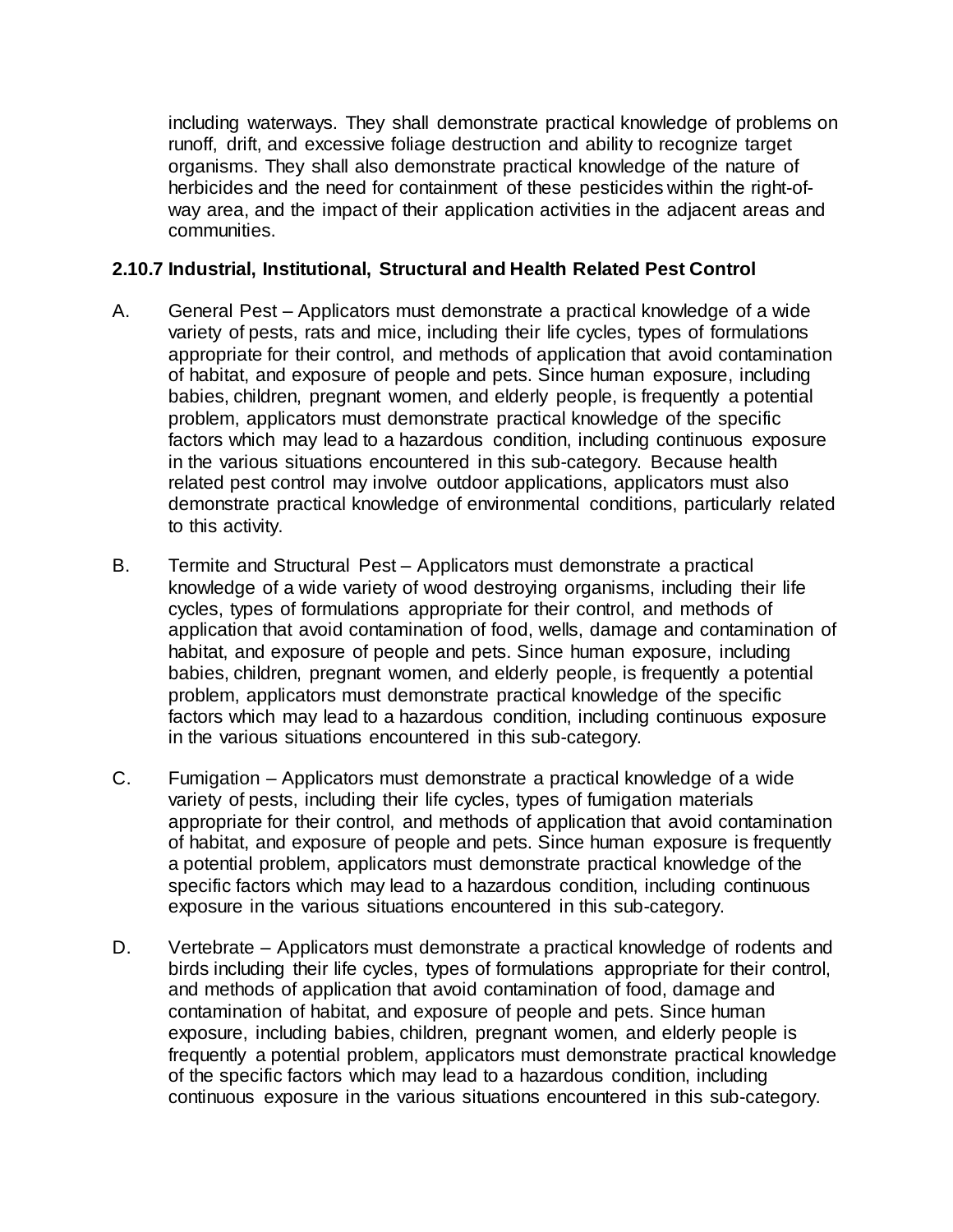Because vertebrate pest control may involve outdoor applications, applicators must also demonstrate practical knowledge of environmental conditions, particularly related to this activity.

- E. Mosquitoes and Biting Flies Applicators must demonstrate a practical knowledge of a variety of pests, including their life cycles, types of formulations appropriate for their control, and methods of application that avoid contamination of habitat, and exposure of people and pets. Since human exposure is frequently a potential problem, applicators must demonstrate practical knowledge of the specific factors which may lead to a hazardous condition, including continuous exposure in the various situations encountered in this sub-category. Because a health related pest control may involve outdoor applications, applicators must also demonstrate practical knowledge of environmental conditions, particularly related to this activity.
- F. Food Processing Pest Control Applicators shall demonstrate practical knowledge of a wide variety of pests, including their life cycles, types of formulations appropriate for their control and method of application that avoids contamination of food, food processing equipment and packaging materials, damage and contamination of the processing area and exposure to people. Since human exposure, including pregnant women and elderly people may be a potential problem, applicators must demonstrate practical knowledge of the specific factors which may lead to a hazardous condition including any continuous exposure in the various situations encountered in this subcategory.

#### **2.10.8 Public Health Pest Control**

Applicators shall demonstrate practical knowledge of vector-disease transmission as it relates to and influences application programs. A wide variety of pests are involved and it is essential that they be known and recognized, and appropriate life cycles and habitats be understood as a basis for control strategy. These applicators shall have practical knowledge of a great variety of environments ranging from streams to those conditions found in buildings. They should also have practical knowledge of the importance and employment of such nonchemical control methods as sanitation, waste disposal and drainage.

#### **2.10.9 Regulatory Pest Control**

Applicators shall demonstrate practical knowledge of regulated pests, applicable laws relating to quarantine and other regulation of pests, and the potential impact on the environment of "restricted use" or "state limited use" pesticides used in suppression and eradication programs. They shall demonstrate knowledge of factors influencing introduction, spread, and population dynamics of relevant pests. Their knowledge shall extend beyond that required by immediate duties, since their services are frequently required in other areas of the country where emergency measures are invoked to control regulated pests and where individual judgements must be made in new situations.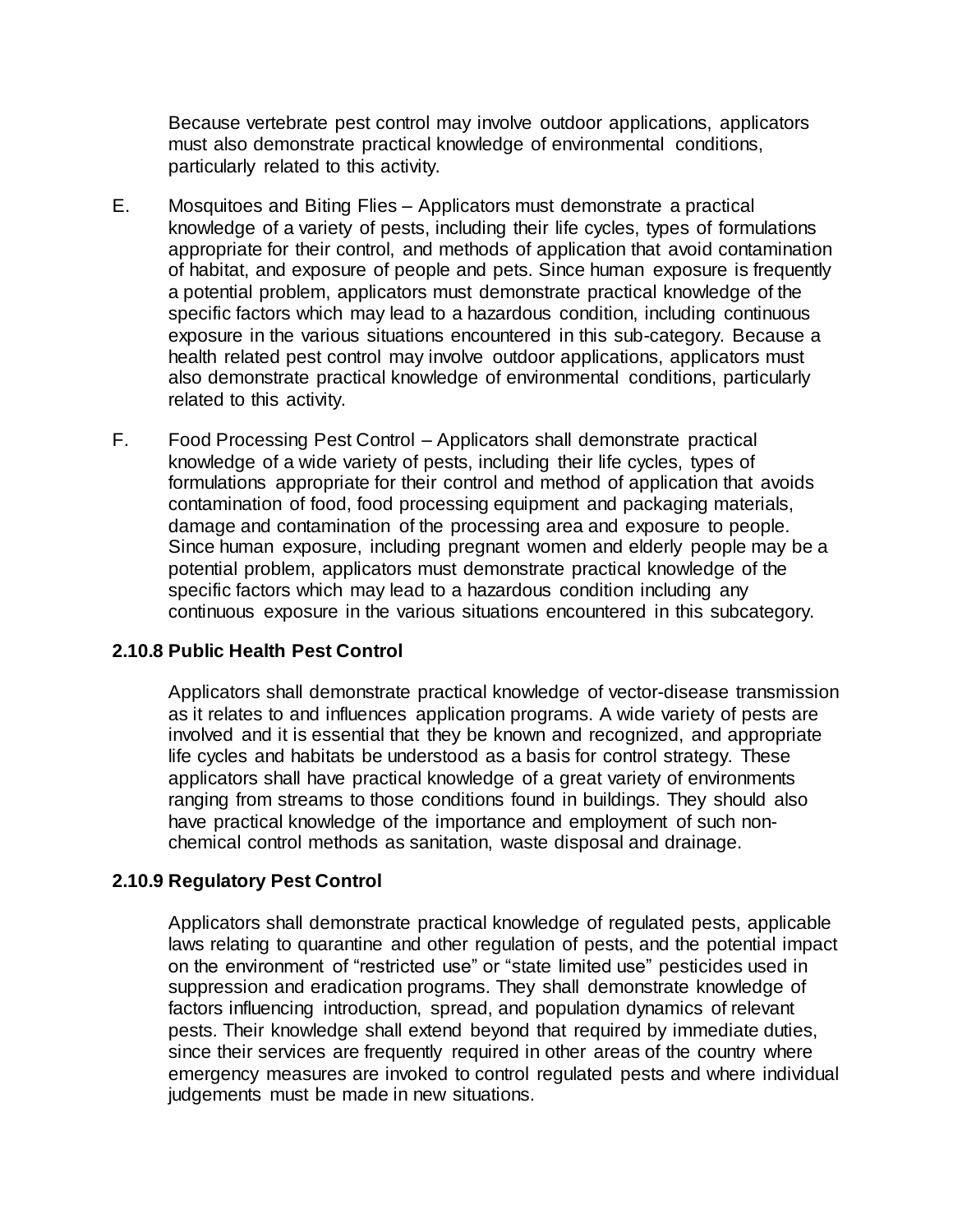### **2.10.10 Demonstration and Research Pest Control**

Persons demonstrating the safe and effective use of pesticides to other applicators and the public will be expected to meet comprehensive standards reflecting a broad spectrum of pesticide uses. Many different pest problem situations will be encountered in the course of activities associated with demonstration, and practical knowledge of problems, pests, and population levels occurring in each demonstration situation is required. Further, they should demonstrate an understanding of pesticide-organism interactions and the importance of integrating pesticide use with other control methods. In general, it would be expected that applicators doing demonstration pest control work possess a practical knowledge of all the standards detailed in the General Standards. In addition, they shall meet the specific standards required for categories §§ 2.10.7(A) through (F) of this Part as may be applicable to their particular activity. Persons conducting field research or method improvement work with "restricted use" or "state limited use" pesticides should be expected to know the General Standards. In addition, they shall be expected to know the specific standards required for §§ 2.10.7(A) through (F) of this Part, applicable to their particular activity, or alternatively, to meet the more inclusive requirements listed under "Demonstration".

#### **2.10.11 Wood Preservation**

- A. Applicators must demonstrate a practical knowledge of a wide variety of wood destroying organisms such as fungi and insects, including but not limited to their life cycles, types of formulations appropriate for their control, and methods of application that avoid contamination of wells or water bodies, damage and contamination of habitat, and exposure of people and pets. Because human exposure can be a potential problem, applicators must demonstrate practical knowledge of the specific factors which may lead to a hazardous condition, including continuous exposure in the various situations encountered in this subcategory:
	- 1. Pole Treatment Applicators who use or supervise the use of pesticides must demonstrate a practical knowledge of the control of fungi, and insects to utility poles and posts.
	- 2. Pressure Treatment Applicators who use or supervise the use of pesticides in this sub-category must demonstrate a practical knowledge of wood preservation by either utilizing pressure and non-pressure processes to control fungi and insects.

## **2.11 Private Applicator Certification Procedure**

A. Each person engaged in the application of any "restricted use" or "state limited use" pesticide as a private applicator shall possess a valid private applicator certificate issued by the Director, except that a person who is applying a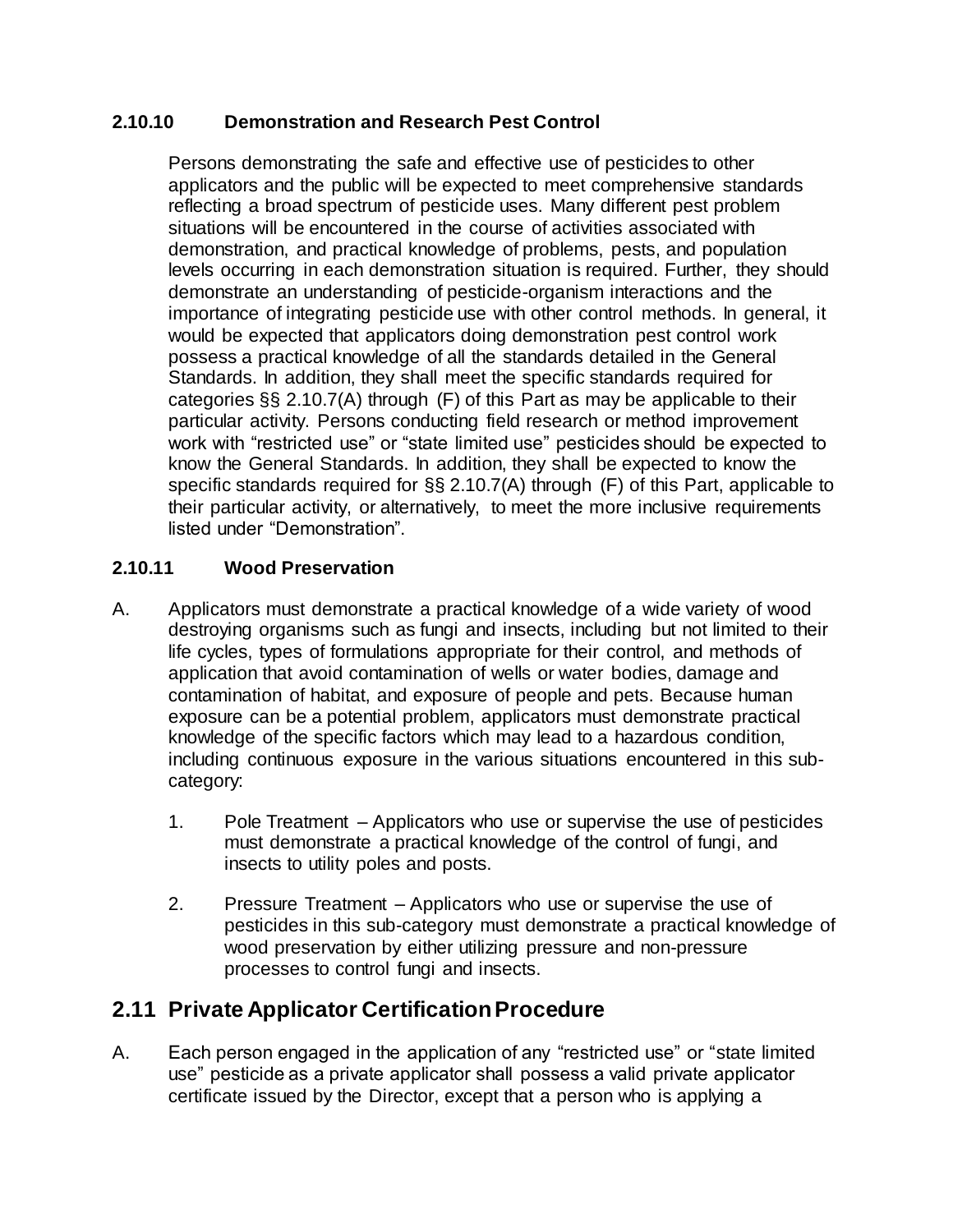restricted-use or limited use pesticide under the direct supervision of an appropriately certified applicator shall not be required to possess such a certificate.

- B. Application for certification shall be filed with the Department on forms supplied by the Department, and shall contain such information as the Director shall require.
- C. A fee of \$20.00 shall be charged prior to the issuance of the initial certification document and at the time of each annual renewal or re-certification thereafter.
- D. A certification document shall be valid for a period beginning with the actual date of issuance and ending on December 31st, unless it has been revoked or suspended prior thereto by the Director for cause.
- E. Competence in the use and handling of pesticides by private applicators who wish to become certified shall be determined primarily on the basis of written examinations. Oral examinations and performance testing may be utilized in conjunction with, and not in lieu of, written examinations. Such examinations and testing shall be based upon standards set forth in § 2.13 of this Part.
- F. A person shall not be determined certifiable as a private applicator until such person passes the required examinations as provided by § 2.11(E) of this Part.
- G. Any person who has failed to renew their private certification within a year of their certification expiration date shall regain their certification solely by reexamination. Such re-examination shall include the required core exam and commodity exams for which certification was previously held. Persons who have failed to renew their private certification beyond one year of their certification expiration date shall regain their certification by both attending the private core training course and taking the exam for the private core and commodity exams for which certification was previously held.
- H. No person under eighteen (18) years of age shall be eligible for certification as a private applicator.
- I. Private applicators shall cooperate with the Department requests to observe spraying operations, to inspect equipment, to inspect pesticide related records, to inspect pesticide storage area and to conduct pesticide related sampling.
- J. The Director may deny certification or may suspend, revoke, or otherwise modify a certification once issued for reasons including the following:
	- 1. That the applicant made a false or misleading statement in the application for certification;
	- 2. That the applicant or certificate holder has violated any provisions of the RIPCA or regulations promulgated thereunder;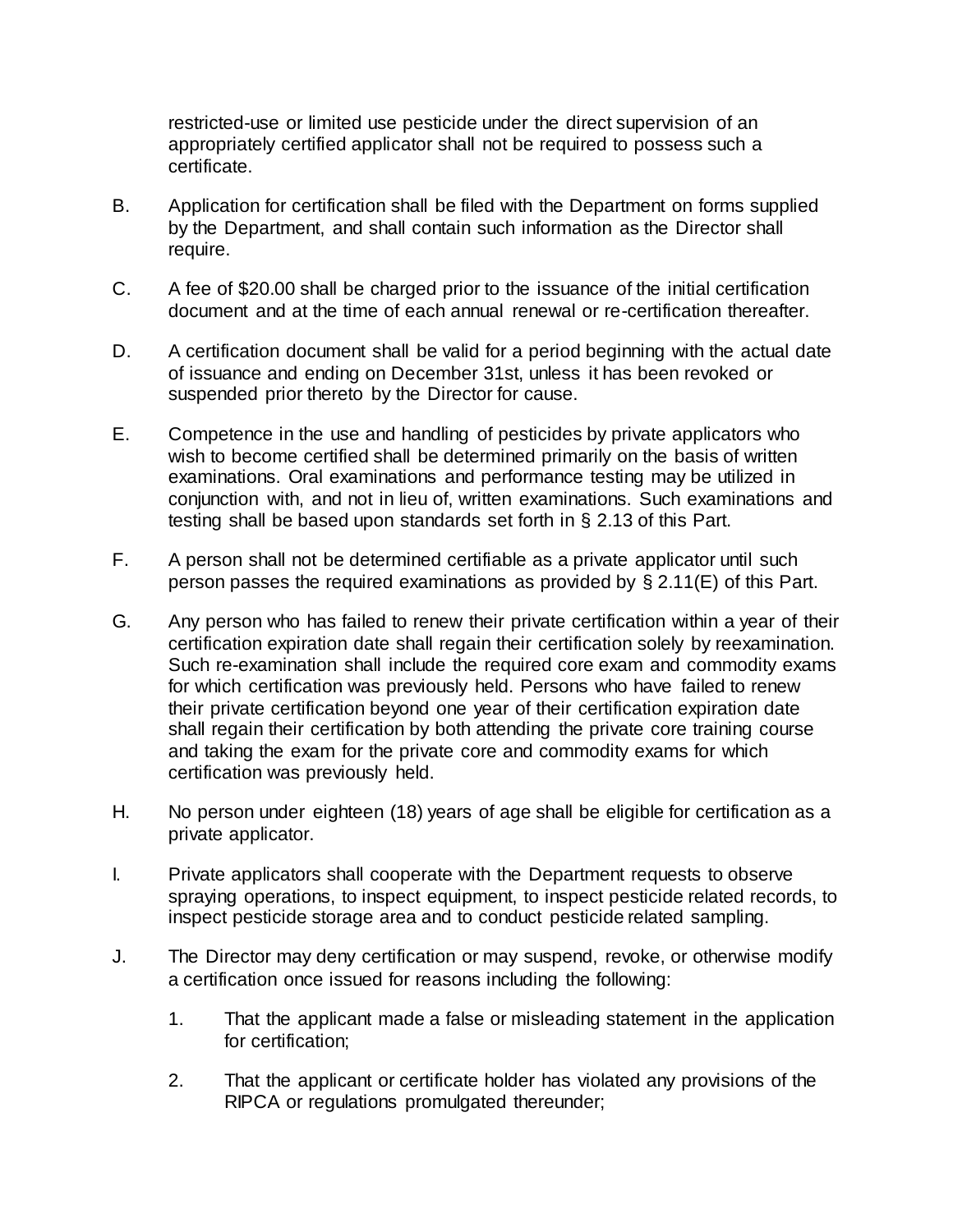3. That the applicant or certificate holder uses or applies a pesticide, excluding pesticides for which an EPA experimental use permit had been issued, which as not been duly registered under the provisions of R.I. Gen. Laws § 23-25-6.

# **2.12 Standards of Competency for Private Applicators**

- A. Private applicators must show that he or she possesses a practical knowledge of the pest problems and pest control practices associated with his or her agricultural operations; proper storage, use, handling and disposal of the pesticides and containers; and his or her related legal responsibility appropriate to 40 C.F.R. § 171.5(a) (2017). This practical knowledge includes the ability to:
	- 1. Recognize common pests to be controlled and damage caused by them.
	- 2. Read and understand the label and labeling information including the common name of pesticides they applied; pest(s) to be controlled, timing and methods of application; safety precautions; and pre-harvest or reentry restriction; and any specific disposal procedures.
	- 3. Apply pesticides in accordance with label instructions and warnings, including the ability to prepare the proper concentration of pesticide to be used under particular circumstances taking into account such factors as area to be covered, speed at which application equipment will be driven, and the quantity dispersed in a given period of operation.
	- 4. Recognize local environmental situations that must be considered during application to avoid contamination.
	- 5. Recognize poisoning symptoms and procedures to follow in case of a pesticide accident.

# **2.13 Pesticide Registration**

- A. No out-of-state manufacturer, producer, or distributor shall offer a pesticide for (Retail) sale in Rhode Island through mail order catalogues, direct mail, electronic or other media or advertising without first registering that pesticide according to the provisions of R.I. Gen. Laws § 23-25-6.
- B. Pesticide products which have the same formula, the same EPA registration number, are manufactured and distributed by the same person, the labeling of which contains the same claims, and the labels of which bear a designation identifying the product as the same pesticide product may be registered as a single pesticide product; and additional names and labels shall be added by supplement statements during the current period of registration.
- C. If during the current registration period, the manufacturer or producer changes or alters any part of the active ingredient statement of a pesticide product registered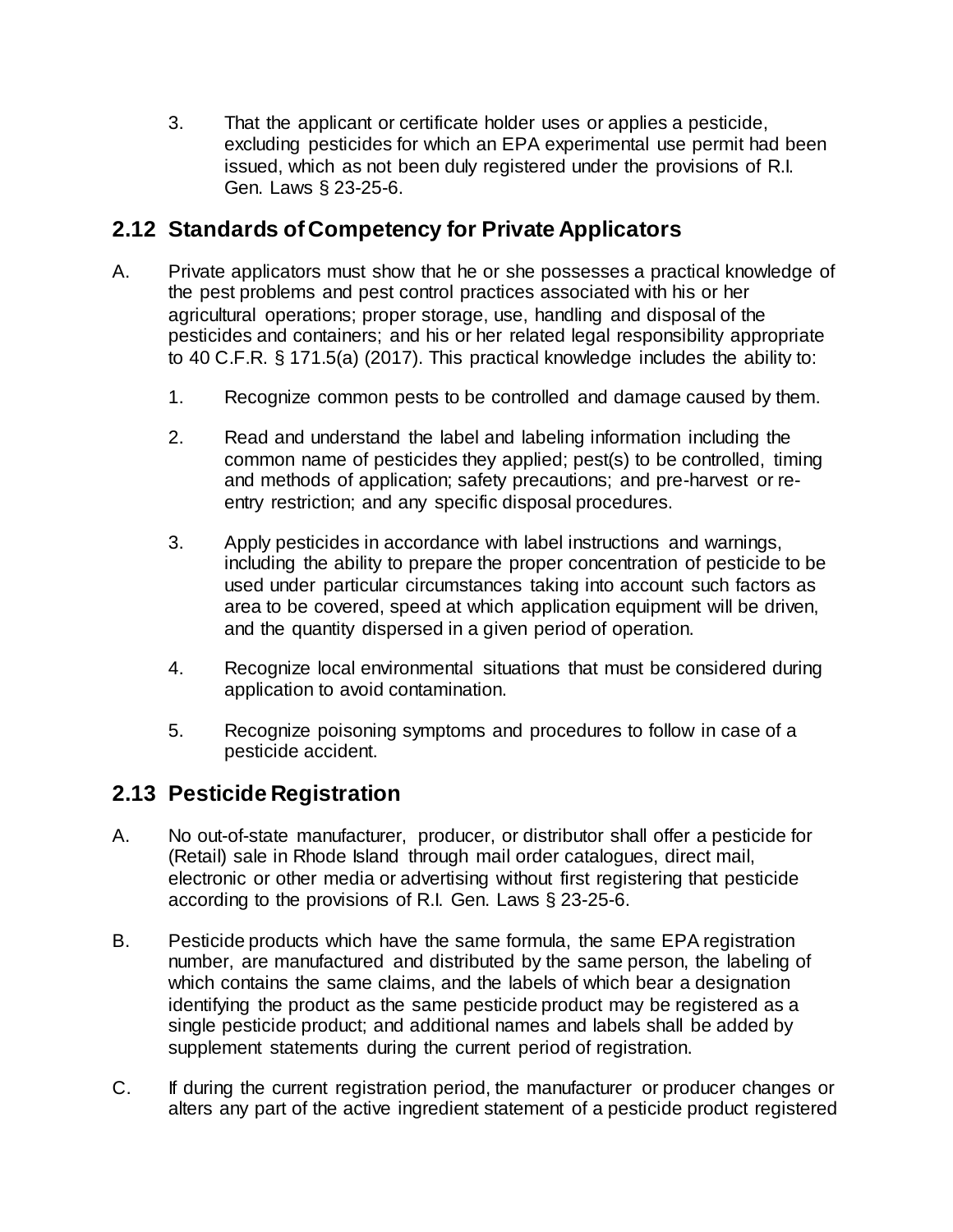with the Director, they must register the pesticide product as a new product whether or not it receives a new EPA registration number.

# **2.14 Experimental Use Permits**

- A. Any person who intends to use a pesticide, for which an experimental use permit had been issued by EPA pursuant to Section 5(a) of FIFRA, in Rhode Island, shall, prior to its shipment to and/or use in Rhode Island notify the Director of their intent and shall apply for permission to do so. The applicant shall supply the Director with the following information:
	- 1. Type of product
	- 2. Name of product
	- 3. Name and address of permittee
	- 4. Active ingredient name and percentage
	- 5. Inert ingredient percentage
	- 6. Experimental permit no.
	- 7. Complete label and labeling
	- 8. Amount to be used
	- 9. Names and addresses of applicators involved
	- 10. Application sites or locations
	- 11. Efficacy, and/or toxicological studies or data
	- 12. Such other information as the Director deems necessary to protect public and the environment
- B. Any person who (after having received permission from the Director to do so) uses and/or applies a pesticide, for which EPA has issued an experimental use permit, shall submit to the Director within six months a report on the results of such use and/or application.

# **2.15 Certification Documents**

- A. Certified Commercial Applicators
	- 1. Commercial applicators may be issued certification documents only after they have paid the required fee and successfully complied with the procedure set forth in § 2.9 of this Part.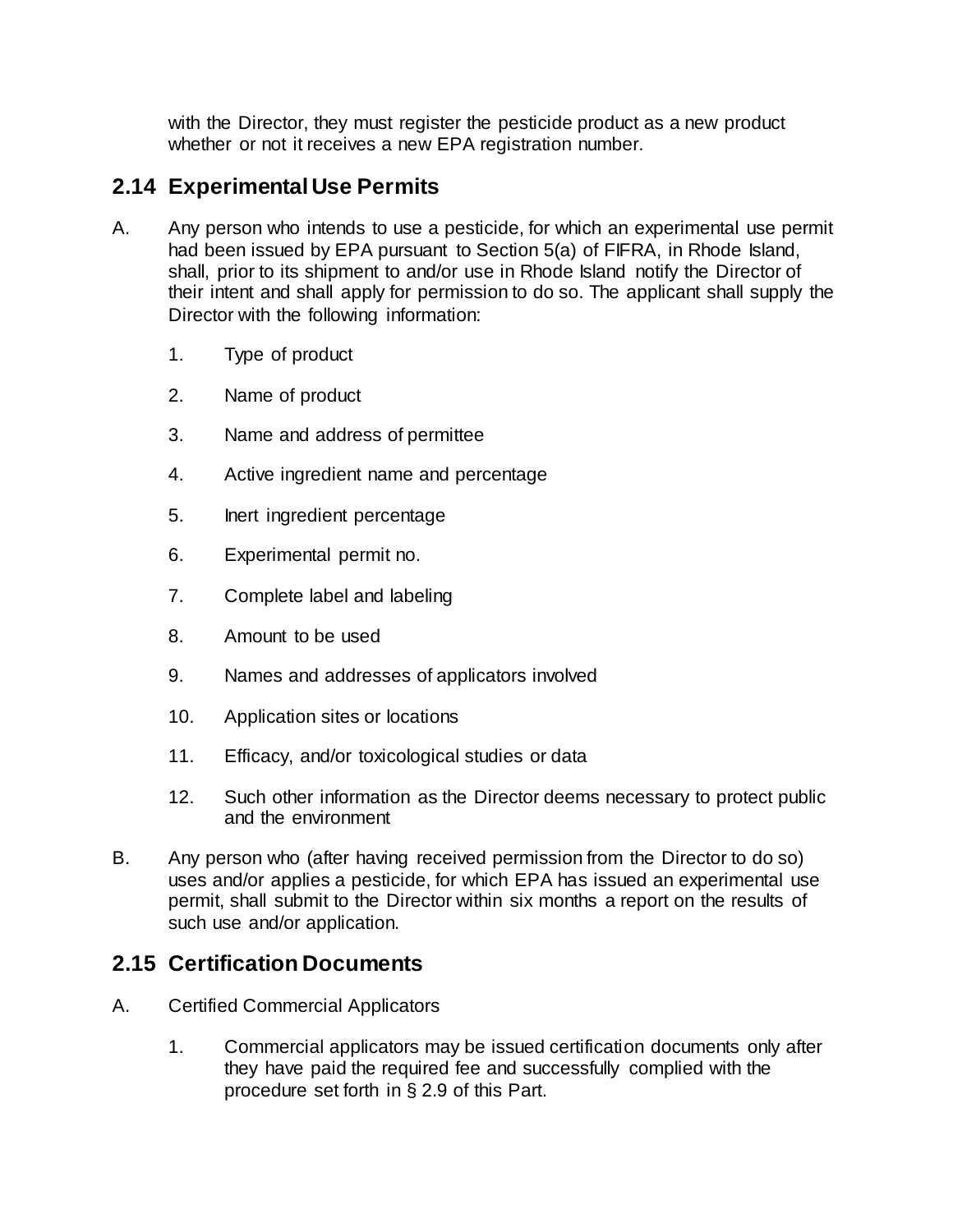- 2. The Director shall issue a wallet size certification document with the following information:
	- a. Applicator's name,
	- b. Address,
	- c. Certification number,
	- d. Expiration date,
	- e. Categories of certification,
	- f. Place for applicator's signature.
- 3. The wallet size document shall be on the applicator's person at all times when applying a general use, "restricted use" or "state limited use" pesticide. This document will also be utilized by the applicator as a means of identification for his purchase of "restricted use" or "state limited use" pesticides.
- B. Certified Private Applicators
	- 1. Private applicators may be issued certification documents only after they have paid the required fee and have successfully completed the procedure set forth in § 2.12 of this Part.
	- 2. The Director shall issue a wallet size certification document with the following information:
		- a. Applicator's name,
		- b. Address,
		- c. Certification number,
		- d. Expiration date,
		- e. Categories or certification,
		- f. Limitations,
		- g. Place for applicator's signature.
	- 3. The wallet size document shall be on the applicator's person at all times they are using a general use, "restricted use" or "state limited use" pesticide. This document will also be utilized by the applicator as a means of identification for his purchase of "restricted use" or "state limited use" pesticides.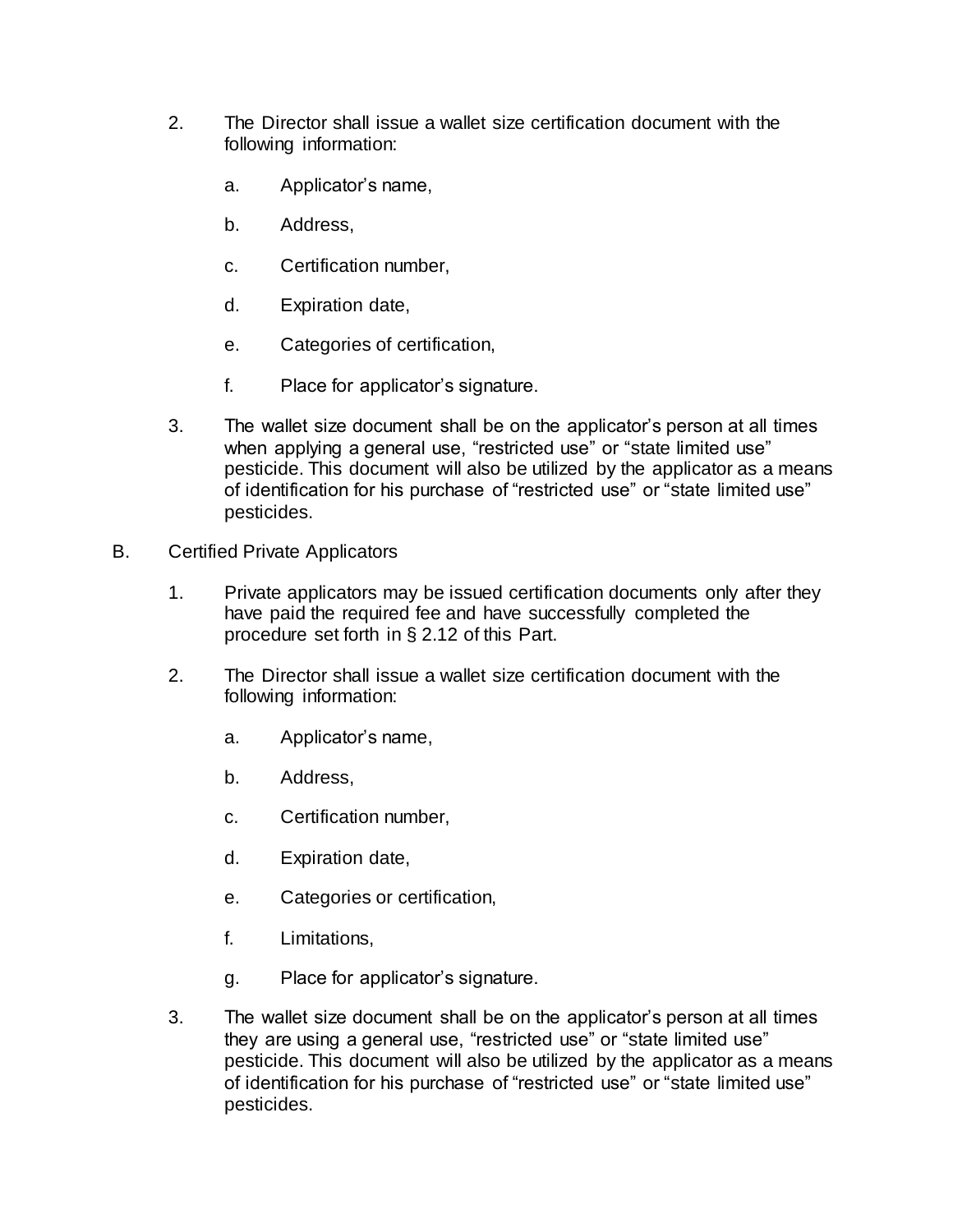C. All sales of "restricted use" or "state limited use" pesticides are limited to those who are certified or those who have been authorized by a certified applicator to purchase the same. Authorization to purchase "restricted use pesticides" where purchase authority has been delegated by a certified applicator shall be in such form and contain such information as may be prescribed by the Director.

# **2.16 Maintenance of Pesticide Certification and Licensing**

- A. All licensed and certified pesticide applicators are required to maintain competency in the use and application of pesticides. Every five years from the date of their license or certification, licensed and certified applicators must demonstrate competency by either re-examination, or by accruing the required number of credit hours through continuing education as specified for each license and certification in § 2.16(B) of this Part in order to:
	- 1. Ensure that they continue to meet the requirements of changing technology, covering uses for which they are certified or licensed;
	- 2. Assure that they maintain a continuing level of competence and ability to use pesticides safely and properly covering uses for which they are certified or licensed; and
	- 3. Acquaint them with changes in Federal and State regulations.
- B. Credit Hours A standard number of credit hours will be required within every five years beginning from the date the applicators receive their initial license or certification in order for an applicator to maintain their license or certification as an applicator of pesticides. Recertification credits must be obtained by attendance at a Department approved training program. The total number of recertification credits required for each license or certification category are as follows:
	- 1. Private Certification Six (6) Credit Hours every five years.
	- 2. Commercial License Eight (8) Credit Hours every five years.
	- 3. Commercial Certification Eight (8) Credit Hours Per Category every five years. One credit hour equals fifty (50) consecutive minutes of continuing education training.
- C. Standard for Continuing Education The following standards will assist the licensed or certified pesticide applicator in selecting an appropriate program and the provider of education in planning and implementing continuing education programs. The over-riding consideration in determining whether a specific program qualifies as acceptable continuing education is that it be a planned program of learning which contributes directly to the professional competence of a licensed pesticide applicator.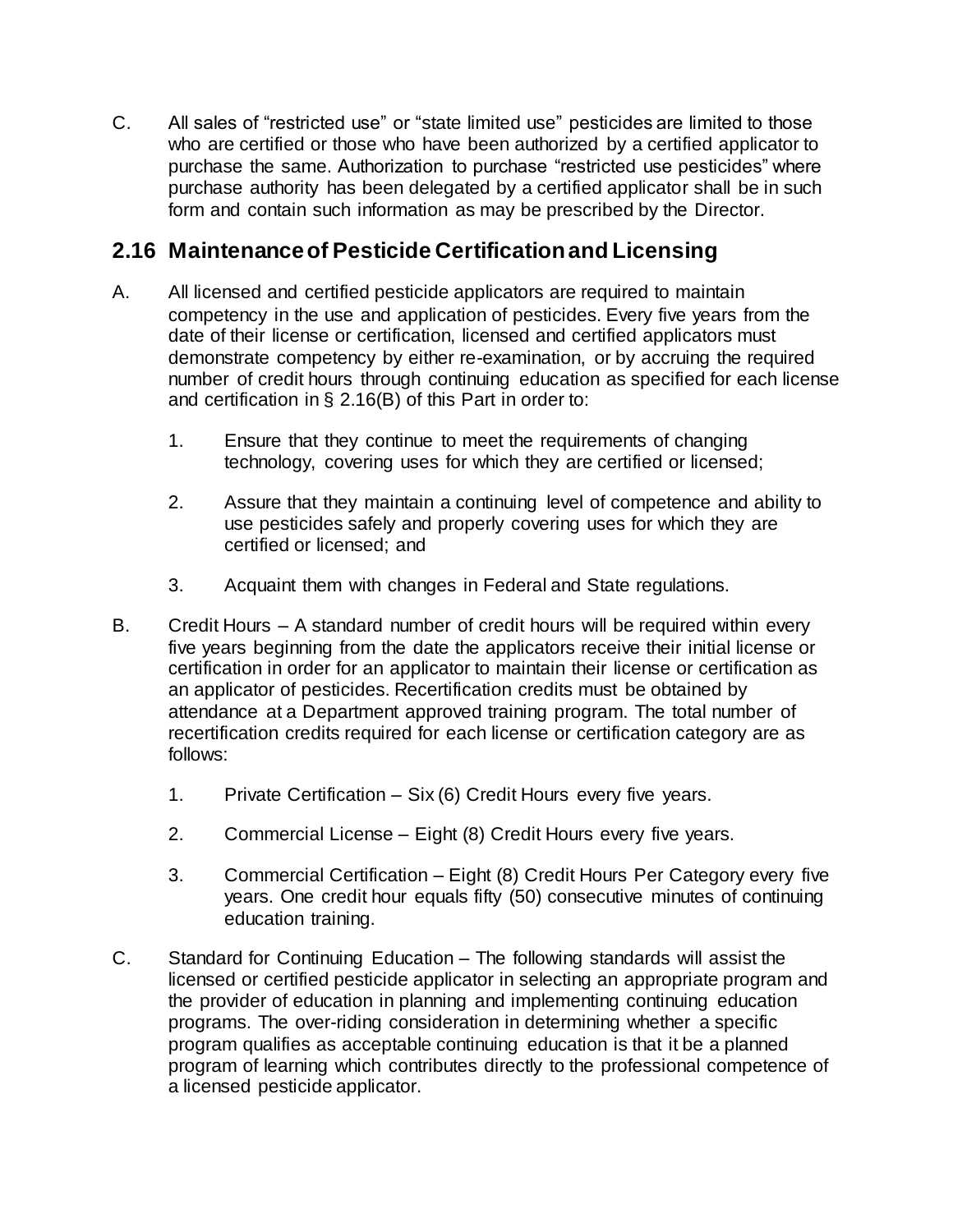- 1. Amount
	- a. Fifty (50) consecutive clock minutes is equivalent to one credit hour.
	- b. One continuing education credit unit (CEU) equals ten credit hours.
	- c. One semester hour equals fifteen (15) credit hours.
- 2. Continuing Education Provider Standards
	- a. Course Objectives: Objectives shall be written and be the basis for determining content, learning experience, teaching methodologies, and evaluation.
	- b. Subject Matter: Appropriate subject matter for continuing education purposes shall include, but not be limited to, one or more of the following:
		- (1) Applicable State and Federal Laws and Regulations;
		- (2) Integrated Pest Management;
		- (3) Non-chemical Alternatives;
		- (4) Ground Water or Surface Water Protection;
		- (5) Endangered Species;
		- (6) Pesticide Impact on Human Health;
		- (7) Pesticide Impact on beneficial insects, fish, birds and wildlife
		- (8) Label and Labeling Comprehension;
		- (9) Acute and Chronic Toxicity;
		- (10) Biological Control;
		- (11) Subject matter which improves competency and is not specified on the foregoing list.
	- c. Employees orientation or in-service presentations concerning standard operating procedures specific to the employing agency shall not be accepted for continuing education purposes.
	- d. Subject matter shall be described in outline form and shall include course objectives, content, time allotment, faculty and evaluation format.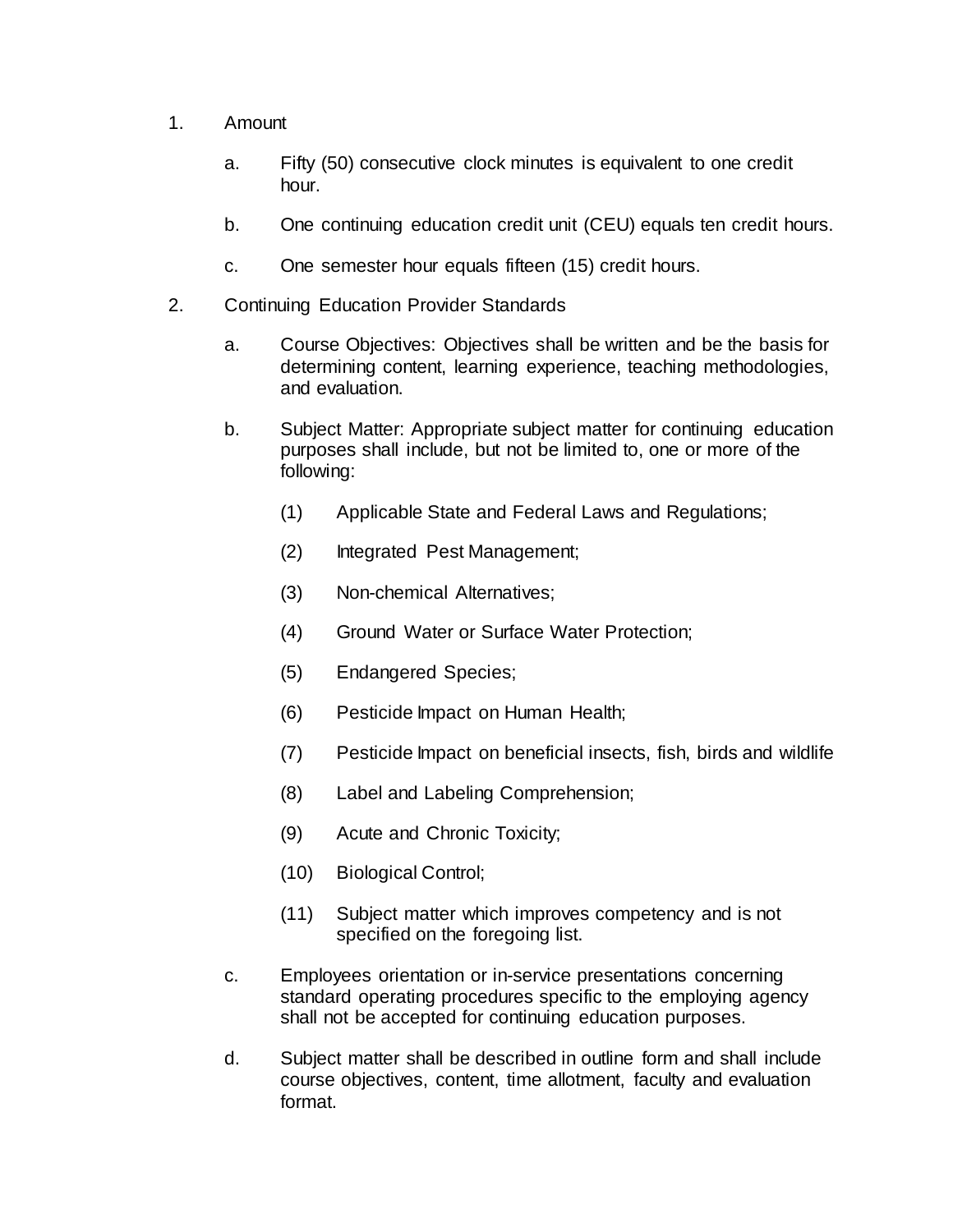- e. Continuing Education providers must notify the Department a minimum of fourteen (14) days in advance of offering credit hours, location(s) and contact persons.
- 3. Method of Obtaining Credit Hours: workshops, lectures and seminars provided by trade associates, companies, and educational institutes are acceptable for obtaining continuing education credit hours. Continuing education credit hours may also be obtained from an academic institution, a self-study or correspondence course, and for teaching and/or publishing activities provided the following standards are adhered to:
	- a. Academic Course: The course must be within the framework of a curriculum that leads to an academic degree in entomology, botany, plant pathology, agriculture, pest control, toxicology, public health or is relevant to pesticide use, or any course within that curriculum that is necessary to an individual's professional growth and development.
	- b. Self-Study or Correspondence Course: The course must:
		- (1) Be developed by a professional group which is a pesticide related educational corporation or professional association;
		- (2) Follow a logical sequence;
		- (3) Involve the student by requiring active response to module materials and providing feedback;
		- (4) Contain a test to indicate progress and verify completion of module; and
		- (5) Supply a bibliography for continued study.
	- c. Teaching or Publication: Continuing education hours may be earned by teaching a particular course, seminar series, or workshop for the first time, delivering a paper or lecture, or publishing an article or book in pesticide use. As provided above, a course, seminar, or book may be considered for up to nine (9) continuing education hours; a published article may be considered the equivalent of up to five (5) credit hours; and a lecture or paper may be considered the equivalent of up to three (3) credit hours.
- 4. Education Methods
	- a. Learning experiences and teaching methods should be appropriate to achieve the objectives of the program.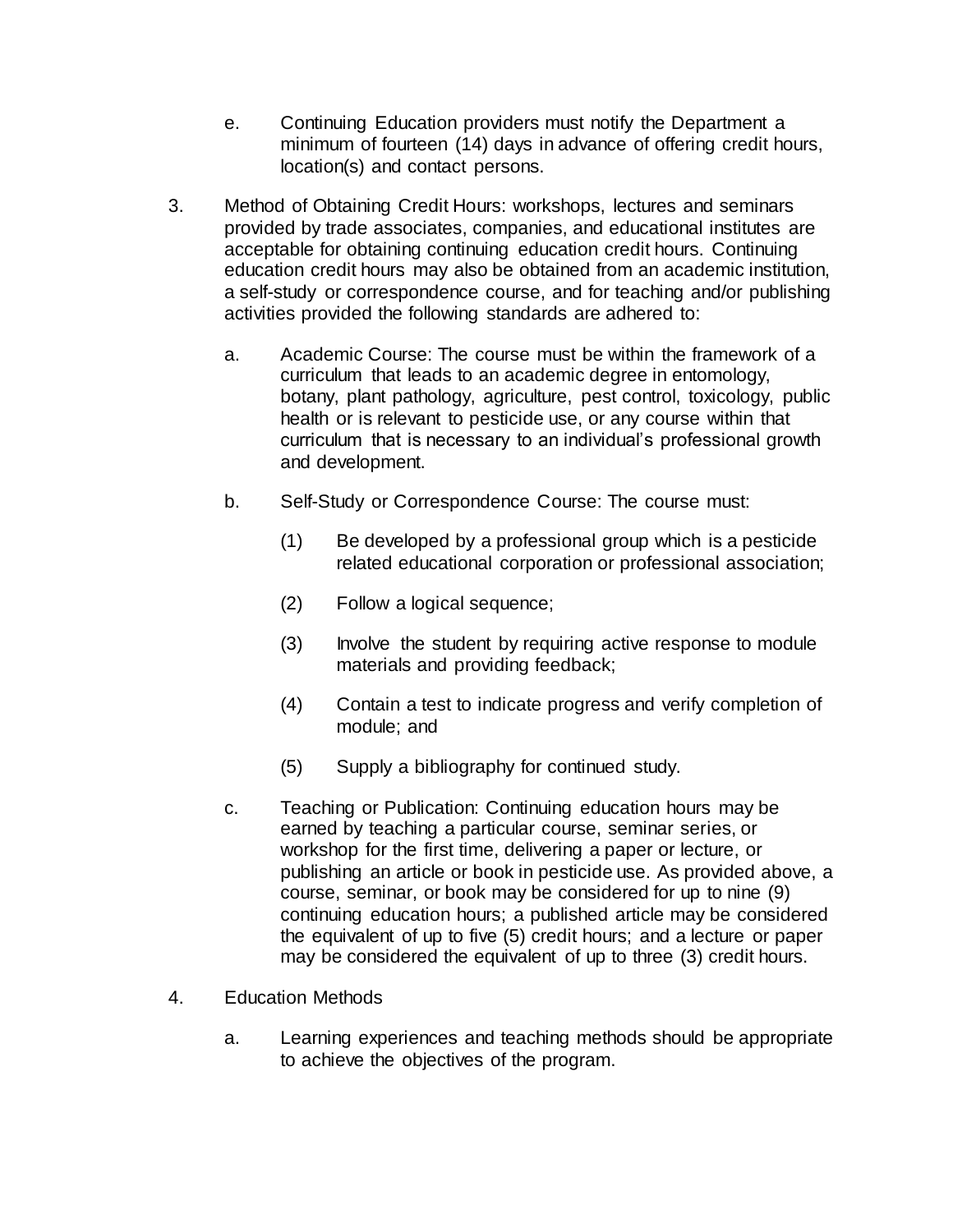- b. Principles of adult education should be considered in the design of the program.
- c. Time allotted for each activity should be sufficient for the student to meet the objectives of the program.
- 5. Faculty Qualifications Faculty should be familiar with the principles of adult education and should provide documentation to the provider/student illustrating competency in the content of the planned learning experience.
- 6. Evaluation
	- a. Provision may be made for evaluating the participant's attainment of the stated student objectives/outcomes.
	- b. Participants may be given the opportunity to evaluate faculty, learning experiences, instructional methods, facilities and educational resources used for the offerings/programs.
- 7. Specific Conditions Regarding Continuing Education Requirements Certified or Licensed applicators taking courses for the purposes of obtaining a baccalaureate or higher degree in the biological sciences may meet the continuing education requirements specified in this section provided such courses equal at least the required number of hours and content of course(s) be related to pesticide or pest management topics. Other academic degree programs may qualify at the discretion of the Department. Individuals must submit copies of course transcripts to the Department to verify proof of attendance before continuing education credit is granted.
- D. Licensed and certified applicators who successfully complete such a training program, as outlined in § 2.16(A) of this Part shall be issued a certificate of attendance, a copy of which will be filed with the applicators records.
- E. Licensed and certified applicators who fail to satisfy the continuing education requirements as required in § 2.16(A) of this Part, shall be required to attend the appropriate core and/or category training sessions, and re-take another examination before their certification or license may be renewed.

# **2.17 Commercial Applicator Licenses**

A. Each person engaged in the application of any pesticide, other than a "restricted use" or "state limited use" pesticide, as a commercial applicator shall possess a valid commercial applicator license, issued by the Director, except that a person who is applying such a pesticide on land owned or rented by the applicator or his employer shall not be required to possess such a license.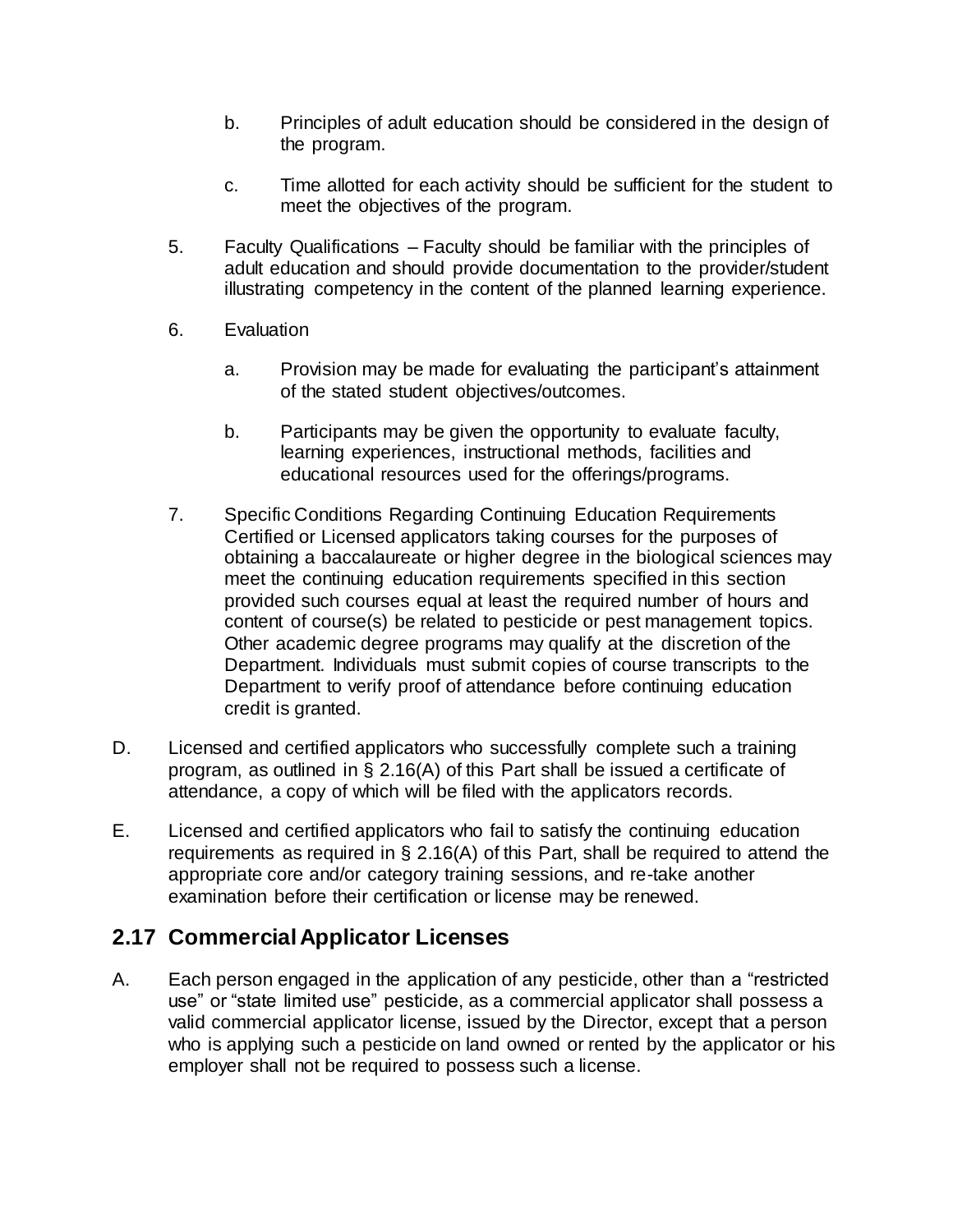- B. Each person who is the employee of a licensed or certified commercial applicator and who as a condition of employment applies pesticides, not in the physical presence of a licensed or certified applicator, shall possess a valid commercial applicator's license or certification, except that person shall not be required to provide separate financial responsibility as specified in § 2.22 of this Part.
- C. Application for licensing shall be filed with the Department on forms supplied by the Department, and shall contain such information as the Director shall require, including but not limited to storage and disposal procedures for pesticides and pesticide containers.
- D. A fee of \$30.00 shall be charged prior to the issuance of the initial license document and at the time of each annual renewal or reissuance thereafter.
- E. A license document shall be valid for a period beginning with the actual date of issuance and ending on February 28th, unless it has been revoked or suspended prior thereto by the Director for cause;
- F. Competence in the use and handling of pesticides by commercial applicators, who wish to become licensed shall be determined on the basis of written examinations, and, as appropriate, performance testing, based upon the standards set forth in § 2.10 of this Part.
- G. A person shall not be determined qualified for licensing until such person passes the required examinations as provided by § 2.17(E) of this Part.
- H. No person under eighteen (18) years of age shall be eligible for licensing or eligible to apply pesticides under the direct supervision of a licensed or certified applicator.
- I. Licensed Commercial applicators shall cooperate with the Department requests to observe spraying operations, to inspect equipment, to inspect pesticide related records, to inspect business premises and to conduct pesticide related sampling.
- J. The Director may deny licensing or may suspend, revoke, or otherwise modify a license once issued for reasons including the following:
	- 1. That the applicant made a false or misleading statement in the application for licensing;
	- 2. That the applicant or license holder has violated any provisions of the RIPCA or regulations promulgated thereunder;
	- 3. That the applicant or license holder does not have in effect or fails to maintain in effect financial responsibility in the amounts specified in § 2.22 of this Part.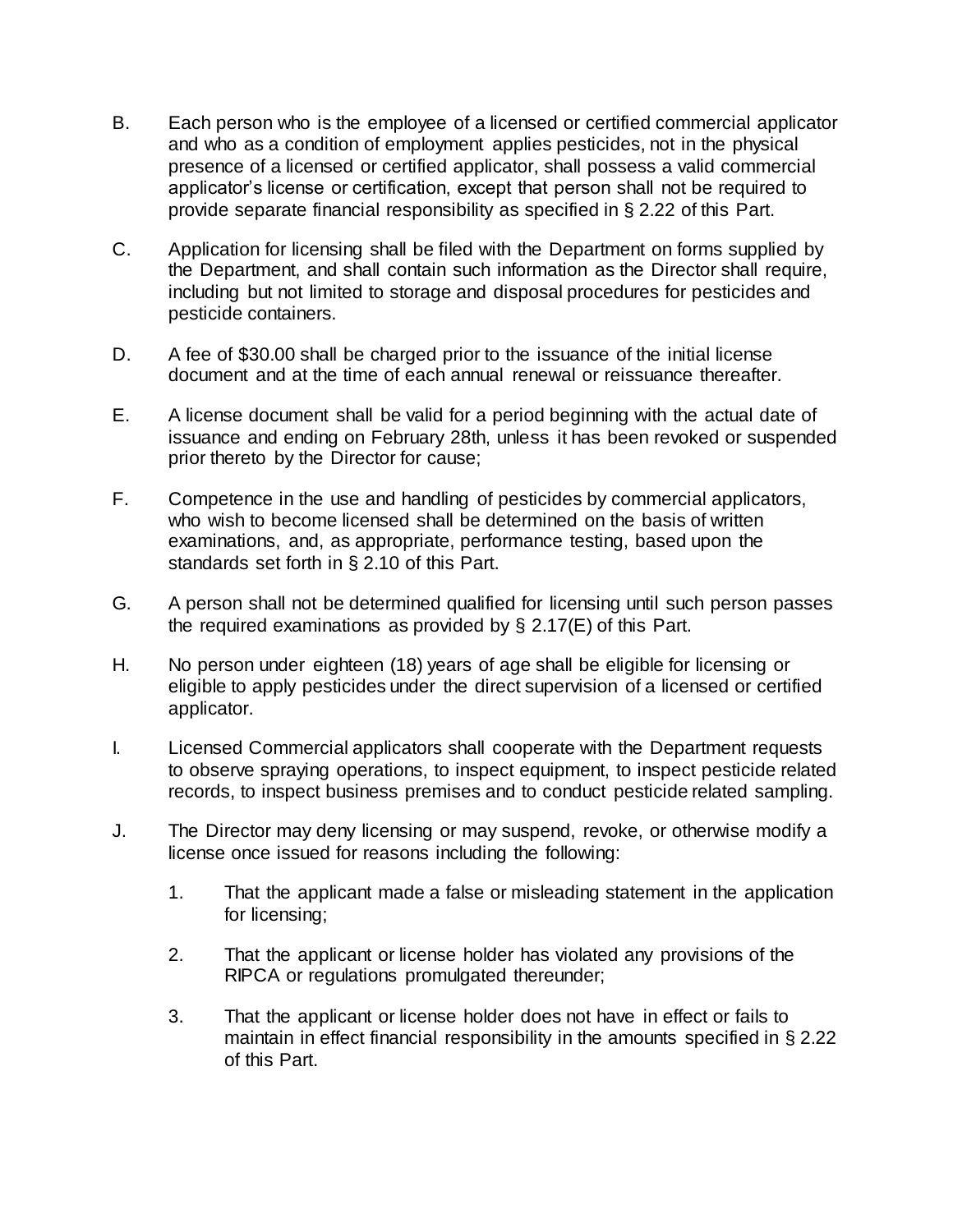- 4. That the applicant or license holder uses or applies a pesticide, excluding pesticides for which an EPA experimental use permit has been issued, which has not been duly registered under the provisions of R.I. Gen. Laws § 23-25-6.
- K. Commercial applicators who, in any year, fail to file a renewal application, even though they did not receive a mailed renewal application, prior to their license expiration date, shall lose their commercial license as of sixty (60) days after the date of expiration, and prior to the sixty (60) day date shall be notified in writing of impending license loss. Applicators losing their licenses due to failure to renew shall regain licensing under these regulations by:
	- 1. Re-examination within a year of their license expiration date. Such reexamination shall include the required core exam and if deemed necessary the practical exam for which their license was previously held, or
	- 2. Attending the training course(s) and taking the exam for the commercial core and any practical exams for which their license was previously held, if they have failed to renew their license beyond one year of their license expiration date.

## **2.18 Dealer Licenses**

- A. Any person engaged in the distribution of any "restricted use" or "state limited use" pesticide as a pesticide dealer shall possess a valid pesticide dealer's license issued by the Director. A licensee shall be required for each location or outlet, within the State, from which such pesticides are distributed, sold, held for sale, or offered for sale.
- B. Application for licensing shall be filed with the Department, and shall contain such information as the Director may require.
- C. A fee of \$30.00 shall be charged to the issuance of the initial license and at the time of each annual renewal.
- D. A license shall be valid for a period beginning with the actual date of issuance and ending on February 28th, unless it has been revoked or suspended prior thereto by the Director for cause.
- E. The Director shall require a person, who has a fixed distribution center within the State and who wishes to become licensed, to pass a written examination. Such examination will be designed to enable the person to demonstrate his knowledge of the types of information to be found on a pesticide label and that he is familiar with the State and Federal laws governing his sale, storage and distribution of "state limited use" and "restricted use" pesticides.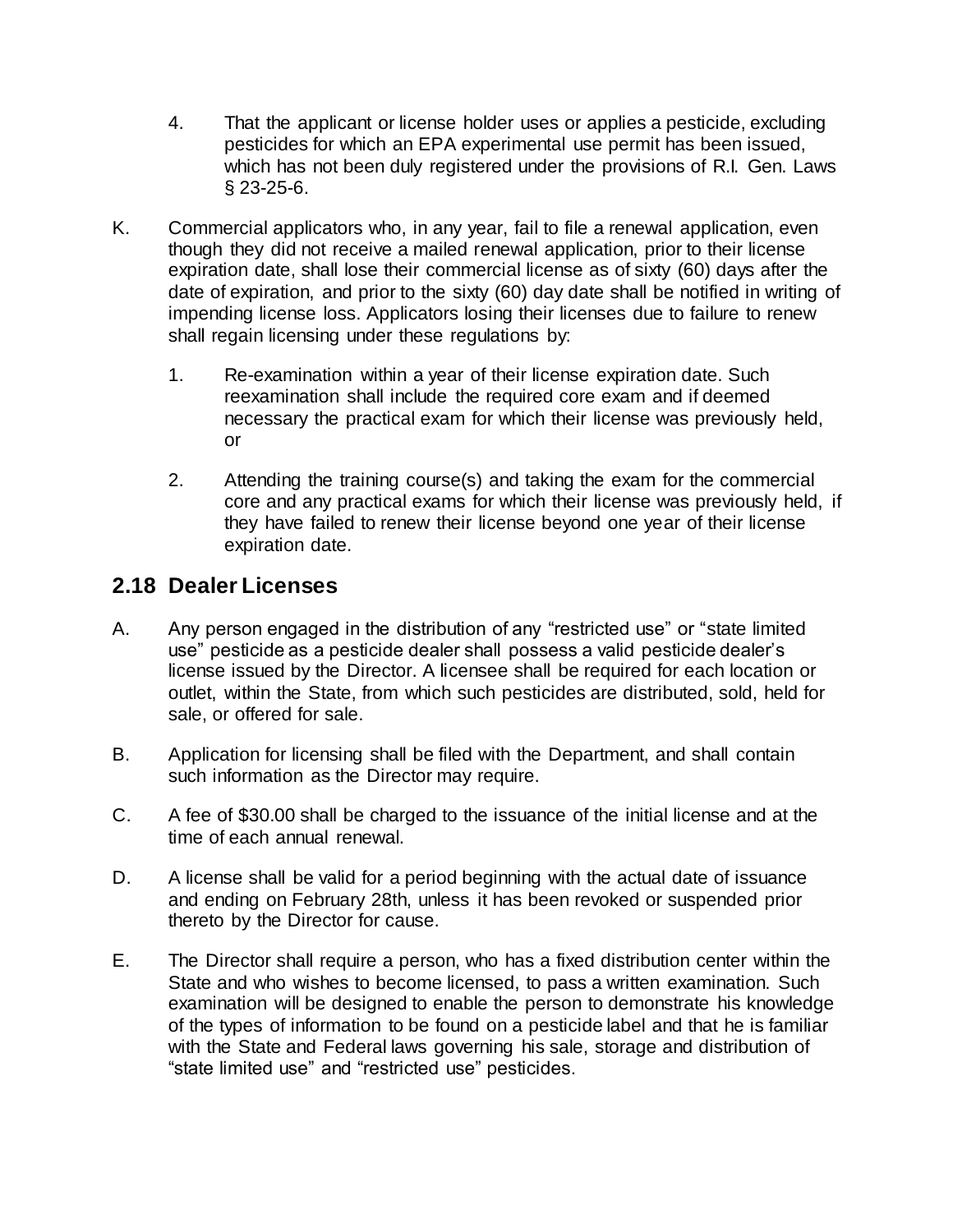- F. The Director shall require out-of-state dealer representatives who physically operate and distribute within the State to pass the required examination as provided by § 2.18(E) of this Part.
- G. A manufacturer, registrant, or distributor of "state limited use" or "restricted use" pesticides who has no fixed distribution center within the State but who wishes to distribute such pesticides directly to certified applicators within the State may obtain a dealer's license by paying the required fee and signing a form attesting to his knowledge of state and Federal laws governing such distribution.
- H. No person under eighteen (18) years of age shall be eligible for licensing as a dealer, nor shall they be engaged in the sale and distribution of "restricted use" or "state limited use" pesticides.
- I. Licensed Dealers shall cooperate with the Department requests to inspect pesticide related records, to inspect business premises and to conduct pesticide related sampling.
- J. The Director may deny licensing or may suspend, revoke or otherwise modify a license once issued for reasons including the following:
	- 1. That the applicant made a false or misleading statement in the application for licensing.
	- 2. That the applicant or license holder has violated any provision of the RIPCA, any applicable Federal Statues, or regulations promulgated thereunder.

## **2.19 General Rules**

- A. Pesticide Anti-Siphon. All pest control equipment using pesticides and drawing water from the surface waters of the State or from potable water supplies shall have an effective anti-siphon device approved by the Director to prevent back flow.
- B. No pesticide shall be applied to public water supplies or their tributaries except by legally established water supply entities or their agents as authorized by the Director. Pesticide applications to lands near or adjacent to public water supplies shall be made in such a manner that no pesticides drift or flow into such water supplies.
- C. No pesticide application may be made within 400 feet of gravel packed wells used for public water supply or within 250 feet of other wells so used, unless materials and methods to be employed have been approved by the Director.
- D. No restricted use or "state limited use" pesticide shall be applied to woodland areas exceeding 25 acres without the prior approval of the Director.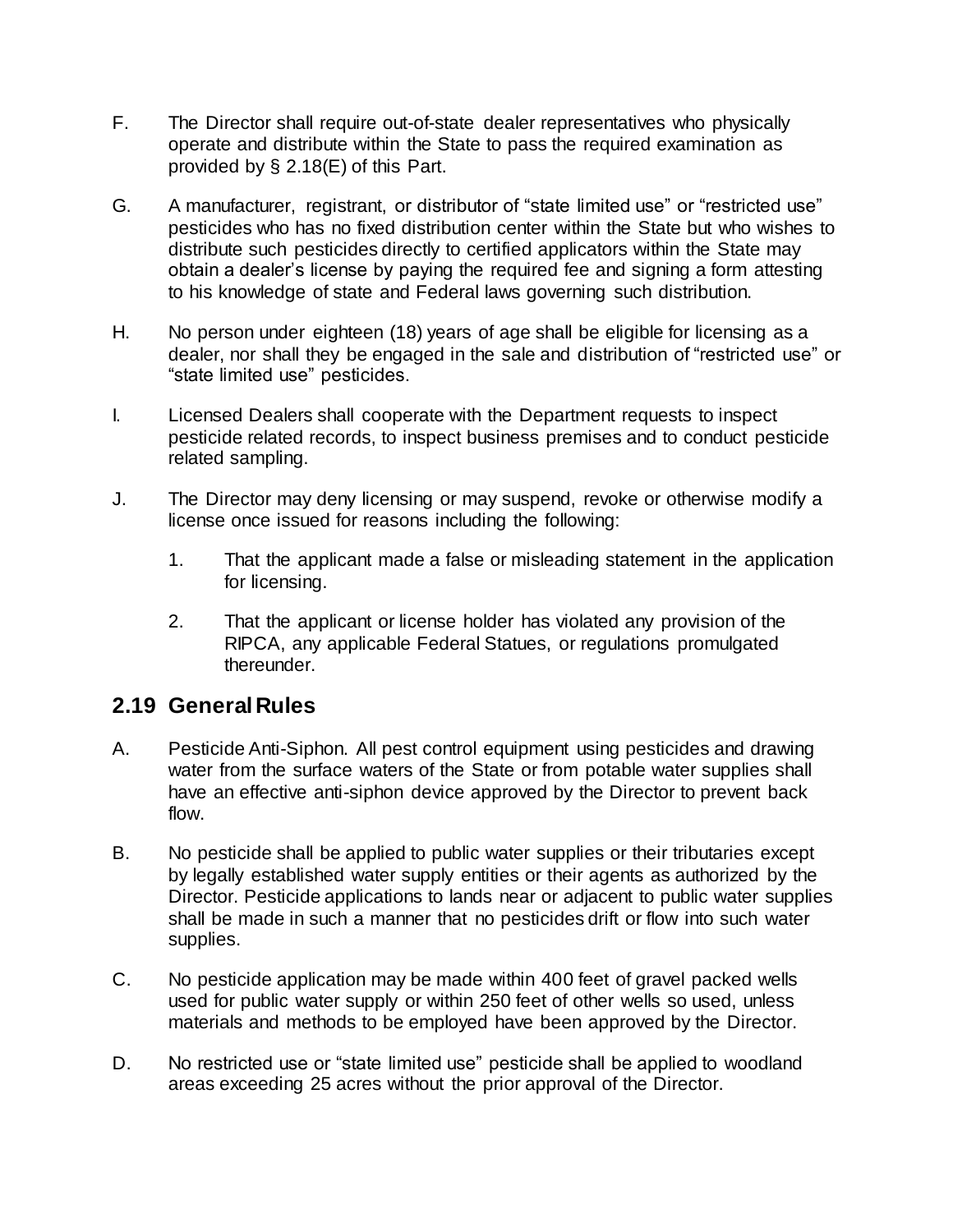- E. Pesticide applications to areas adjacent to crops or pasturage shall be such that contamination of crops or pasturage does not occur.
- F. Pesticide application for agricultural purposes shall be such that contamination to adjacent lands does not occur.
- G. Pesticide applications to any surface waters of the State for the control of aquatic nuisances or for any other reason shall not be made unless such applications have been approved by the Director.
- H. No application of pesticides by means of aircraft shall be made within the State without prior approval of the Director or his designated representative.
- I. No application of pesticides shall be made by mechanically powered equipment at such times as the wind velocity will cause a hazardous chemical to drift beyond the target area.
- J. Pesticide containers shall not be used for any purpose, other than the storage of pesticides, unless such purpose has been approved by the Director and the containers have been properly cleaned.
- K. Pesticide dealers displaying "restricted use" or "state limited use" pesticides, shall display such pesticides in an area separate from general use pesticides.
- L. Pesticide dealers displaying "restricted use" or "state limited use" pesticides, shall post a sign bearing the statement "for sale to certified applicators only", at the display in a prominent position. The statement shall be imprinted letters at least one inch high.
- M. No pesticide may be distributed if part or all of the label is missing, unreadable, or otherwise damaged beyond recognition.
- N. No pesticide may be distributed in containers which are unsafe due to corrosion, leakage, spillage, or other damage.
- O. No person(s) under the age of eighteen (18) years of age shall apply "restricted use" or "state limited use" pesticides as a private or commercial applicator. Except that; farms that can demonstrate and provide written documentation of a hardship situation acceptable to the Department will allow an immediate family member between the ages of sixteen (16) and eighteen (18) years to obtain a private certification as long as the member has attended the required pesticide applicator training; passes the required examinations and satisfies the private certification licensing requirements.
- P. No person under the age of eighteen (18) shall apply general use pesticides as a commercial or private applicator except: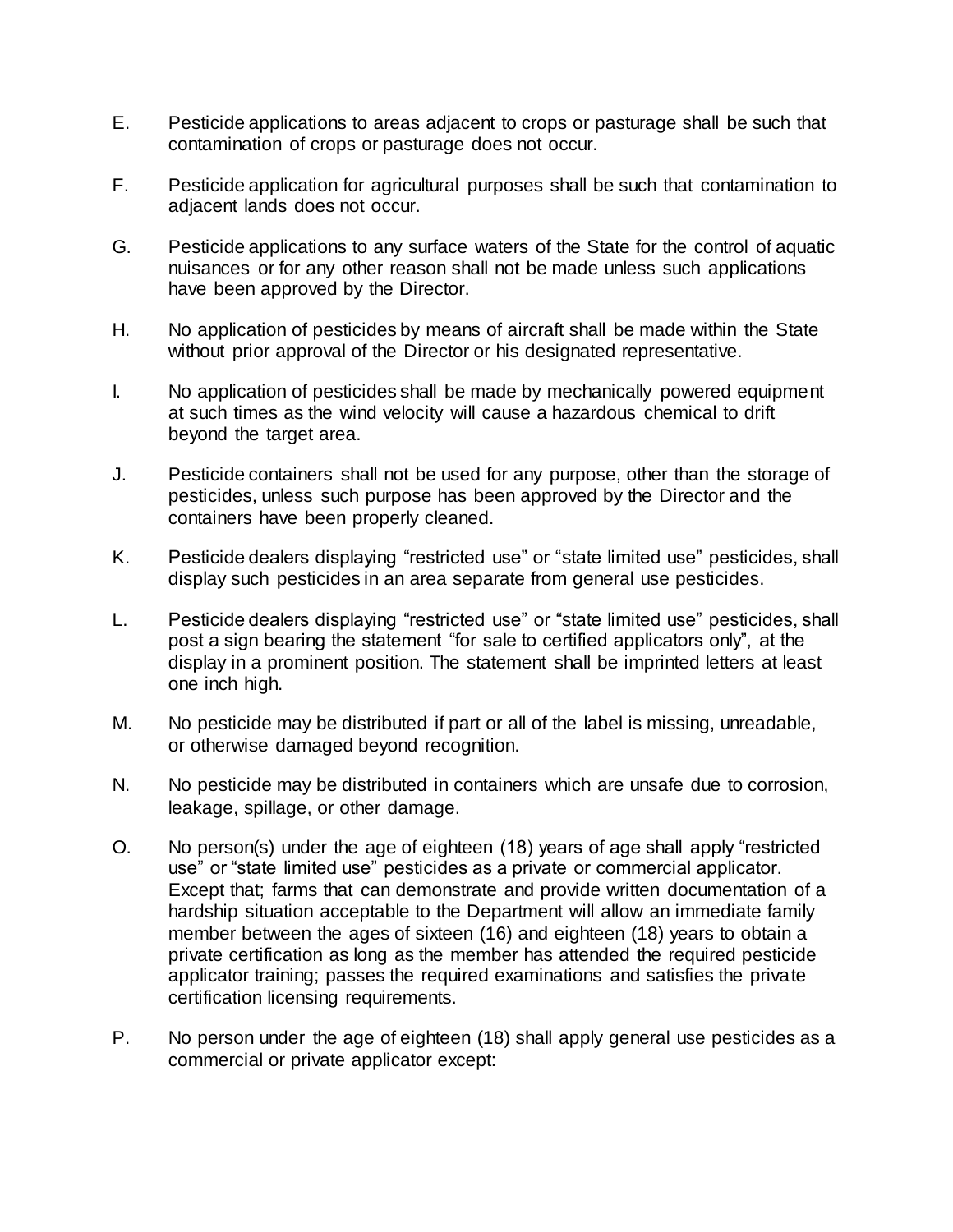- 1. Farm employees sixteen (16) years of age or older may apply general use pesticides only under the direct supervision of a private applicator.
- 2. Immediate farm family members sixteen (16) years or older may apply general use pesticides only on their parents farm without the supervision of a private applicator.
- Q. No person other than a licensed or certified commercial applicator shall apply pesticide within any building or on the grounds of any school, and no pesticide shall be applied in any building or on the grounds of any school during regular school hours or during planned activities at any school. This subsection shall not apply to the use of germicides, disinfectants, sanitizers, deodorizers, antimicrobial agents, insecticidal gels, non-volatile insect or rodent bait in a tamper resistant container, insect repellants, the application of a pesticide classified by the United States Environmental Protection Agency as an exempt material under 40 C.F.R. § 152.25 (2015), a pesticide application by public health officials during a state public health emergency or the emergency application of a pesticide to eliminate an immediate threat to human health, where it is impractical to obtain the services of a licensed or certified applicator; provided the application does not involve a restricted use or state limited use pesticide.
- R. No person shall apply "restricted use" pesticides or "state limited use" pesticides in or around school property of grades preschool through twelve (12) at any time (without prior written approval from the school administration and Department of Environmental Management.) This subsection is not applicable to pesticide applications by public health officials during a state public health emergency. In addition this subsection shall not apply to emergency situations where children's health and well being are at risk, such as stinging insects, poisonous plants or other known life or health threatening pests.
- S. No person shall make an application of Tributyltin antifouling paint unless applied:
	- 1. By a commercial applicator certified in § 2.10.5(B) of this Part.
	- 2. Within a commercial boatyard; and
	- 3. To vessels which exceed twenty-five meters (82.02 feet) in length or which have aluminum hulls.
- T. No person shall use or otherwise possess any pesticide in any rodent control bait box unless:
	- 1. The bait box is secured against tampering when placed in areas accessible to pets or persons under eighteen (18) years of age; and
	- 2. The bait box has attached to it or contained therein a readable label with the following information about the pesticide contained therein: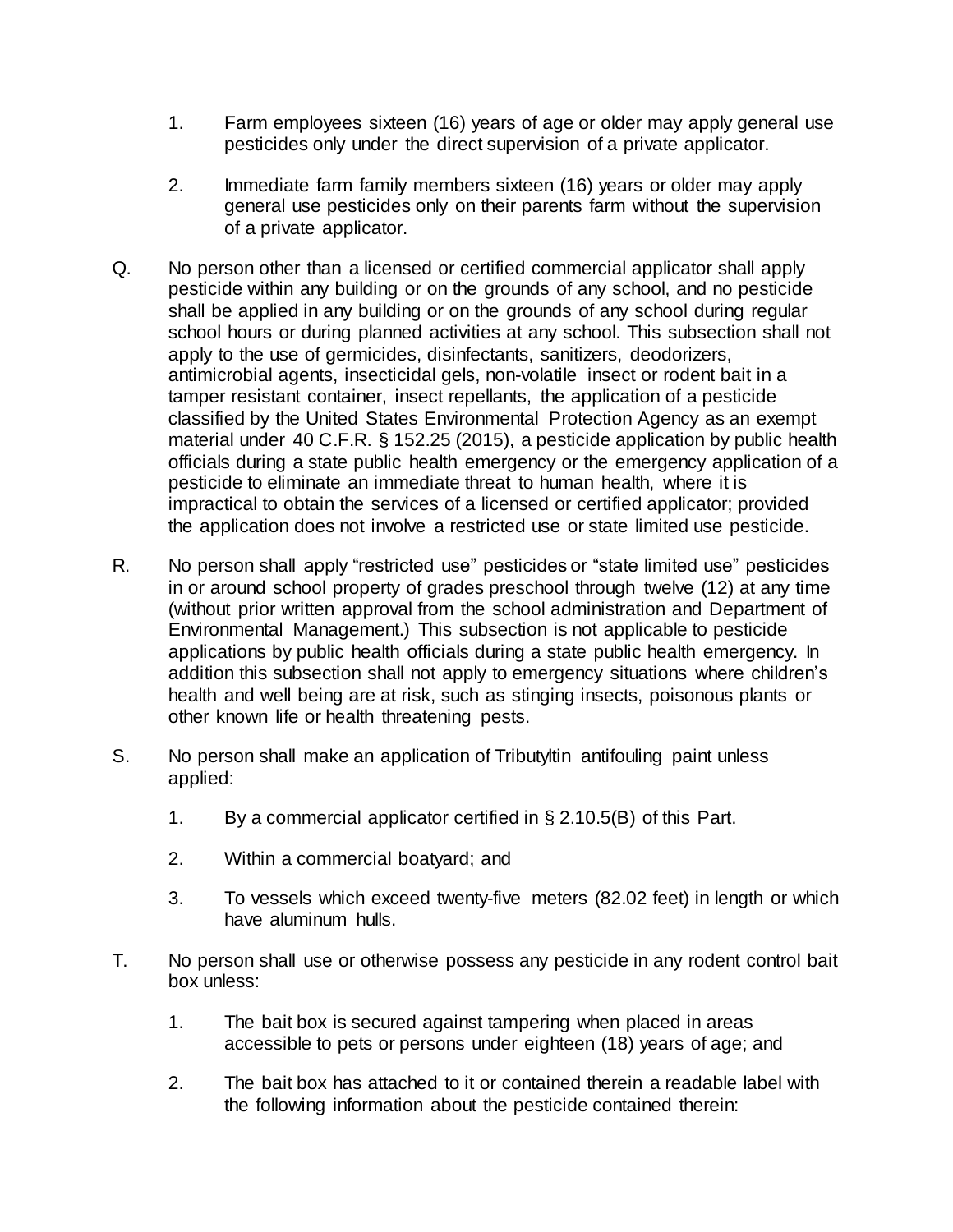- a. Brand or trade name;
- b. EPA registration number;
- c. Name and percentage of active ingredients in the bait box; and
- d. Appropriate signal word; that is, "Danger-Poison", "Warning", or "Caution", as stated on the pesticide label.
- e. Name, address, and phone number of the pest control company placing the bait box.
- 3. For the purposes of interpretation of  $\S 2.19(T)(1)$  of this Part, a bait box shall be considered secured against tampering when:
	- a. It has met the standards for tamper proof/tamper resistant bait boxes as outlined by EPA; or
	- b. The bait box containing the pesticide is in a secure storage area; or
	- c. The bait box is at the actual physical location and under the direct observation of a pesticide applicator.

## **2.20 Reciprocity**

- A. Applicants for reciprocal certification must have successfully completed all necessary certification requirements in their resident state and must submit proof of such to the Director.
- B. Applicants for reciprocal certification must complete all requirements of the Director relative to certification with the exception of taking the written examination.
- C. All grantees of reciprocal certification shall be responsible for and bound by the provisions of the RIPCA, the Rules and Regulations adopted thereunder, and of any lawful order of the Director.
- D. Whenever a person's certification is denied, suspended, revoked or modified by his resident state, the reciprocal certification, granted by the Director, shall be at least similarly denied, suspended, revoked or modified.
- E. Reciprocal certification shall only remain in effect as long as certification is maintained in the resident state.
- F. Reciprocal certification documents shall bear a notation distinguishing them from other certification documents.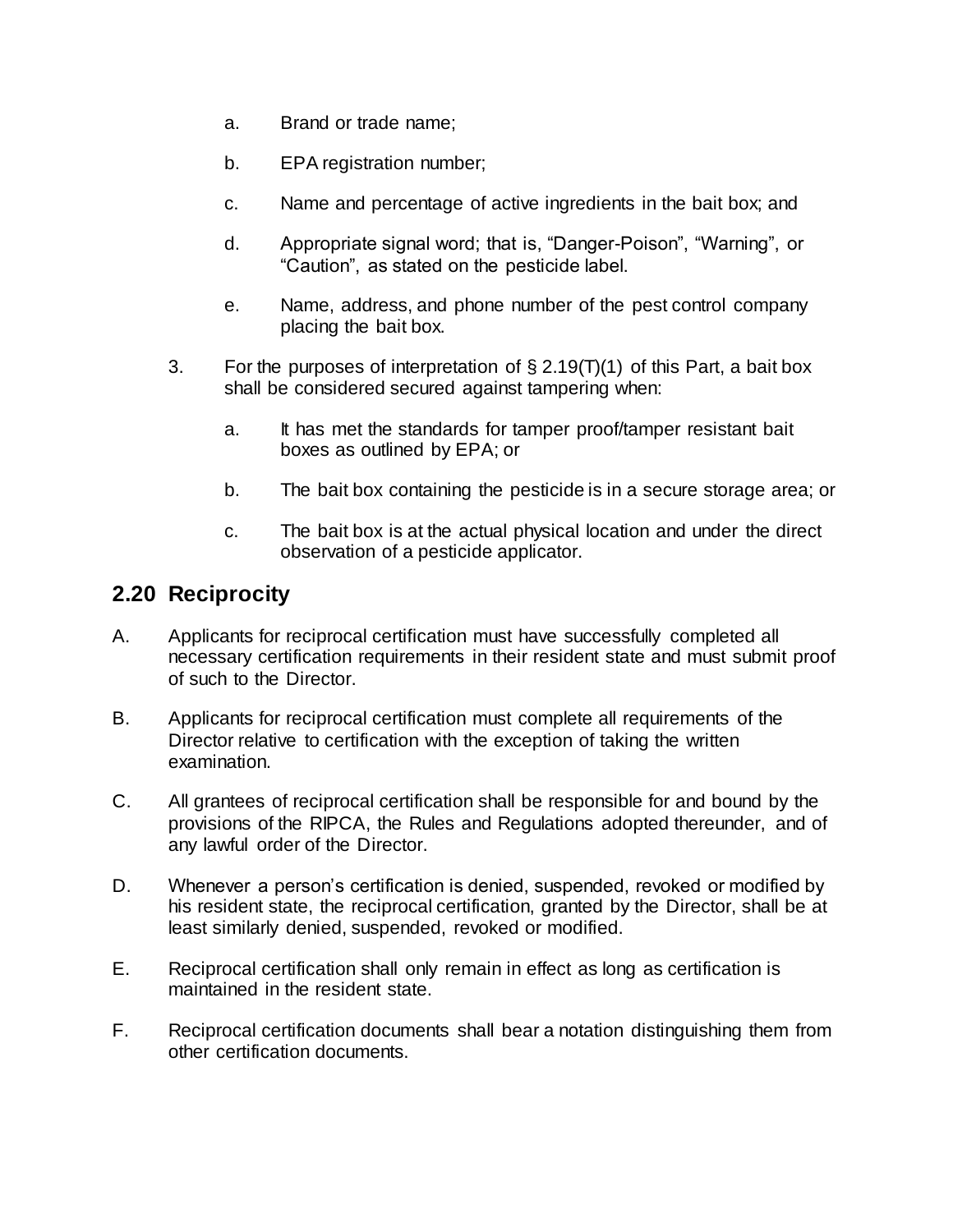# **2.21 Financial Responsibility**

- A. Each applicant for commercial applicator licensing shall show proof of financial responsibility to consist of either:
	- 1. A performance bond drawn payable to the State of Rhode Island in the amount of \$20,000 per job, or
	- 2. The following minimum insurance coverage: Comprehensive General Liability (ground application): Bodily Injury Liability - \$20,000 each occurrence \$40,000 Aggregate Property Damage Liability (Including completed operations and chemical or pollution liability) - \$25,000
- B. Each applicant for commercial applicator certification shall show proof of financial responsibility to consist of either:
	- 1. A performance bond drawn payable to the State of Rhode Island in the amount of \$50,000 per job, or
	- 2. The following minimum insurance coverage: Comprehensive General Liability (ground application): Bodily Injury Liability - \$50,000 each occurrence - \$100,000 Aggregate Property Damage Liability (Including completed operations and chemical or pollution liability) - \$50,000
- C. Each applicant for commercial applicator certification in § 2.10.7(C) of this Part, Fumigation shall show proof of financial responsibility to consist of either:
	- 1. A performance bond drawn payable to the State of Rhode Island in the amount of \$100,000 or
	- 2. The following minimum insurance coverage: Comprehensive General Liability: Bodily Injury Liability - \$100,000 each occurrence -\$300,000 Aggregate Property Damage Liability (Including completed operations and chemical or pollution liability) - \$100,000
- D. Each applicant for commercial applicator licensing or certification, who applies pesticides aerially, shall show proof of financial responsibility to consist of either:
	- 1. A performance bond drawn payable to the State of Rhode Island in the amount of \$100,000, or
	- 2. The following minimum insurance coverage: General Liability: Bodily Injury Liability - \$100,000 each occurrence - \$200,000 Aggregate Property Damage Liability (Including completed operations and chemical or pollution liability) - \$100,000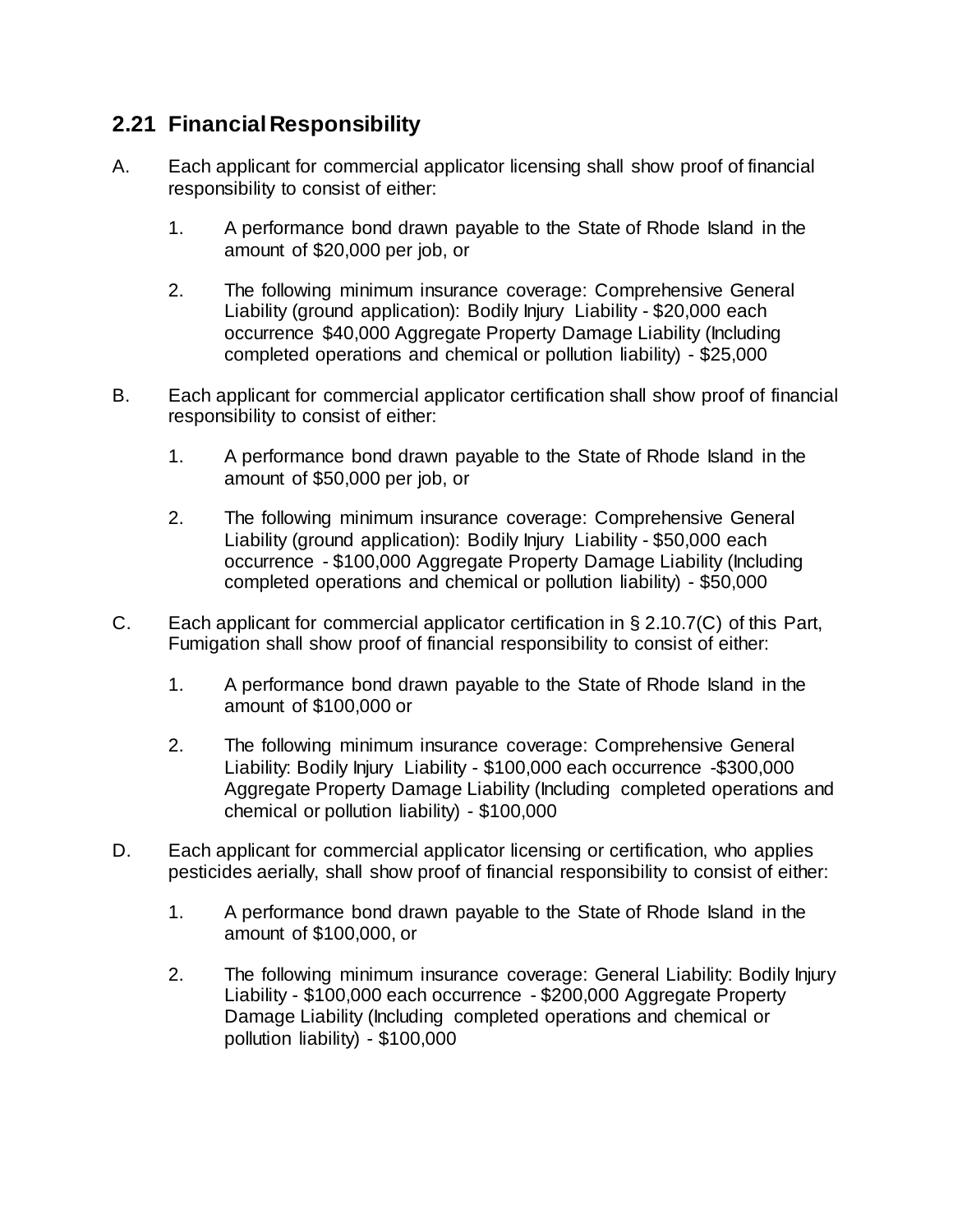E. Financial responsibility required by §§ 2.21(A) through (D) of this Part, where appropriate, shall not be required of persons whose pesticide application activities are part of their duties as governmental employees.

# **2.22 Standards for Supervision of Non-Certified Applicators by Certified Private and Commercial Applicators**

- A. Certified applicators whose activities indicate a supervisory role must demonstrate a practical knowledge of Federal and State supervisory requirements, including labeling, regarding the application of "restricted use" pesticides by noncertified applicators.
- B. The availability of certified applicators must be directly related to the hazard of the situation.
	- 1. No general-use pesticide shall be applied by non-certified or un-licensed applicators for hire without the direct supervision of a certified or licensed commercial applicator. No restricted use pesticide shall be applied by an un-licensed or non-certified applicator without the direct supervision of a certified private or commercial applicator. Direct supervision means the on-site supervision of any pesticide application by an appropriately certified or licensed applicator who is responsible for such application and is capable of dealing with emergency situations which might occur, pursuant to the provisions of these regulations.
	- 2. In situations where labeling requires, the actual physical presence of a certified applicator shall be required when application is made by a noncertified applicator.
	- 3. In situations in which sub-surface application of the following classes of termiticides are made, the actual physical presence of an applicator certified in Category 7(B) (§ 2.10.7(B) of this Part) is required when application or any part thereof is made by any applicator not certified in Category  $7(B)$  (§ 2.10.7(B) of this Part):
		- a. Clyclodienes…including but not limited to chlordane, aldrin, dieldrin, and heptachlor.
		- b. Organo-Phosphates…including but not limited to chlorpyrifos.
		- c. Synthetic Pyrethoids

## **2.23 Turf Management and Lawn Care**

A. Definitions – Unless defined in § 2.4 of this Part or the context clearly indicates otherwise, the following terms shall have the following meanings as they are applied to turf management and lawn care: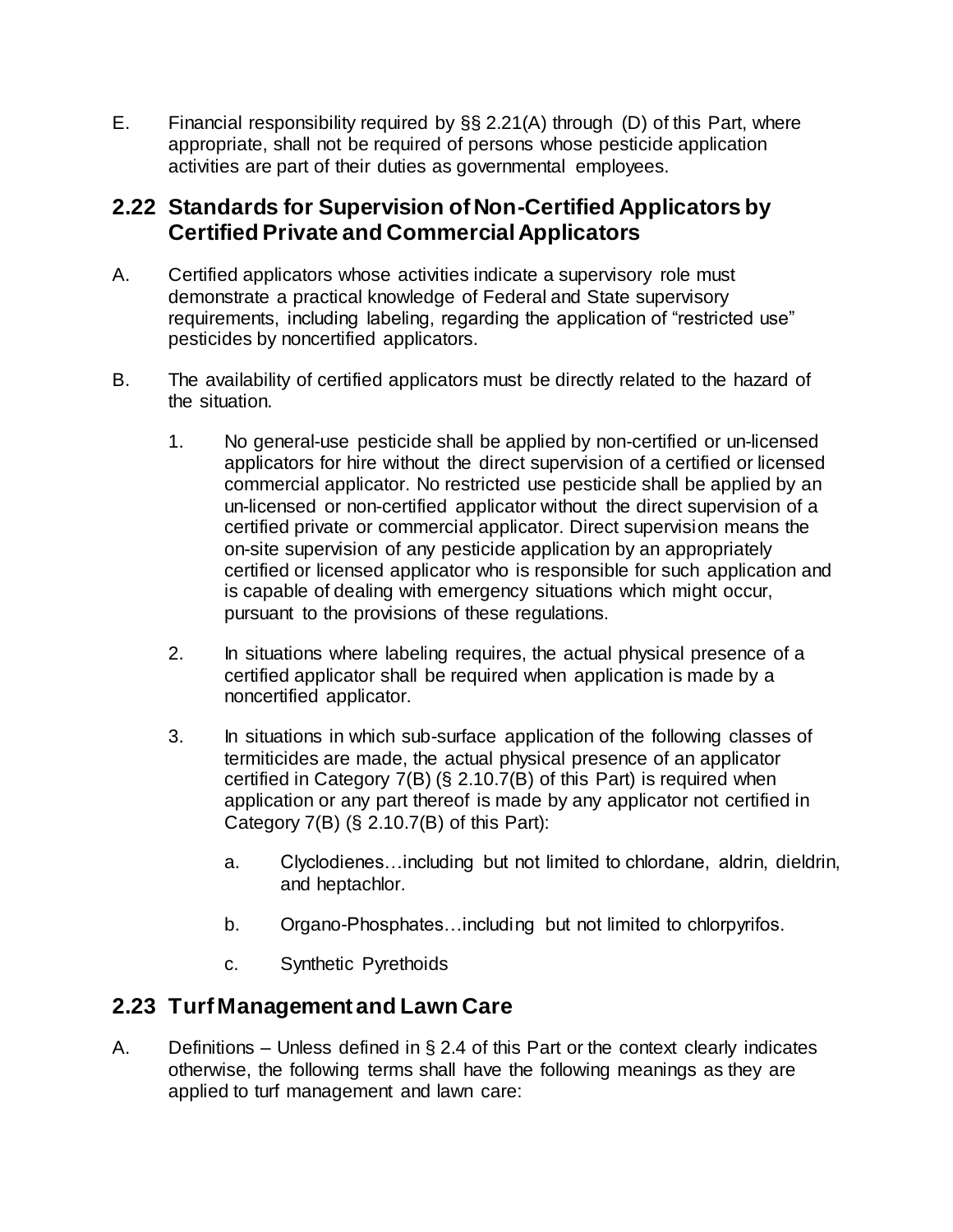- 1. Homeowner shall mean the owner or occupant of a private single family residence or the manager of a multi-unit dwelling.
- 2. Applicator shall mean the individual or company providing lawn care services.
- 3. Immediate Service Call shall include: 1) customer complaints, 2) lawn threatening pests – but shall not include regularly scheduled treatments.
- 4. End Use Product shall mean the pesticide(s) as applied and shall not mean the concentrate.
- 5. Public Recreation Facilities shall include golf courses, playgrounds, athletic facilities, school grounds, and parks.
- B. After entering into or renewing an agreement to apply pesticides to control lawn or turf pests and prior to the initial application of such pesticides, the applicator shall provide the homeowner with a written list of those pesticides which may be used. Such list shall include common and most likely trade name of each pesticide and any post-application safety, environment or health instructions specified on the label for the end use product. In addition to said list the applicator must inform the homeowner, in writing, that they may request a copy of the label, and/or the material safety data sheet, and/or the EPA Fact Sheet, if available, on any pesticide which may be used. The Director may require the inclusion of any additional health, safety or environmental instructions generated by the EPA, Department of Environmental Management or Department of Health.
- C. Any contiguous neighbor to a property under an agreement in § 2.23(B) of this Part may request the applicator to provide notice 48 hours in advance of each application. If notice by telephone, or mail or in person, cannot be given 48 hours before the application of pesticides the applicator shall leave written notice at that house following the application. Such advance notice shall not be required for immediate service calls. In those cases, written notification following the application shall be left at the requesting neighbor's house.
- D. Upon completion of each application, the applicator shall leave written notice at the property treated containing the following information:
	- 1. The product name of the pesticide(s) that were applied to the property and EPA registration Number.
	- 2. A telephone number of the applicator or applicators company.
	- 3. The telephone number of the Department of Environmental Management.
	- 4. The name of the person(s) certified or licensed by the Department as well as person(s) applying the pesticide if under the direct supervision of a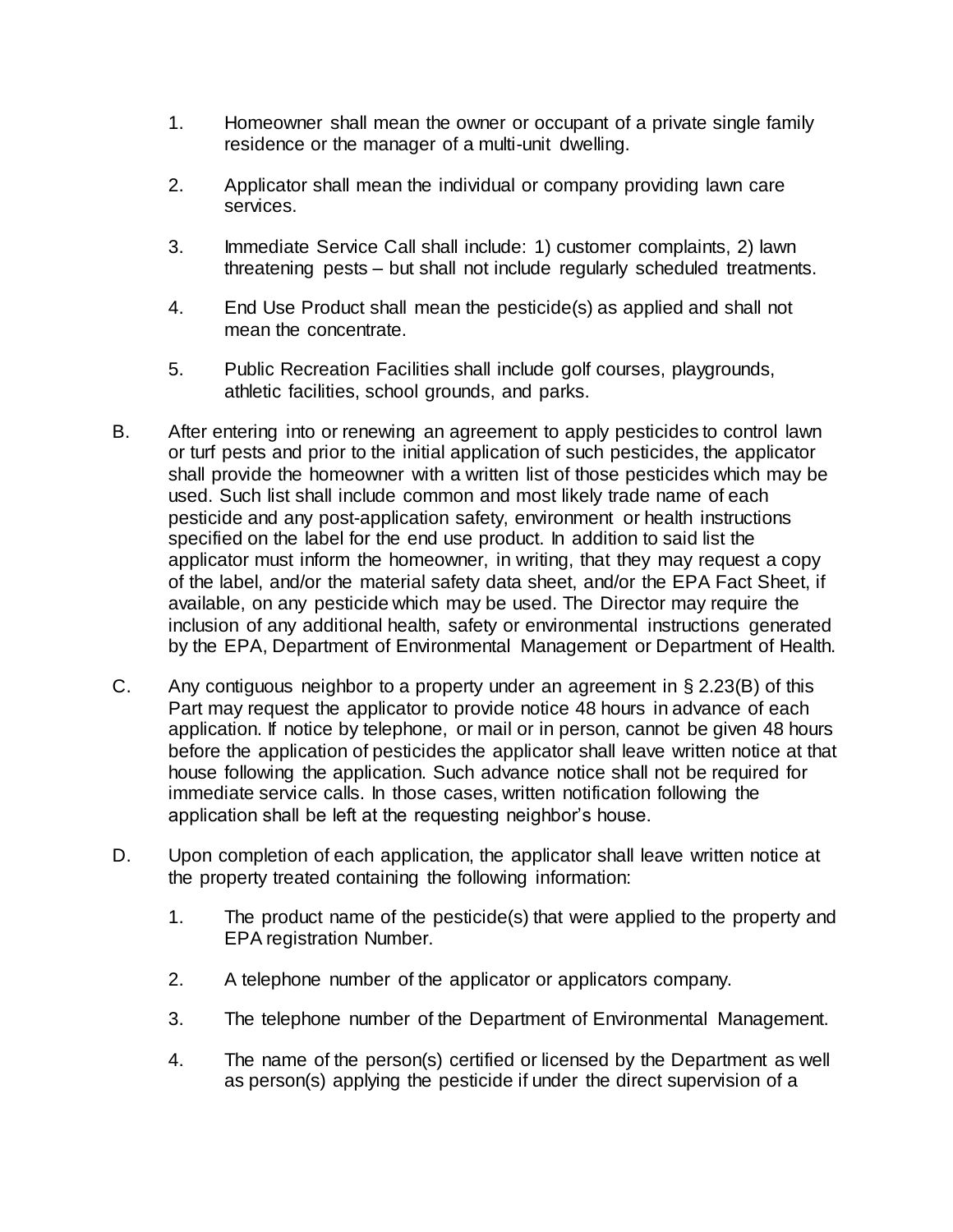certified or licensed commercial applicator who participated in the planning and execution of the application.

- 5. The applicators certification and/or license number.
- E. At the time of each application, the applicator shall post signs, as prescribed in § 2.23(F) of this Part, in conspicuous points of access to the property and shall instruct the customer as to their appropriate removal. Conspicuous points of access shall include but not be limited to, unobstructed abutting yard, walkways, paths, etc.
- F. Prior to commencing each application of a pesticide, the manager of a public recreation facility shall post a notice in the place most likely to inform those who make use of the facility. Such notice shall remain in place for 48 hours after completion of the application. The notice shall list "that pesticides were applied," the date of chemical application, contact person and phone number and the areas treated.
- G. Signs posted by Commercial Companies shall be no less than 20 square inches (4" X 5") and shall be printed with the following information on waterproof stock in dark letters on a white field:
	- 1. Lawn Chemicals Applied (in letters at least  $\frac{1}{2}$ " high)
	- 2. Applicator or Company Name
	- 3. Phone Number of Applicator or Company
	- 4. Date of Chemical Application
	- 5. Keep Posted for 48 Hours, or as specified by the label, if more than 48 hours (no smaller than  $\frac{1}{4}$ " letters)
- H. Each applicator shall make any written material required in this rule readily available to the Department upon request.

## **2.24 Pesticide and Pesticide Residue Storage and Display Requirements**

The following rules apply to the storage and the display for retail sale and use by private and commercial applicators of "general use" and "restricted use" pesticides.

#### **2.24.1 Storage**

A. When not on display for sale, or in use, all pesticides must be securely stored with access limited to authorized personnel/individuals only.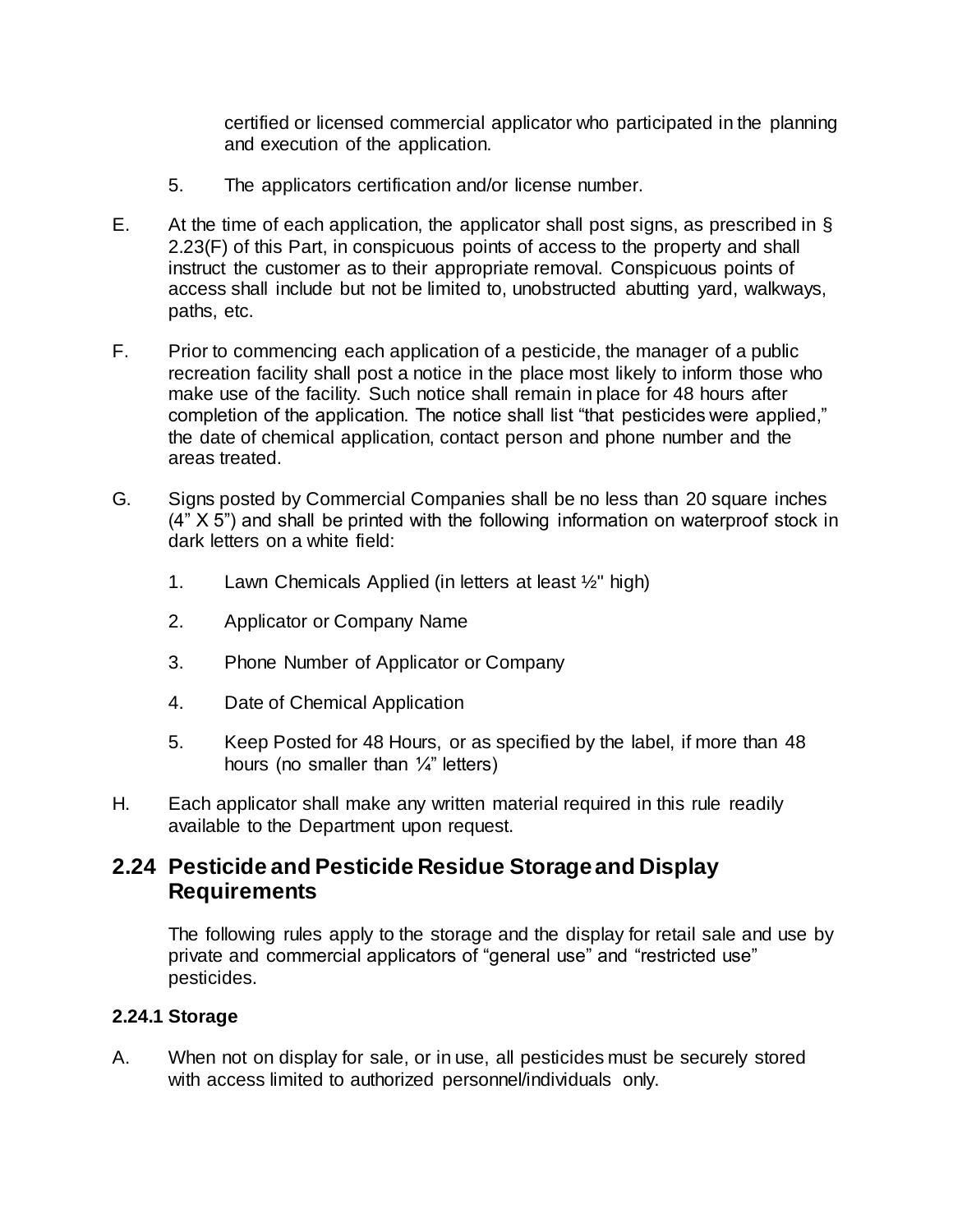- B. Pesticide storage areas must be identified with appropriate pesticide storage warning signs.
- C. Pesticides shall be stored in cool, dry, well ventilated and well-lit rooms or building insulated to prevent freezing or overheating as well as protection from direct rainfall and flooding. The area shall be locked to prevent entry by children or unauthorized persons. The storage area shall have lighting so that labels can be easily read and any leaks quickly detected.
- D. Pesticide storage areas shall be constructed of rigid materials, shall have no bottom drains or openings, be impervious to seepage through or leakage to the surrounding environment so as to prevent contamination to groundwater or surface water or to the surrounding environment and capable of containing a pesticide spill 100% of the largest liquid pesticide container volume.
- E. Pesticides for sale or distribution, or for use by private or commercial applicators, as defined in these Rules and Regulations, in their respective operations shall not be stored in buildings wholly or partially occupied as private residences, unless that actual storage area, such as a garage, is structurally separate from that portion of the building in use as a living area or the location of the storage area does not present a potential risk of harm, injury, or damage to occupants or the residence(s) in the building; and the ventilation in the storage area is sufficient to keep fumes and/or any potential fumes from intruding into the living areas. In the case of multi-family residences, the location of the storage area must not present a potential risk of harm, injury, or damage to occupants or the residence(s) in the building; and the ventilation in the storage area must be sufficient to keep fumes and/or any potential fumes from intruding into living areas.
- F. Pesticides may not be stored in buildings used for commercial or industrial businesses, unless:
	- 1. The building meets the requirements for storage of pesticides by the Director; and
	- 2. The storage area is a structurally separate room from those occupied as routine office work areas, and the ventilation in the storage area is sufficient to keep fumes and/or any potential fumes from intruding into occupied areas of the building; or
	- 3. In multi-unit commercial establishment or institutions, the location of the storage area must be structurally separate from other business and must not present a significant risk of harm, injury, or damage to occupants, employees, or facilities in the building. The ventilation in the storage area must also be sufficient to keep fumes and/or any potential fumes from intruding into occupied areas.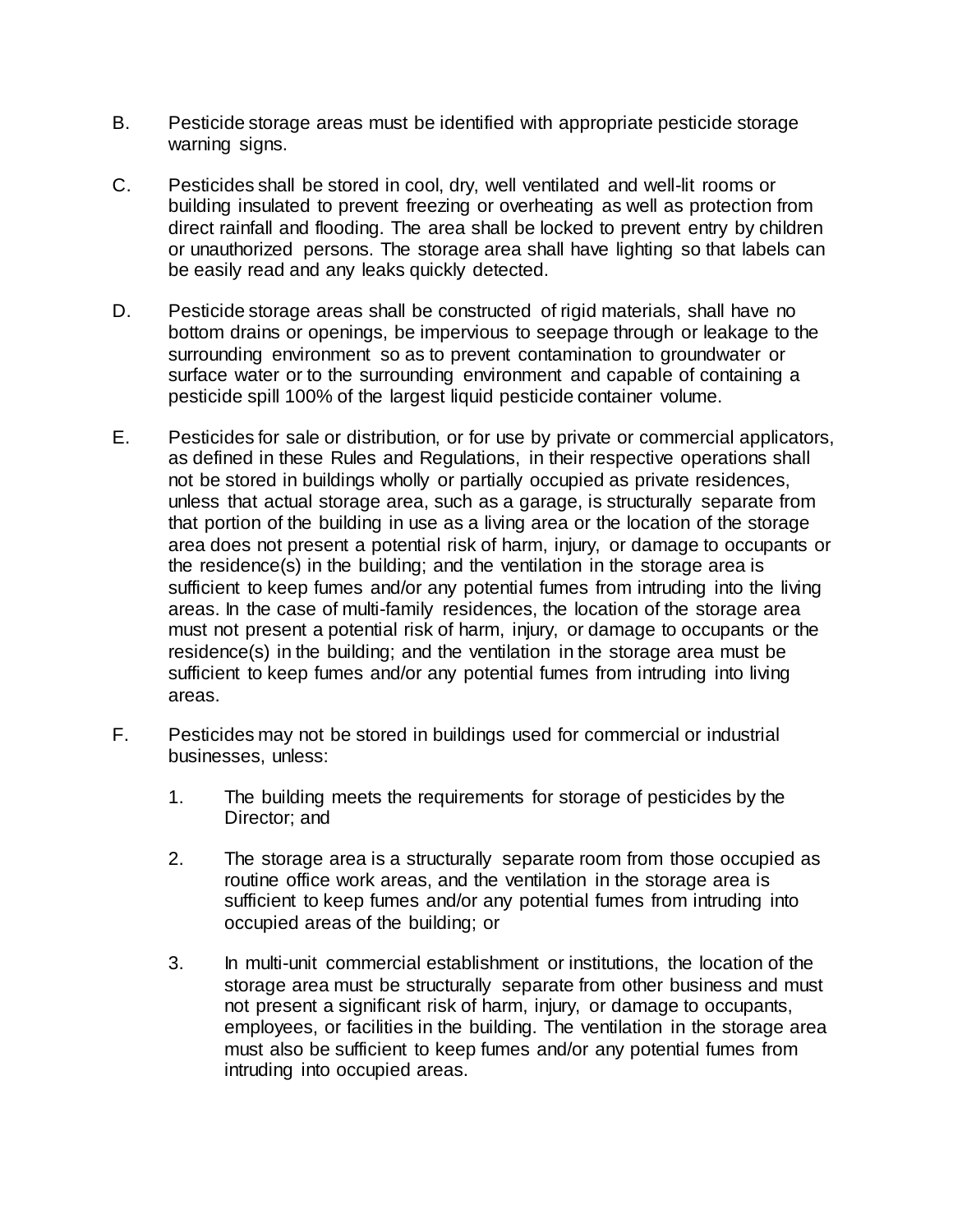- G. Pesticides shall not be stored and/or displayed over or adjacent to meat or vegetable case, other human foods, animal feed or drugs, or in any manner that may result in contamination of food, feed or clothing. Pesticides intended for sale or distribution shall only be stored and displayed within a building or fence and shall not be displayed on sidewalks.
- H. Pesticides when stored must be separated by type insecticide, herbicide, fungicide, etc., and in such a manner, which prevents cross contamination. It is prohibited to offer for sale or distribution pesticide packages and containers that are torn, punctured, rusted or leaking.
- I. "Restricted Use" pesticides must be stored separately from other general use pesticides or fertilizers to prevent distribution to a non-certified applicator.
- J. Pesticides must be clearly labeled at all times during storage.
- K. Pesticides may not be stored with other combustible materials such as gasoline, kerosene, petroleum products, solvents, or other fuels.
- L. Pesticides must be stored away from sources of ignition or fire hazard such as heating equipment, burning, welding, etc.
- M. Containers of pesticide which have been opened must be properly sealed when stored.
- N. Storage of discontinued, banned, or unregistered pesticides:
	- 1. Unregistered or banned pesticides, unless subject to federal recall notice issued by the United States Environmental Protection Agency, must be returned to the manufacturer, if said manufacturer will accept them, or disposed of in accordance with the Department's Rules and Regulations for Hazardous Waste Management upon cancellation of the state and/or federal registration or imposition of the ban.
	- 2. However, in the event that a manufacturer fails to annually re-register or voluntarily discontinues the manufacture, distribution and sale of a pesticide for any reason other than § 2.24.1(N)(1) of this Part; and the Director has determined that the pesticide poses no threat to public health or the environment if used according to label instructions, then said pesticide may be stored, distributed, or used up within two years from the date of expiration of its state registration. After two years, any remaining stocks and residues of said pesticide must be disposed of in accordance with § 2.24.1(N)(1) of this Part.
	- 3. Receipt and storage of unregistered or banned pesticides is prohibited.
- O. Pesticides may not be stored outdoors except if they are: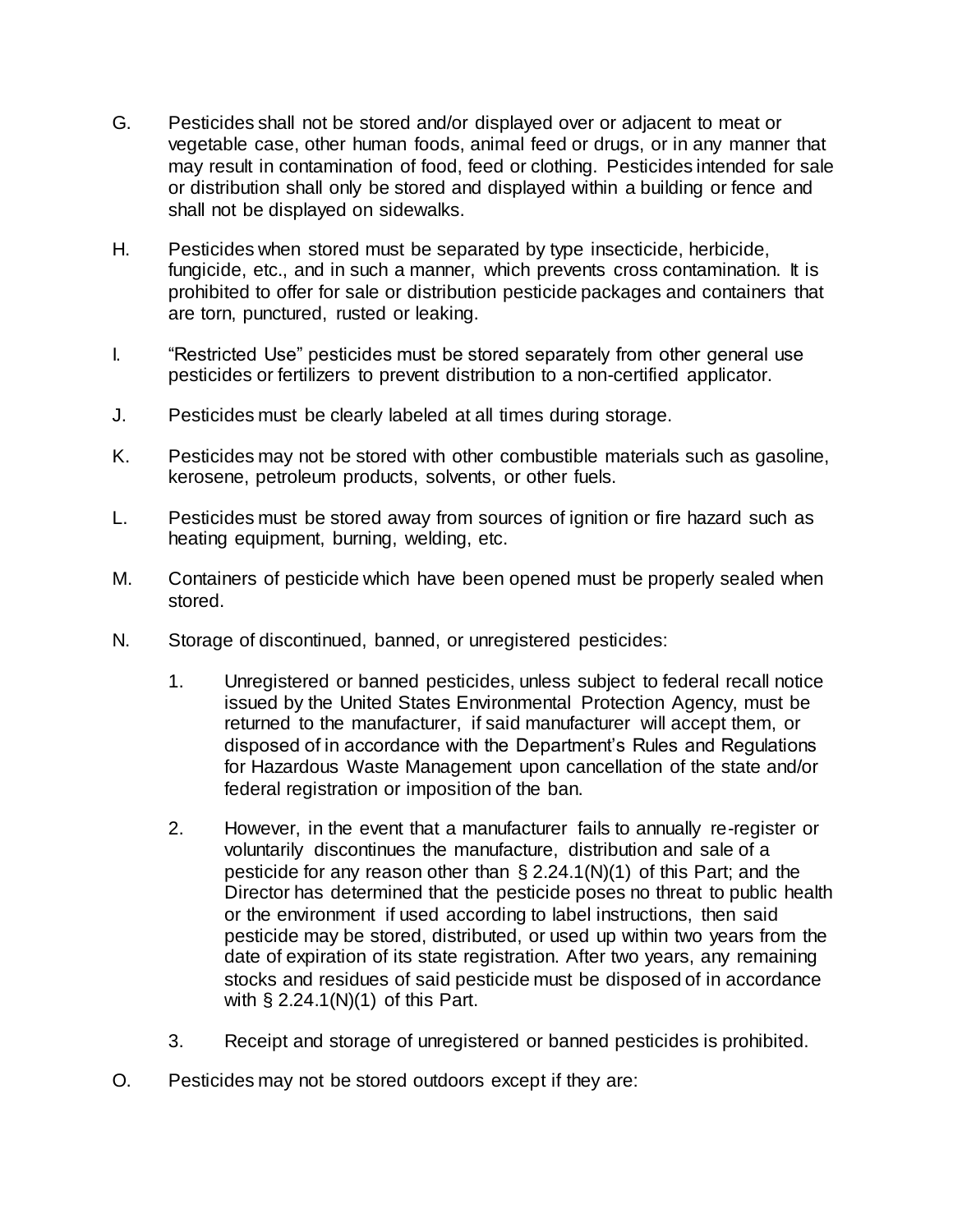- 1. Covered by a roof or tarpaulin, which will keep precipitation off the pesticides, and placed on pallets or a raised concrete platform above an impervious surface (e.g. concrete) so as to prevent direct contact with the soil and stormwater runoff.
- 2. Stored in a manner to prevent freezing and overheating.
- 3. Stored in well-lit areas to provide for easy reading of labels and detection of leaks or other accidental releases.
- 4. Secured against entry by an unauthorized person, livestock or wildlife.
- 5. Stored in a manner that prevents damage to packaging or containment structures from vehicles, and in a manner that prevents access by unauthorized vehicles. Pesticides shall be moved indoors in the event of conditions that may result in freezing, overheating, or incidental exposure to precipitation.
- P. Spill Response
	- 1. Spill containment and clean-up materials shall be furnished at all pesticide storage areas.
	- 2. Spills shall be cleaned upon discovery.
	- 3. Spilled materials and migrating materials shall be immediately and properly contained and disposed of in accordance with pesticide label and federal and State hazardous waste disposal regulations.

#### **2.24.2 Display for Sale**

- A. Pesticides held for retail sale shall comply with § 2.24.1 of this Part and the following requirements:
	- 1. Pesticides shall not be displayed or stored with, or in such a manner which could result, in the event of a spill or leak, in the contamination of food, beverages, medical supplies or containers, other pesticides, tobacco and its products, fertilizers, or eating utensils.
	- 2. Pesticides must be clearly labeled at all times during display. Unlabeled pesticides, pesticides without the original label, or pesticides whose labels are illegible or whose contents have been damaged may not be displayed or offered for sale.
	- 3. General use pesticides on display for retail sale to the general public are exempt from § 2.24.2(A)(1) of this Part entitled "Storage" when on retail sales display shelves or held for sale in a storage area.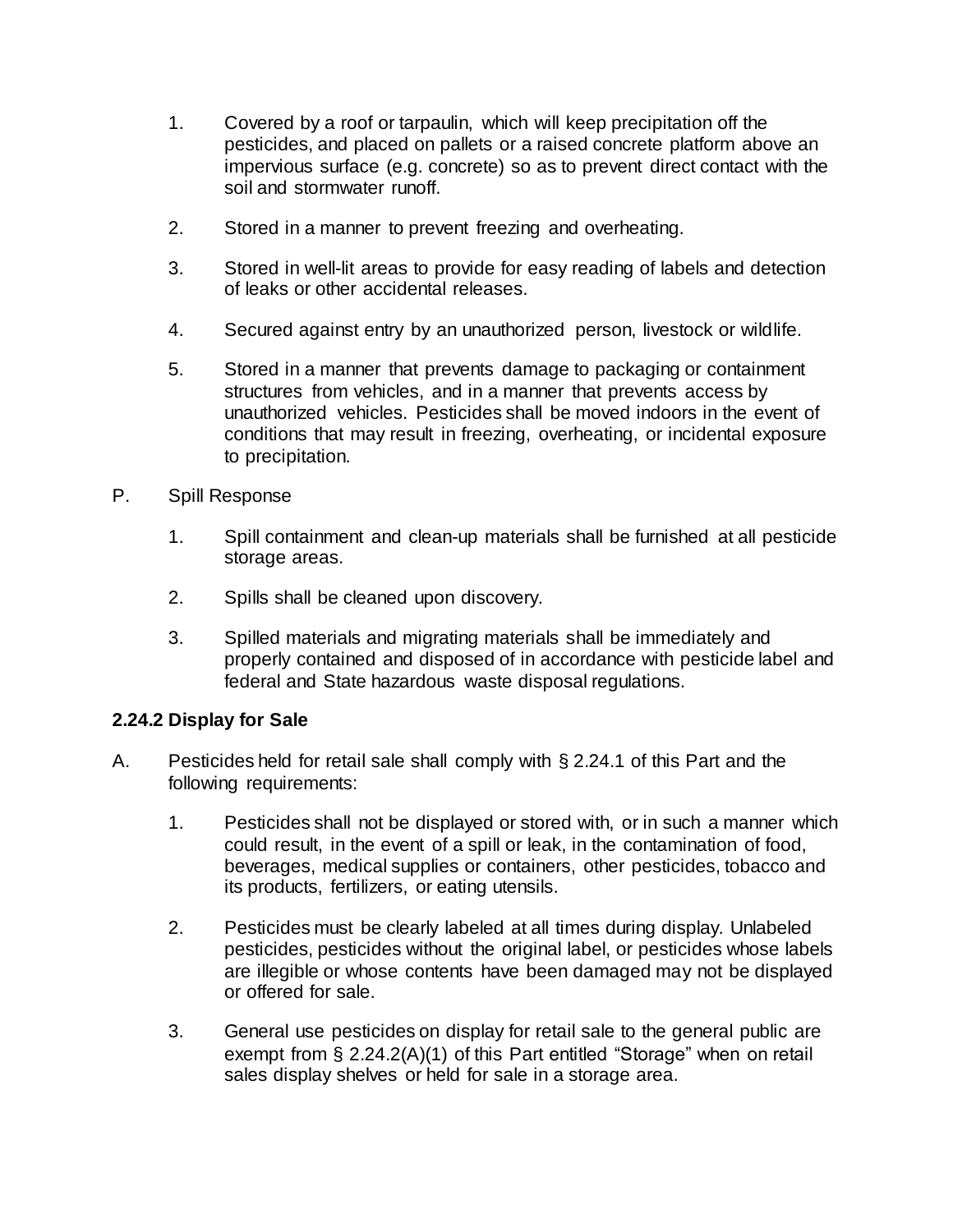# **2.25 Transportation of Pesticides**

- A. General Requirements: Accidental spills of pesticides may occur during their transportation because damage to containers most often occurs during times of loading and transport. In order to reduce the risk of such incidents, the following minimum safety precautions must be used at all times:
	- 1. Vehicles transporting pesticides shall comply with United States Department of Transportation (DOT) regulations for the transportation of hazardous materials and hazardous wastes, 49 C.F.R. § 171 (2017), at all times.
	- 2. Transport from storage and/or mixing areas only the quantity and amounts of pesticides or tank mixes which may be commonly used during the day's operations. Left over or unused pesticides shall be kept secured and locked at all times or returned to storage facilities at the end of each day.
	- 3. Pesticides shall be transported in truck beds, trailers, or vehicle compartments, which are isolated from drivers and passengers.
	- 4. Pesticides shall be transported in their original containers, with the EPA registered label intact, except that service containers or application equipment are exempt from this provision. Service containers must be transported as outlined in  $\S$  2.25(A)(7) of this Part.
	- 5. During transportation, pesticides and their mixes, shall be stored in tightly closed containers, secured to prevent tipping over or shifting. Pesticides shall not be transported in open containers.
	- 6. Pesticides must not be transported in the same cargo area as food, animal feeds and food, clothing, or potable water.
	- 7. No person shall transport or otherwise possess any pesticide in any service container, except when in application equipment, unless the service container has attached to it a readable label with the following information:
		- a. Brand or Trade Name;
		- b. EPA Registration Number;
		- c. Name and Percentage of Active Ingredient(s) in the service container; if a concentrate, or if the service container contains a dilution, a statement identifying it as a diluted pesticide and the percentage of the Active Ingredient.
		- d. Appropriate signal word as stated on the EPA registered label; that is, Danger-Poison, Warning, or Caution; and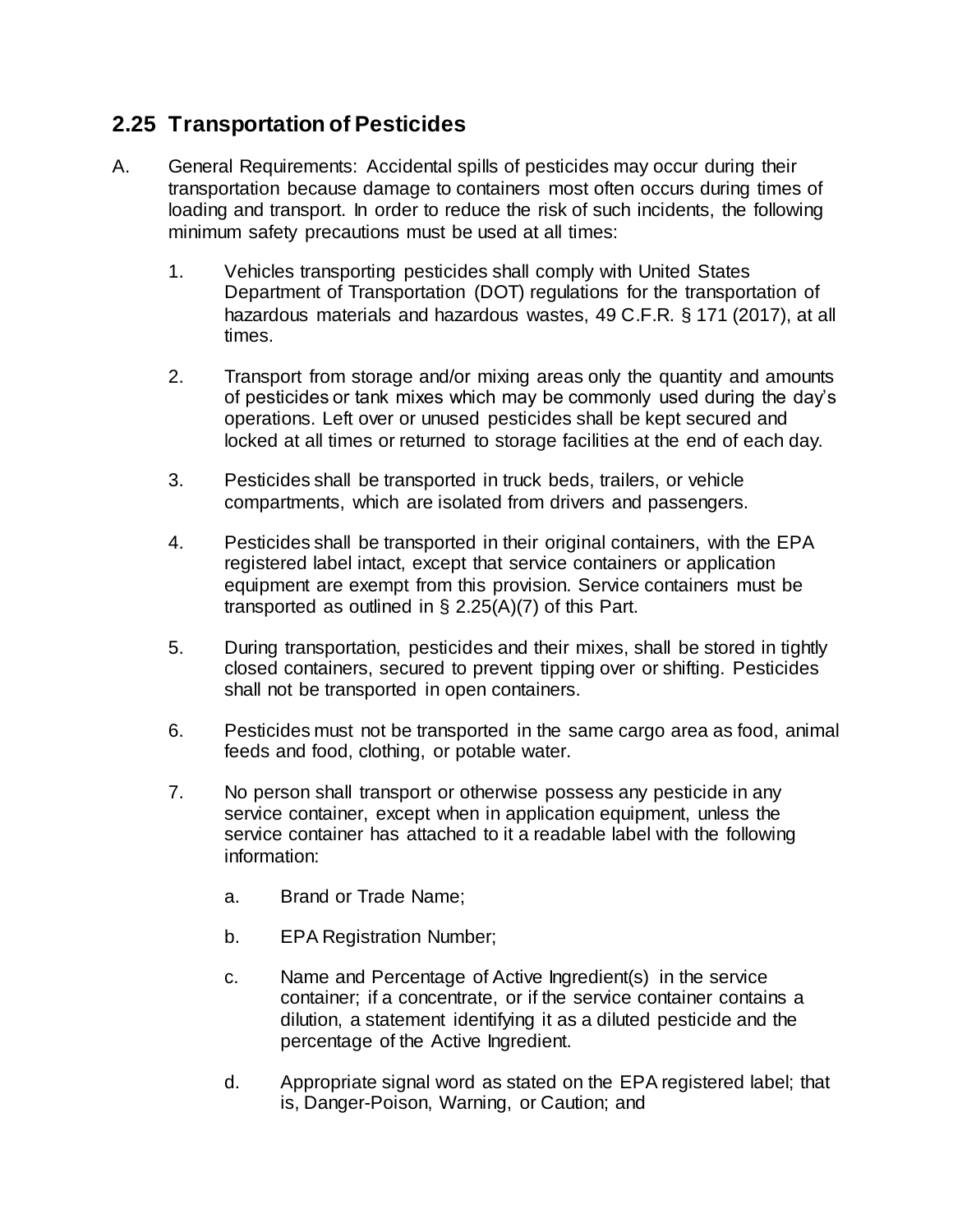- e. Name, address, and phone number of the pest control company and/or its owner.
- 8. No person shall place or keep any pesticide in any container commonly used for food, drink, or household products.
- B. Spill Containment During Transportation:
	- 1. Pesticide Applicators shall secure pesticides during transportation to prevent spillage.
	- 2. Each vehicle used to transport pesticides and tank mixes shall have spill containment materials such as absorptive clay, sand, sawdust or other similar materials and tools to absorb, remove and clean up spills and leaks. If not required or stated on the label, any person cleaning up spills shall wear appropriate personal protective clothing to prevent direct exposure.
	- 3. Spilled materials and/or contamination mitigation materials must be properly contained and secured during transport and must be disposed of in accordance with the pesticide label and/or Federal and State hazardous wastes disposal regulations.

## **2.26 Severability**

If any provision of these Rules and Regulations, or the application thereof to any person or circumstances, is held invalid by a court of competent jurisdiction, the validity of the remainder of the Rules and Regulations shall not be affected thereby.